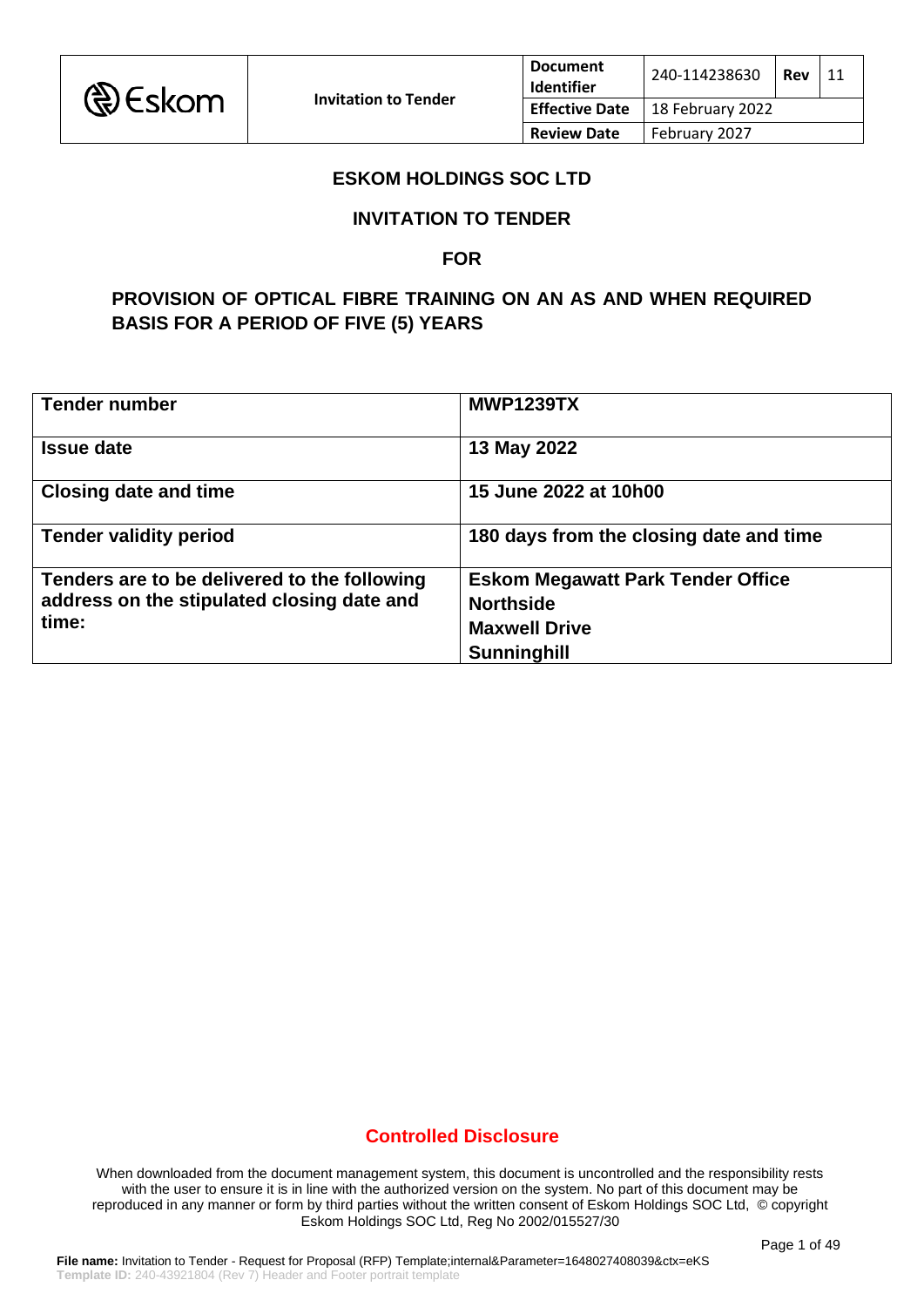| <b>D</b> Eskom | <b>Invitation to Tender</b> | <b>Document</b><br><b>Identifier</b> | 240-114238630    | Rev | 11 |
|----------------|-----------------------------|--------------------------------------|------------------|-----|----|
|                |                             | <b>Effective Date</b>                | 18 February 2022 |     |    |
|                |                             | <b>Review Date</b>                   | February 2027    |     |    |

### **Invitation to Tender**

Eskom Holdings SOC Ltd (hereinafter "Eskom") invites you to submit a tender for the Provision of Optical Fibre Training on an as and when required basis for a period of five (5) years*.*

The enquiry documents are supplied to you on the following basis:

• Free of charge

Eskom has delegated the responsibility for this tender to the Eskom *Representative* whose name and contact details are set out in the Tender Data. A submission of a tender by you in response to this Invitation will be deemed as your acceptance of the Eskom Standard Conditions of Tender (to be accessed via www.eskom.co.za).

Queries relating to these Invitation documents may be addressed to the Eskom *Representative.*

Yours faithfully

 $\longrightarrow$ 

Procurement Manager

Bev Proctor-Golding

Date: 2022/05/13

# **Controlled Disclosure**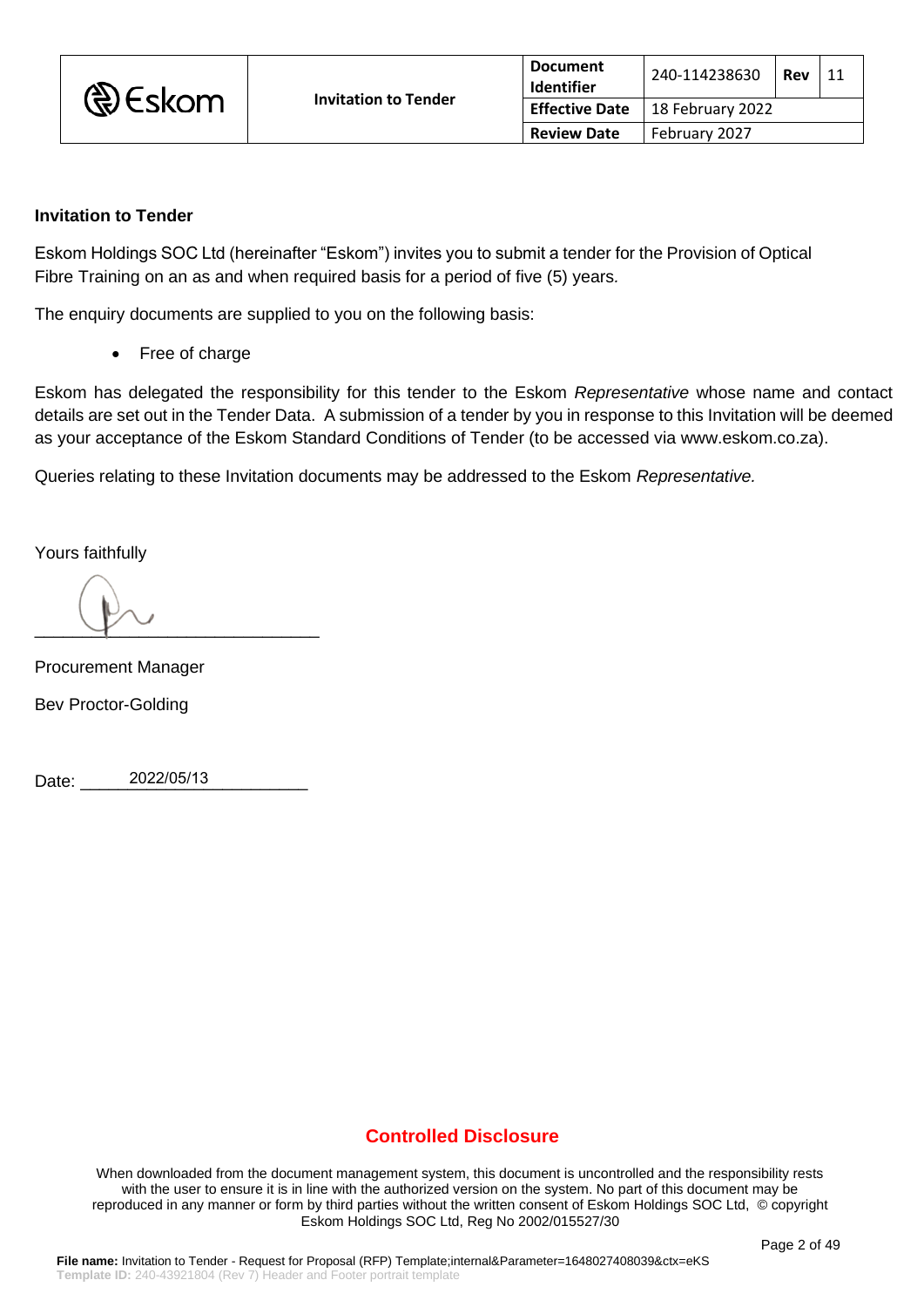

Contents of Invitation to Tender

- 1. Invitation to Tender
	- 1.1 Standard Conditions of Tender (refer to [www.eskom.co.za](http://www.eskom.co.za/) for this document that suppliers are required to download and read).
	- 1.2 Tender Data.
	- 1.3 Commercial Tender Returnables.
- 2. Evaluation Process and Criteria
	- 2.1 Basic Compliance / Responsive Criteria.
	- 2.2 Mandatory Tender Requirements:
		- 2.2.1 Registration on the National Treasury's Central Supplier Database (CSD).
		- 2.2.2 Tenderer must be registered with SAQA
	- 2.3 Functionality (Comply 100%).
	- 2.4 Price and Preference Scoring.
	- 2.5 Contractual Requirements (Quality and SDL&I).
- 3. Conditions of Contract Refer to the attached NEC3 Term Services Contract (TSC).
- 4. Works Information Refer to the attached NEC3 TSC.
- 5. Pricing Data Refer to the attached NEC3 TSC.
- 6. Annexures

The following documents listed hereunder are attached to this enquiry.

| <b>Number</b> | <b>Description</b>      | Annexure/to be<br>downloaded and<br>attached | Attached<br>$\vert$ (Y/N/ N/A) |
|---------------|-------------------------|----------------------------------------------|--------------------------------|
| 6.1           | *Acknowledgement form   | Annexure A                                   |                                |
| 6.2           | *Tenderer's particulars | Annexure B                                   |                                |

# **Controlled Disclosure**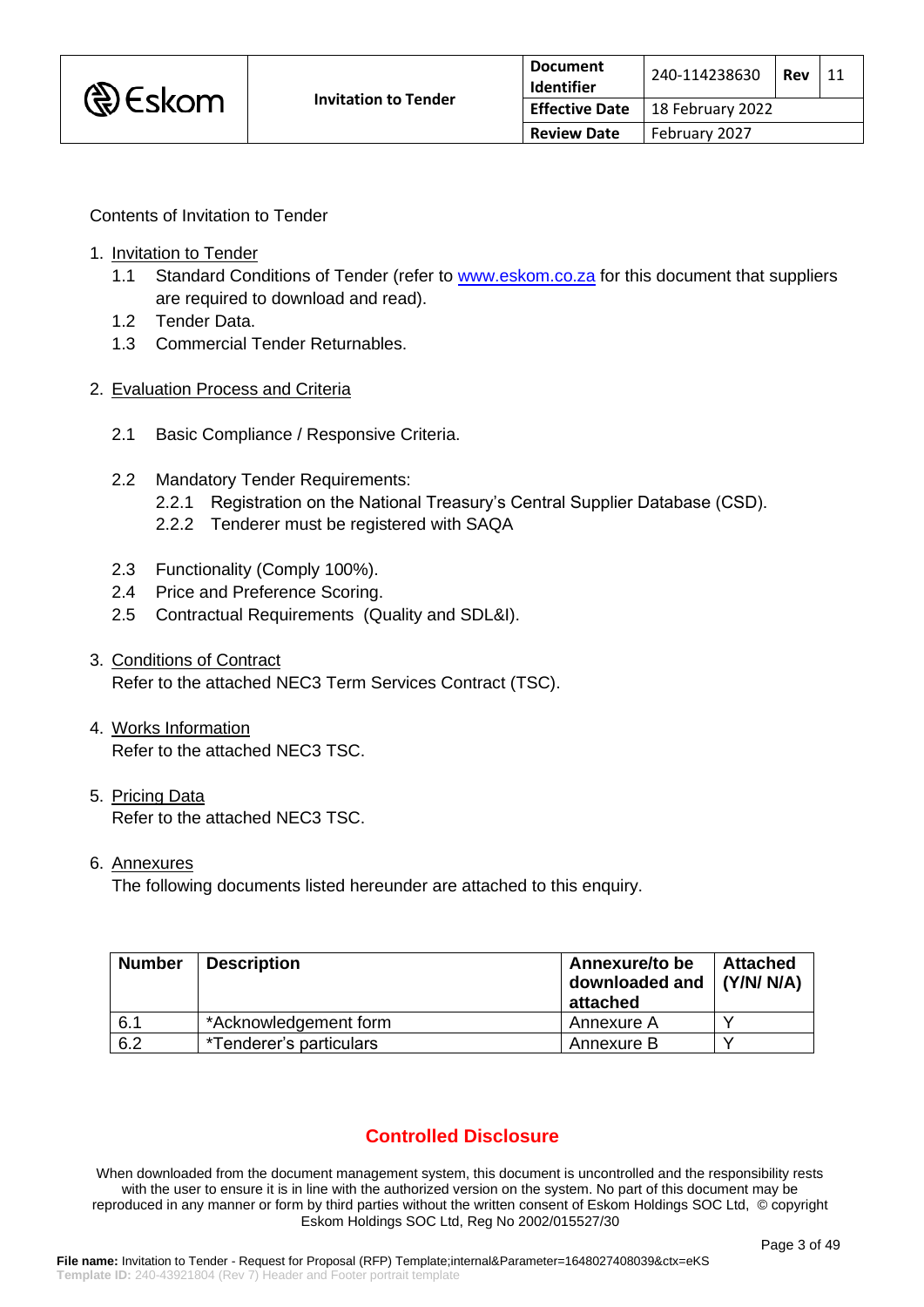

| 6.3 | *Integrity Declaration Form<br>(refer to www.eskom.co.za for the Supplier<br>Integrity Pact that suppliers are required to<br>download and read)           | Annexure C | Y |
|-----|------------------------------------------------------------------------------------------------------------------------------------------------------------|------------|---|
| 6.4 | <b>CPA Requirements for Local Goods/Services</b>                                                                                                           | Annexure D | Υ |
| 6.5 | SBD 1 -Invitation to Bid must be filled out by<br>all tenderers and submitted with the tender at<br>tender submission deadline                             | Annexure E | Υ |
| 6.6 | SBD 6.1- Preference Points Claim Form in<br>terms of PPPFA 2017 regulations                                                                                | Annexure F | Y |
| 6.7 | Tax Evaluation questionnaire to determine<br>whether a company, close corporation (CC)<br>or Trust is a personal service provider for<br>purposes of PAYE. |            | Y |
| 6.8 | Supplier Development & Localisation (SDL&I)<br>Undertaking (if applicable)                                                                                 | Annexure G | Υ |

1.2 The Tender Data makes several references to the **Eskom Standard Conditions of Tender** and in those instances, the clause numbers are referenced hereunder. If the **Eskom Standard Conditions of Tender is** not attached to the **Invitation to Tender;** then the tenderers are required to download this from [www.eskom.co.za.](http://www.eskom.co.za/) The *"Tender Data"* as detailed herein shall take precedence over the **Standard Conditions of Tender** in the event of any ambiguity or inconsistency between the two documents.

| <b>Clause Number from Standard</b><br><b>Conditions of Tender</b> | <b>Tender Data</b>                                                                                                    |  |
|-------------------------------------------------------------------|-----------------------------------------------------------------------------------------------------------------------|--|
| 1.1 Parties                                                       | The <i>Employer</i> is Eskom Holdings SOC Ltd                                                                         |  |
|                                                                   | The Eskom Representative is:<br>Name: Godfrey Radzelani<br>Tel: 011 871 3165<br>E-mail: Godfrey.Radzelani@eskom.co.za |  |
| 1.3 Enquiry documents                                             | The Invitation to tender number is: MWP1239TX                                                                         |  |
|                                                                   | See the content list above for the enquiry documents.                                                                 |  |
| 1.4 Type of Invitation to Tender/RFP                              | This invitation to tender is:                                                                                         |  |
|                                                                   | An open Invitation to tender                                                                                          |  |
| 1.6 Eskom's rights to accept or reject<br>any tender              | The tender shall be for the whole/parts of the contract.                                                              |  |

### **Controlled Disclosure**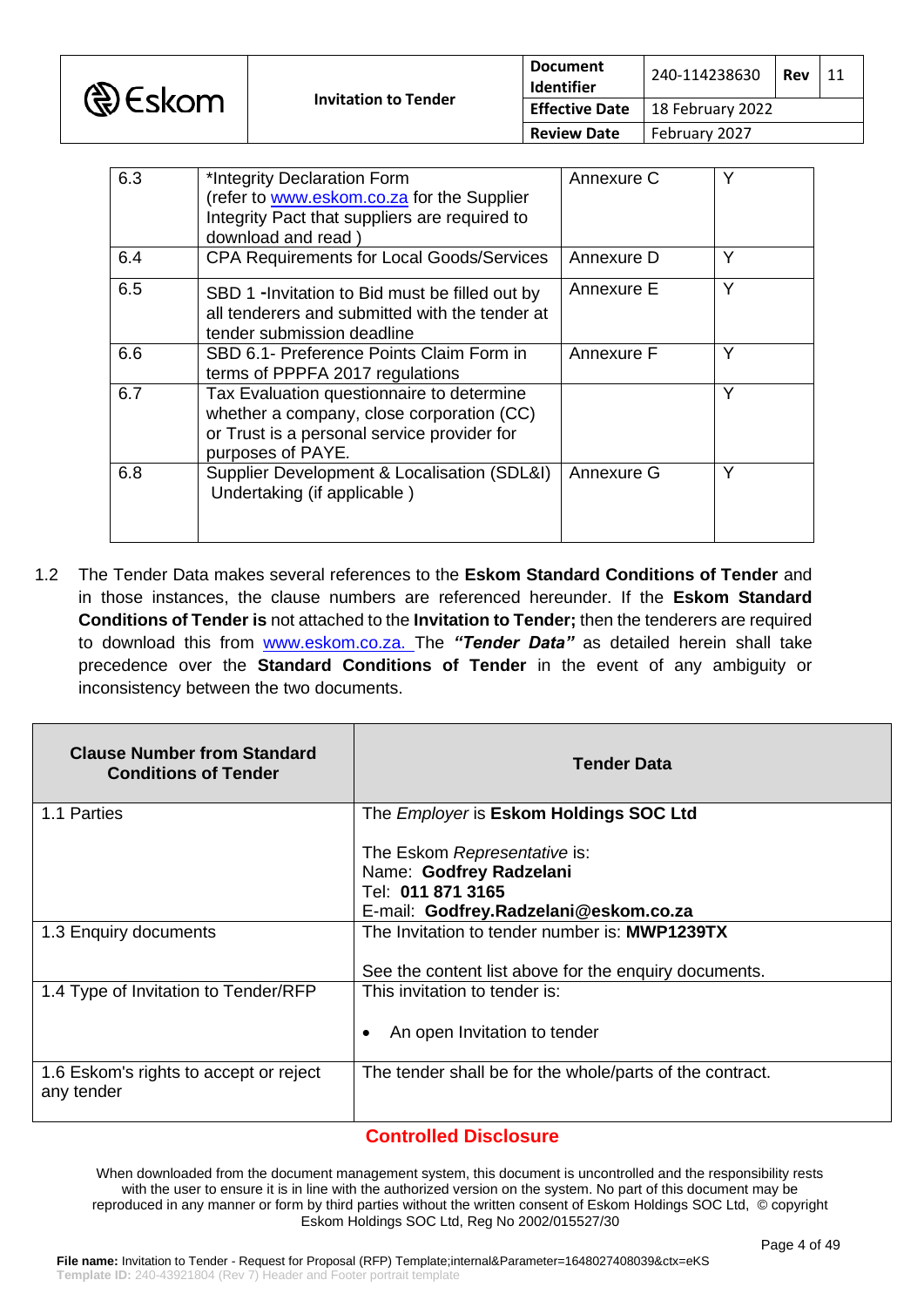| <b>&amp;</b> Eskom |
|--------------------|
|--------------------|

| 2.1 Eligible tenders     | Submit a tender only if the tenderer (whether a single company or a<br>structure similar to a Joint Venture) complies with the eligibility criteria<br>stated in the Tender Data and the tenderer, or any of his principals, is<br>not under any restriction to do business with Eskom/State Owned<br>Companies.<br>Tenderers are deemed ineligible to submit a tender if<br>Tenderers have the nationality of a country on any international<br>sanctions list. A tenderer shall be deemed to have the nationality<br>of a country if the tenderer is a national or is constituted,<br>incorporated, or registered and operates in conformity with the<br>provisions of the laws of that country. This criterion shall also apply<br>to the determination of the nationality of proposed subcontractors<br>or suppliers for any part of the Contract including related services.<br>Tenderers submit more than one [tender/proposal] either<br>individually or as a partner in a joint venture (JV) or consortium<br>[Tenders/proposals] submitted by a JV or consortium where<br>the JV/consortium agreement does not explicitly state that the |  |
|--------------------------|---------------------------------------------------------------------------------------------------------------------------------------------------------------------------------------------------------------------------------------------------------------------------------------------------------------------------------------------------------------------------------------------------------------------------------------------------------------------------------------------------------------------------------------------------------------------------------------------------------------------------------------------------------------------------------------------------------------------------------------------------------------------------------------------------------------------------------------------------------------------------------------------------------------------------------------------------------------------------------------------------------------------------------------------------------------------------------------------------------------------------------------------------|--|
|                          | parties of the JV or consortium shall be jointly and severally<br>liable for the execution of the Contract in accordance with the<br>Contract terms.<br>A Tenderer must not have a conflict of interest. All Tenderers<br>found to have a conflict of interest shall be disqualified. A<br>Tenderer may be considered to have a conflict of interest with<br>one or more parties in this [tendering/RFP] process, if:<br>(a)they have a controlling partner/majority shareholder<br>$\circ$<br>in common; or<br>(b)they have a relationship with each other, directly or<br>$\circ$<br>through common third parties, that puts them in a<br>position to have access to information about or<br>influence on the tender/proposal of another Tenderer,<br>or influence the decisions of the Employer regarding<br>this bidding process;                                                                                                                                                                                                                                                                                                             |  |
|                          | Tenders signed by non- authorized persons<br>Where the tenderers are not registered on National Treasury's<br>Central Supplier Database (except Foreign Suppliers)<br>A tender that fails to meet any pre-qualifying criteria stipulated<br>in the tender documents is an unacceptable tender (section 4<br>(2) of PPPFA Regulations                                                                                                                                                                                                                                                                                                                                                                                                                                                                                                                                                                                                                                                                                                                                                                                                              |  |
|                          | Any tenderer that is restricted by National Treasury<br>A tenderer that sub-contracts 100% Scope of Work.<br>Ineligible tenderers will be disqualified.                                                                                                                                                                                                                                                                                                                                                                                                                                                                                                                                                                                                                                                                                                                                                                                                                                                                                                                                                                                           |  |
| 2.2 - 2.5 Tender Closing | The deadline for Tender submission is:                                                                                                                                                                                                                                                                                                                                                                                                                                                                                                                                                                                                                                                                                                                                                                                                                                                                                                                                                                                                                                                                                                            |  |
|                          | Date 15 June 2022                                                                                                                                                                                                                                                                                                                                                                                                                                                                                                                                                                                                                                                                                                                                                                                                                                                                                                                                                                                                                                                                                                                                 |  |
|                          |                                                                                                                                                                                                                                                                                                                                                                                                                                                                                                                                                                                                                                                                                                                                                                                                                                                                                                                                                                                                                                                                                                                                                   |  |
|                          | Time 10h00am                                                                                                                                                                                                                                                                                                                                                                                                                                                                                                                                                                                                                                                                                                                                                                                                                                                                                                                                                                                                                                                                                                                                      |  |
|                          | Late Tenders will not be accepted                                                                                                                                                                                                                                                                                                                                                                                                                                                                                                                                                                                                                                                                                                                                                                                                                                                                                                                                                                                                                                                                                                                 |  |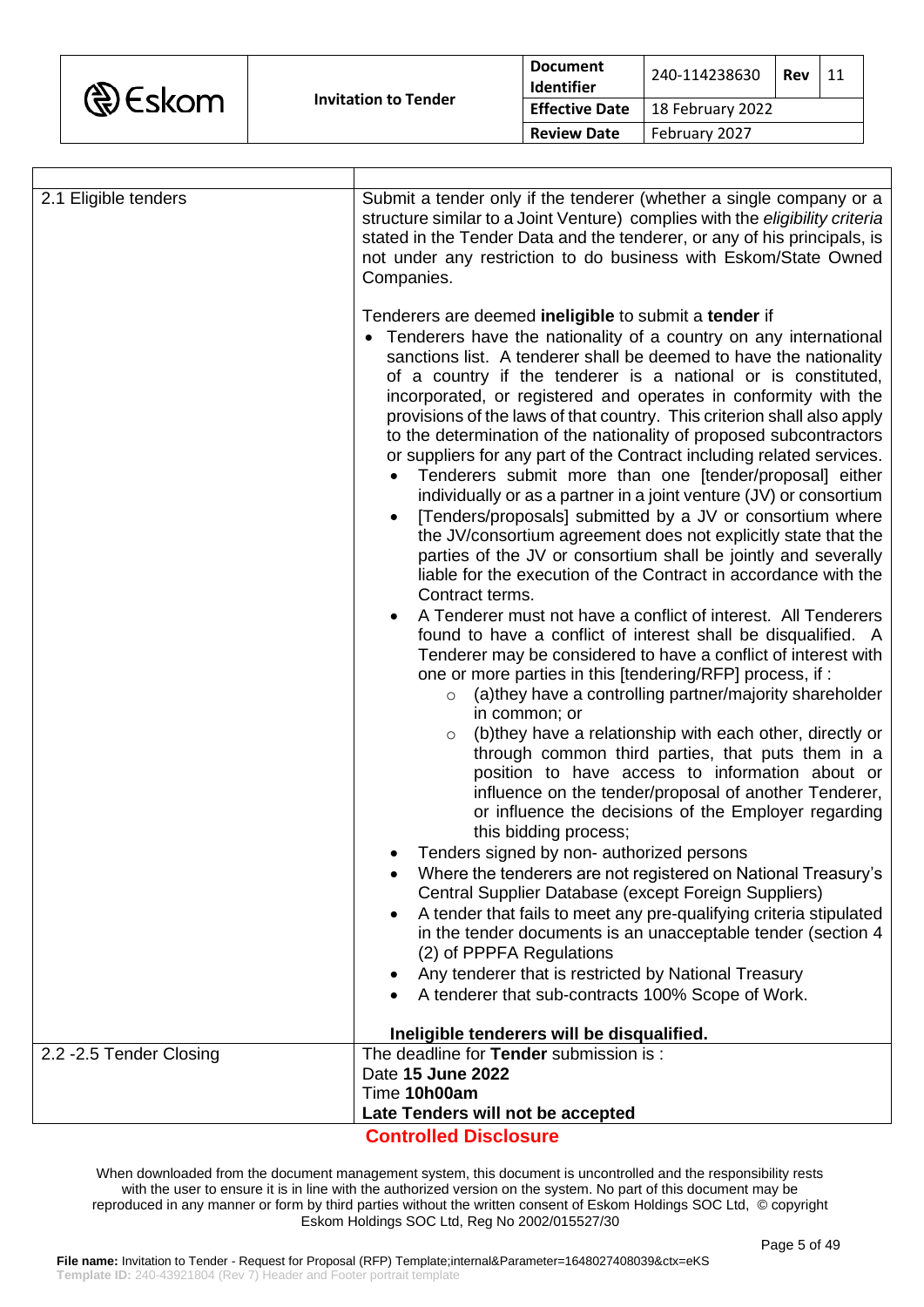

|                                         | Tenders are to be submitted to the Eskom <i>tender box</i> at the following<br>physical address:                                                                                                                                                                                                                                                              |
|-----------------------------------------|---------------------------------------------------------------------------------------------------------------------------------------------------------------------------------------------------------------------------------------------------------------------------------------------------------------------------------------------------------------|
|                                         | THE TENDER OFFICE<br><b>Eskom Megawatt Park Tender Office</b><br><b>Northside</b><br><b>Maxwell Drive</b><br>Sunninghill                                                                                                                                                                                                                                      |
| 2.9 Copy of original tender             | The tenderer must submit the tender as a complete original tender,<br>plus one (1) hard copy of the original tender at tender submission<br>deadline. Eskom require that one (1) additional complete soft copy of<br>the original tender is also submitted in electronic format (USB).<br>Where a Tenderer does not submit 1 hard copy of the original tender |
| 2.13 Tender Validity Period             | at tender submission deadline, the tenderer will be disqualified.<br>The tender validity period is 180 days                                                                                                                                                                                                                                                   |
|                                         |                                                                                                                                                                                                                                                                                                                                                               |
| 2.17 Clarification on enquiry documents | The tenderer will notify the <i>Employer</i> of any clarifications required<br>before the closing time for clarification queries, which is 5 working<br>days before the deadline for tender submission.                                                                                                                                                       |
| 2.23 Alternative tenders                | Alternative tenders are not allowed.                                                                                                                                                                                                                                                                                                                          |
| 2.25 Conditions of contract             | The conditions of contract will be the NEC3 Term Service Contract<br>(TSC3)                                                                                                                                                                                                                                                                                   |
| 3.4 Opening of tenders                  | Tenders will be opened at the same date and time as the tender<br>deadline                                                                                                                                                                                                                                                                                    |
| 3.5 Prices to be read out               | Prices will not be read out.                                                                                                                                                                                                                                                                                                                                  |
| 3.9 Basic Compliance                    | Basic compliance for this invitation to tender are:                                                                                                                                                                                                                                                                                                           |
|                                         | Meet the eligibility criteria for a tenderer<br>Submit one (1) hard copy of the original tender to Eskom<br>Submit a complete original tender with commercial, financial<br>and technical information<br>Submission of the mandatory commercial tender returnables<br>as at stipulated deadlines.<br>Central Supplier Database (CSD) number (MAA)             |
| 3.10 Mandatory tender returnables       | A tenderer that does not submit mandatory documents/information in<br>required in mandatory documents by the required deadlines as<br>stipulated in the Tender Returnable section of the respective<br>Invitation to Tender; will be deemed non-responsive.                                                                                                   |
| 3.11 Pre-qualification criteria         | Pre-qualification criteria is not applicable                                                                                                                                                                                                                                                                                                                  |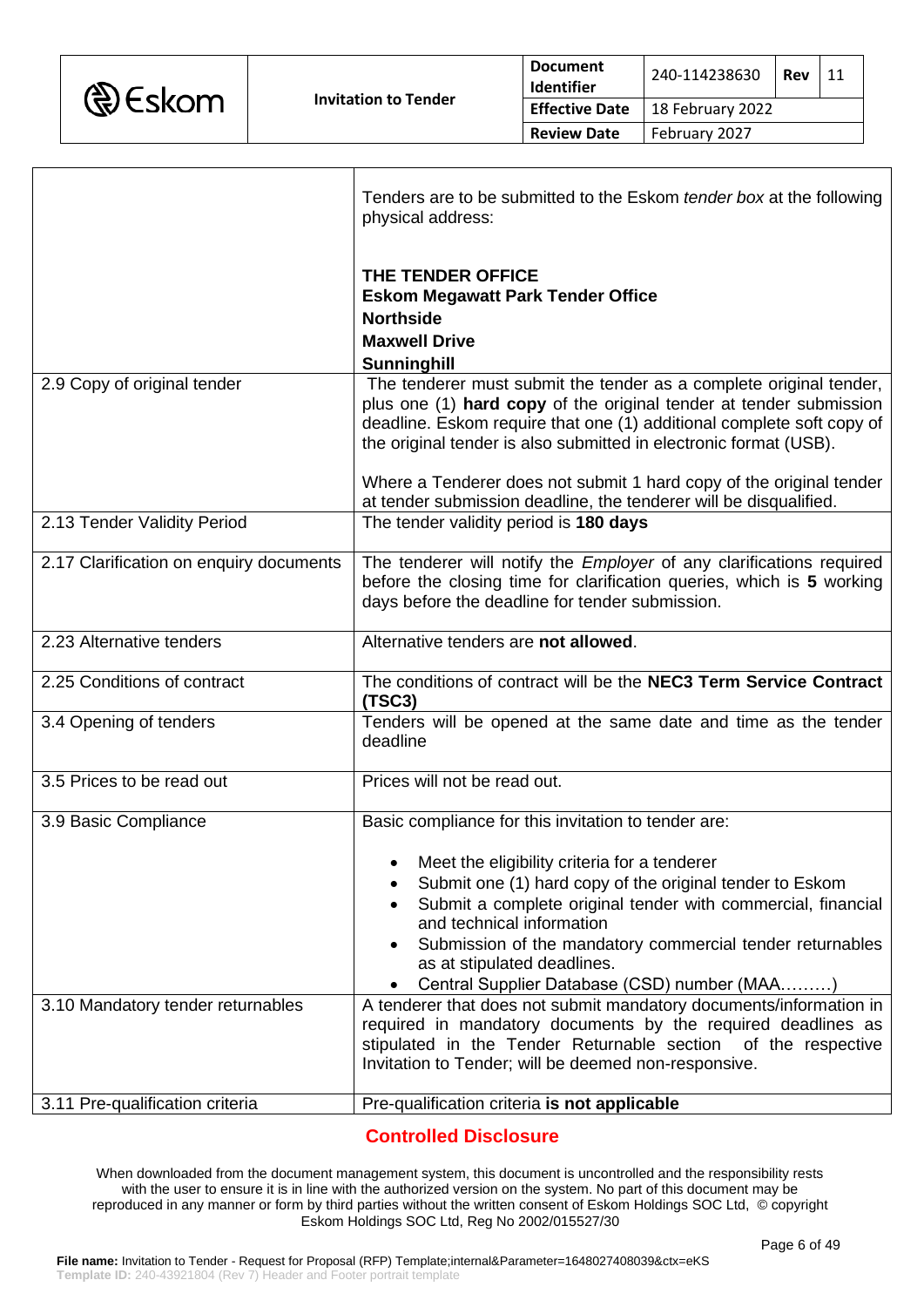

| 3.12 Designated materials and<br>thresholds | Designated material thresholds is not applicable                                                                                                                                                                                                                                                                                                                       |                         |                                                                                                                                       |
|---------------------------------------------|------------------------------------------------------------------------------------------------------------------------------------------------------------------------------------------------------------------------------------------------------------------------------------------------------------------------------------------------------------------------|-------------------------|---------------------------------------------------------------------------------------------------------------------------------------|
| 3.13 Functionality requirements             | Functionality requirements are applicable<br>The following criteria will be applicable for this transaction under<br>functionality criteria:                                                                                                                                                                                                                           |                         |                                                                                                                                       |
|                                             |                                                                                                                                                                                                                                                                                                                                                                        |                         |                                                                                                                                       |
|                                             | <b>CATEGORY 1 - Fibre Optic Basic Training</b>                                                                                                                                                                                                                                                                                                                         |                         |                                                                                                                                       |
|                                             |                                                                                                                                                                                                                                                                                                                                                                        |                         |                                                                                                                                       |
|                                             | The following requirements are set as the minimum content<br>requirements for fibre optic courses. The courses shall be<br>structured by the supplier into modules/levels so as to advance<br>the learners knowledge from basic to advanced.                                                                                                                           |                         |                                                                                                                                       |
|                                             | <b>Training Materials and Venue</b>                                                                                                                                                                                                                                                                                                                                    | Mandatory<br>Compliance | <b>Scoring Criteria</b>                                                                                                               |
|                                             | The supplier shall provide for<br>all lecture materials, test<br>equipment, machinery and<br>hardware required to provide<br>a comprehensive course for<br>both theory and practical.                                                                                                                                                                                  | 100%                    | <b>Lecture Materials</b><br>50%<br>Hardware and,<br><b>Test Equipment</b><br>and machinery<br>50%                                     |
|                                             | <b>Optical Fibre courses</b><br>presented to Eskom<br><b>Telecommunications shall</b><br>cater for both theory lectures<br>as well as practical<br>interventions.                                                                                                                                                                                                      | 100%                    | Theory 60%<br>Practical 40%                                                                                                           |
|                                             | The supplier shall make<br>provision for a suitable venue<br>as well as facilities for both<br>theory and practical<br>interventions.                                                                                                                                                                                                                                  | 100%                    | Venue<br>information and<br>suitability to be<br>provided 100%                                                                        |
|                                             | The supplier shall provide<br>Eskom with a detailed course<br>outline so that Eskom may<br>scrutinise the content.<br>The course content shall<br>concentrate on fibre optic<br>networks within the power<br>utility environment, with<br>emphasis on the impact of the<br>electrical network on the fibre<br>optic network (Induction, dry<br>band arcing) as well as | 100%                    | Detailed course<br>content supplied<br>60%<br><b>Fibre Optics</b><br>within the power<br>utility 25%<br><b>Personal Safety</b><br>15% |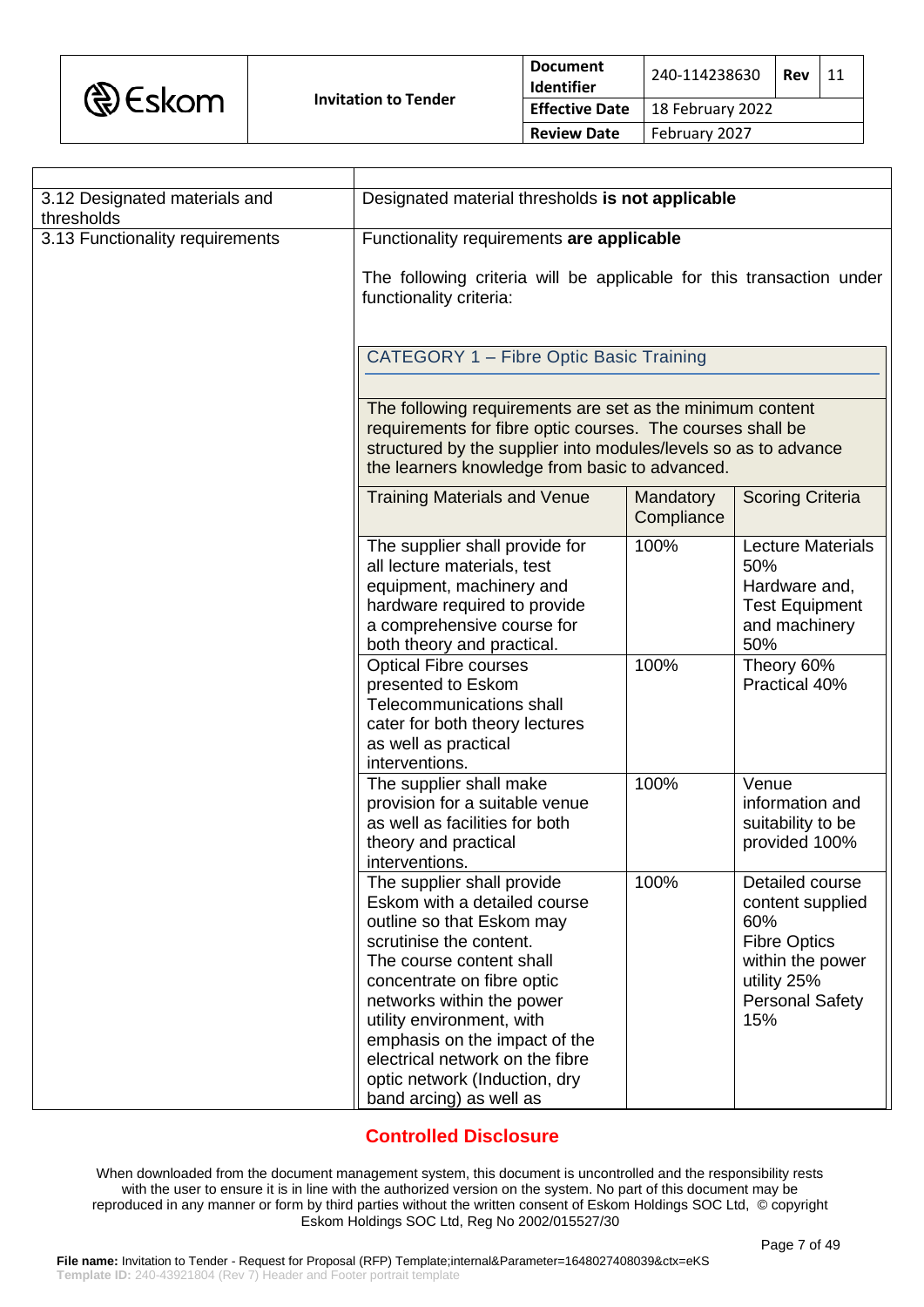

| personal safety while working<br>in proximity to live conductors<br>and routine maintenance.<br>The courses shall include an<br>introduction to fibre optics<br>which will include, fibre optic<br>theory, cable preparation,<br>practical splicing, practical<br>OTDR measurements, fault<br>finding, dome joint and patch | 100%                    | Proof to be<br>demonstrated in<br>the course<br>content 100%     |
|-----------------------------------------------------------------------------------------------------------------------------------------------------------------------------------------------------------------------------------------------------------------------------------------------------------------------------|-------------------------|------------------------------------------------------------------|
| panel packing.<br><b>Pass Mark and Certificate</b>                                                                                                                                                                                                                                                                          | Mandatory<br>Compliance | <b>Scoring Criteria</b>                                          |
| Learners attending the course<br>shall be required to have a<br>100% attendance record<br>during the course. The<br>supplier shall provide Eskom<br>at the end of each course, a<br>daily attendance record of the<br>learners.                                                                                             | 100%                    | Supplier shall<br>elaborate how<br>this will be<br>achieved 100% |
| Learners attending the course<br>shall be required to undergo a<br>comprehensive evaluation<br>which is set out to thoroughly<br>test the knowledge and<br>practical skills gained during<br>the course.                                                                                                                    | 100%                    | Supplier shall<br>elaborate how<br>this will be<br>achieved 100% |
| Learners shall be required to<br>achieve an 80% pass mark.<br>The completed exam results<br>shall be made available to the<br>Eskom training department<br>providing the name, unique<br>number and score achieved<br>by each learner.                                                                                      | 100%                    | Supplier shall<br>elaborate how<br>this will be<br>achieved 100% |
| The supplier shall provide on<br>successful completion of the<br>course a certificate of<br>competence for each learner<br>indicating the results for both<br>theory and practical<br>evaluation.                                                                                                                           | 100%                    | Supplier shall<br>elaborate how<br>this will be<br>achieved 100% |
| Accreditation of Supplier, Trainer<br>as well as Course Content                                                                                                                                                                                                                                                             | Mandatory<br>Compliance | <b>Scoring Criteria</b>                                          |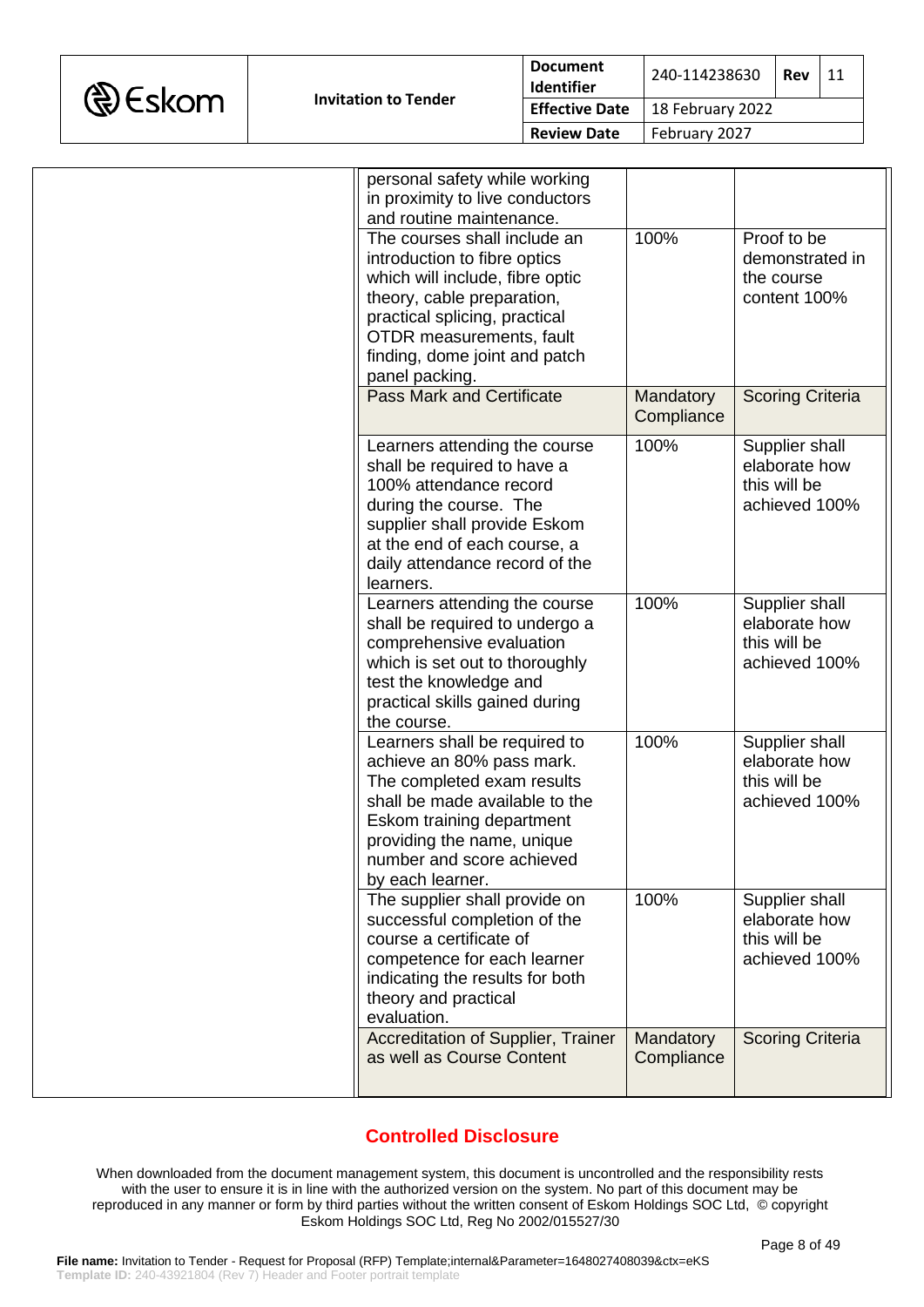|  | <b>D</b> Eskom |
|--|----------------|
|--|----------------|

| The supplier shall demonstrate<br>to Eskom that the supplier and<br>its trainers and training content<br>is suitably accredited according<br>to national and/or international<br>standards.                                                                                                                  | 100%                    | Proof of Certified<br>Trainers 50%<br>Proof of<br>accredited<br><b>Training Content</b><br>50%                                              |
|--------------------------------------------------------------------------------------------------------------------------------------------------------------------------------------------------------------------------------------------------------------------------------------------------------------|-------------------------|---------------------------------------------------------------------------------------------------------------------------------------------|
| The following requirements are<br>set as the minimum content<br>requirements for fibre optic<br>courses. The courses shall be<br>structured by the supplier into<br>modules/levels so as to<br>advance the learners<br>knowledge from basic to<br>advanced.                                                  |                         |                                                                                                                                             |
| <b>Fibre Optic Introduction Course</b>                                                                                                                                                                                                                                                                       | Mandatory<br>Compliance | <b>Scoring Criteria</b>                                                                                                                     |
| Learners with or without prior<br>knowledge of fibre optics, will<br>need to be fully competent with<br>fibre optic theory, testing and<br>splicing. The learner shall be<br>fully competent to enter into<br>the fibre optic maintenance<br>environment to maintain, test<br>and splice fibre optic cables. | 100%                    | Course content<br>aligned to<br>accommodate<br>learners with no<br>prior experience<br>50%<br>Competence<br>guaranteed post<br>training 50% |
| The learner shall be able to<br>"pack" a dome joint and patch<br>panel correctly. The learner<br>shall be able to perform power<br>and light source testing as well<br>as OTDR testing and<br>understand and interpret the<br>results.                                                                       | 100%                    | Proof to be<br>demonstrated in<br>the course<br>content 100%                                                                                |
| <b>Optical Fibre Theory</b>                                                                                                                                                                                                                                                                                  | 100%                    | <b>Scoring Criteria</b>                                                                                                                     |
| Fibre Optic's vs. Copper<br>How a fibre optic cable is<br>manufactured with respect to<br>Materials, Doping, Cladding,<br>Buffer - Loose tube buffer and<br>tight buffer, Colour coding<br>Fibres and Transport Tubes,<br>strengthening of the different                                                     |                         | Proof to be<br>demonstrated in<br>the course<br>content 100%                                                                                |
| fibre cables for their                                                                                                                                                                                                                                                                                       |                         |                                                                                                                                             |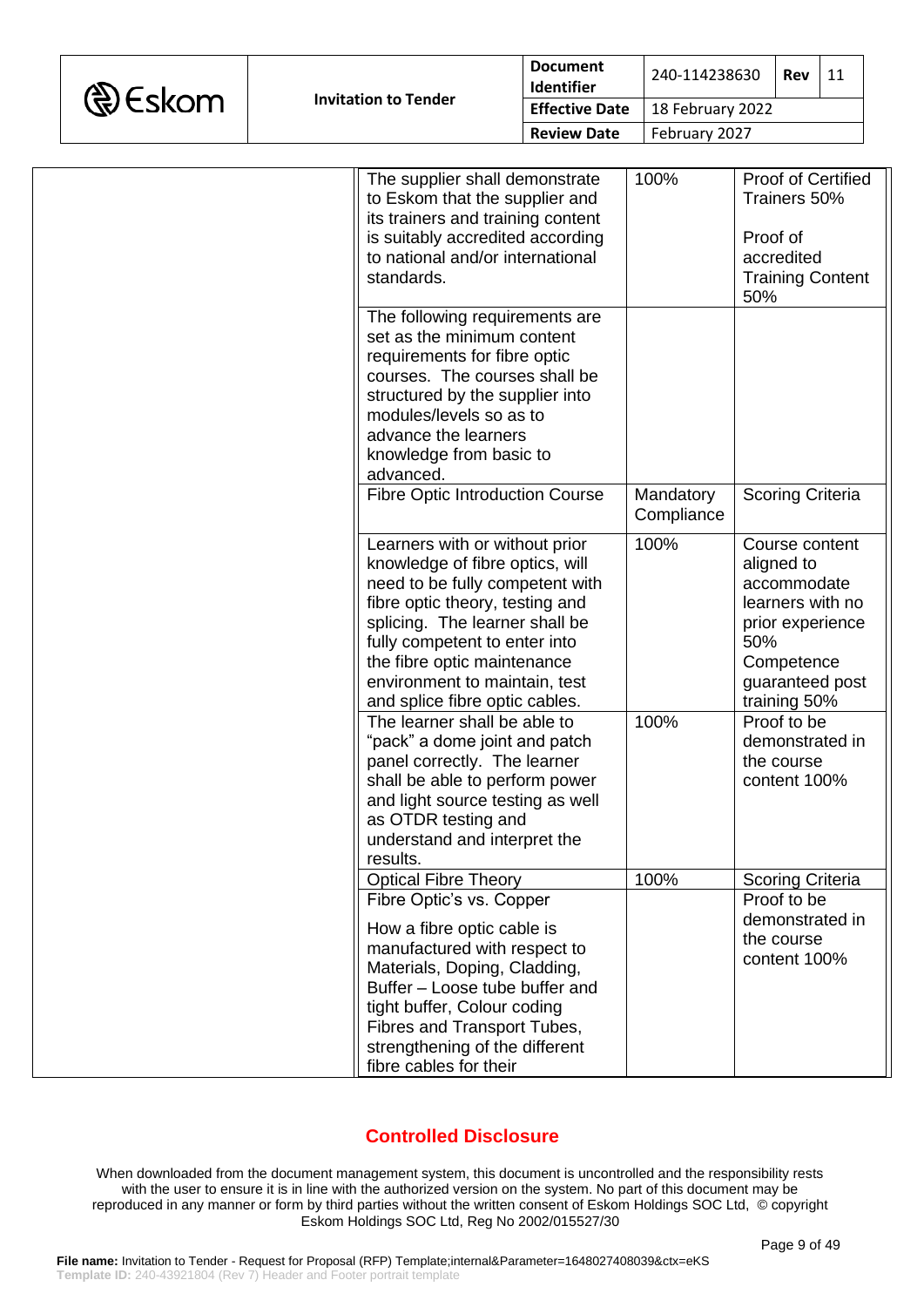

| applications (Kevlar, Glass<br>Reinforced Plastic rods etc.).                                                                                                                                                                                                                                                                                                                                                                                                                                                                                                                                                                                                                                                                                                   |  |
|-----------------------------------------------------------------------------------------------------------------------------------------------------------------------------------------------------------------------------------------------------------------------------------------------------------------------------------------------------------------------------------------------------------------------------------------------------------------------------------------------------------------------------------------------------------------------------------------------------------------------------------------------------------------------------------------------------------------------------------------------------------------|--|
| . Core and Cladding diameters,<br>Single mode vs. Multimode and<br>wavelengths, Water peak, non-<br>zero dispersion shifted fibres,<br>Dispersion shifted fibres,<br>Dispersion compensation<br>fibres.                                                                                                                                                                                                                                                                                                                                                                                                                                                                                                                                                         |  |
| Properties of light and<br>dispersion, Reflection,<br>Refraction, Rayleigh<br>Backscatter, Chromatic<br>dispersion,<br>Transmission<br>differences via Laser<br>and Led, Types of<br>lasers, Identifying the<br>laser types, Laser<br>safety.<br>Differences between the<br>types of cable and<br>where best applied,<br>Duct, OPGW, Wrap,<br>ADSS, MASS, Handling<br>and installing cables,<br>bend radius, hauling<br>methods, Machinery<br>and equipment<br>required, safety.<br>Connector types as well<br>as difference between<br>APC and UPC and the<br>effects of incorrect use.<br>Theory of how an<br>OTDR works, What is a<br>dead zone, OTDR setup<br>such as: Cable type,<br>Site names, Dates,<br>Setting the wavelength,<br>Setting Pulse width, |  |
| Setting the Distance                                                                                                                                                                                                                                                                                                                                                                                                                                                                                                                                                                                                                                                                                                                                            |  |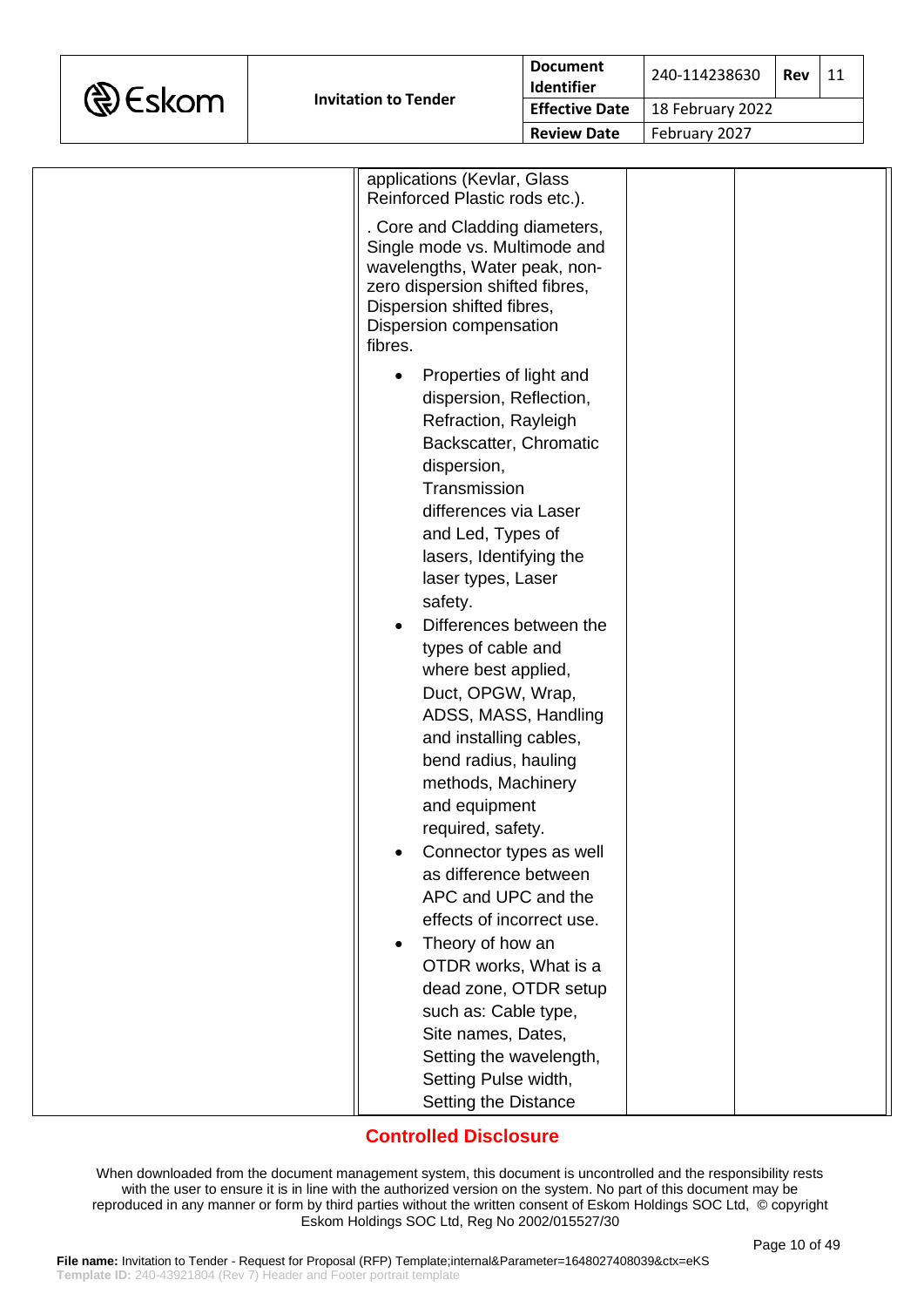

| range. Trace analysis<br>such as: Identifying and<br>understanding the<br>different types of<br>events, What is<br>ghosting, Distance to<br>events, Bi-directional<br>testing, Saving the<br>OTDR data. Practical<br>fault finding using an<br>OTDR (EXFO FTB 400)<br>(each learner to<br>participate individually).<br>Power and light source<br>$\bullet$<br>measurement theory<br>(Recording your<br>reference), Power and<br>light source practical<br>(each learner to<br>participate individually).<br>Theory of operation of a<br><b>Fusion Splicing</b><br>machine, Safety issues<br>w.r.t eyes, ingestion etc.<br>Fibre preparation,<br>Cleaving, Splice<br>protectors, Cleaning<br>and care of the splicing<br>machine. Fibre waste<br>management, Practical |  |
|------------------------------------------------------------------------------------------------------------------------------------------------------------------------------------------------------------------------------------------------------------------------------------------------------------------------------------------------------------------------------------------------------------------------------------------------------------------------------------------------------------------------------------------------------------------------------------------------------------------------------------------------------------------------------------------------------------------------------------------------------------------------|--|
|                                                                                                                                                                                                                                                                                                                                                                                                                                                                                                                                                                                                                                                                                                                                                                        |  |
| splicing exercises (each<br>learner to participate<br>individually).Dome<br>Joints theory of packing,<br>Dome Joint packing                                                                                                                                                                                                                                                                                                                                                                                                                                                                                                                                                                                                                                            |  |
| practical (each learner<br>to participate<br>individually).<br>Patch panel theory of<br>packing, Patch panel<br>packing practical (each<br>learner to participate<br>individually).                                                                                                                                                                                                                                                                                                                                                                                                                                                                                                                                                                                    |  |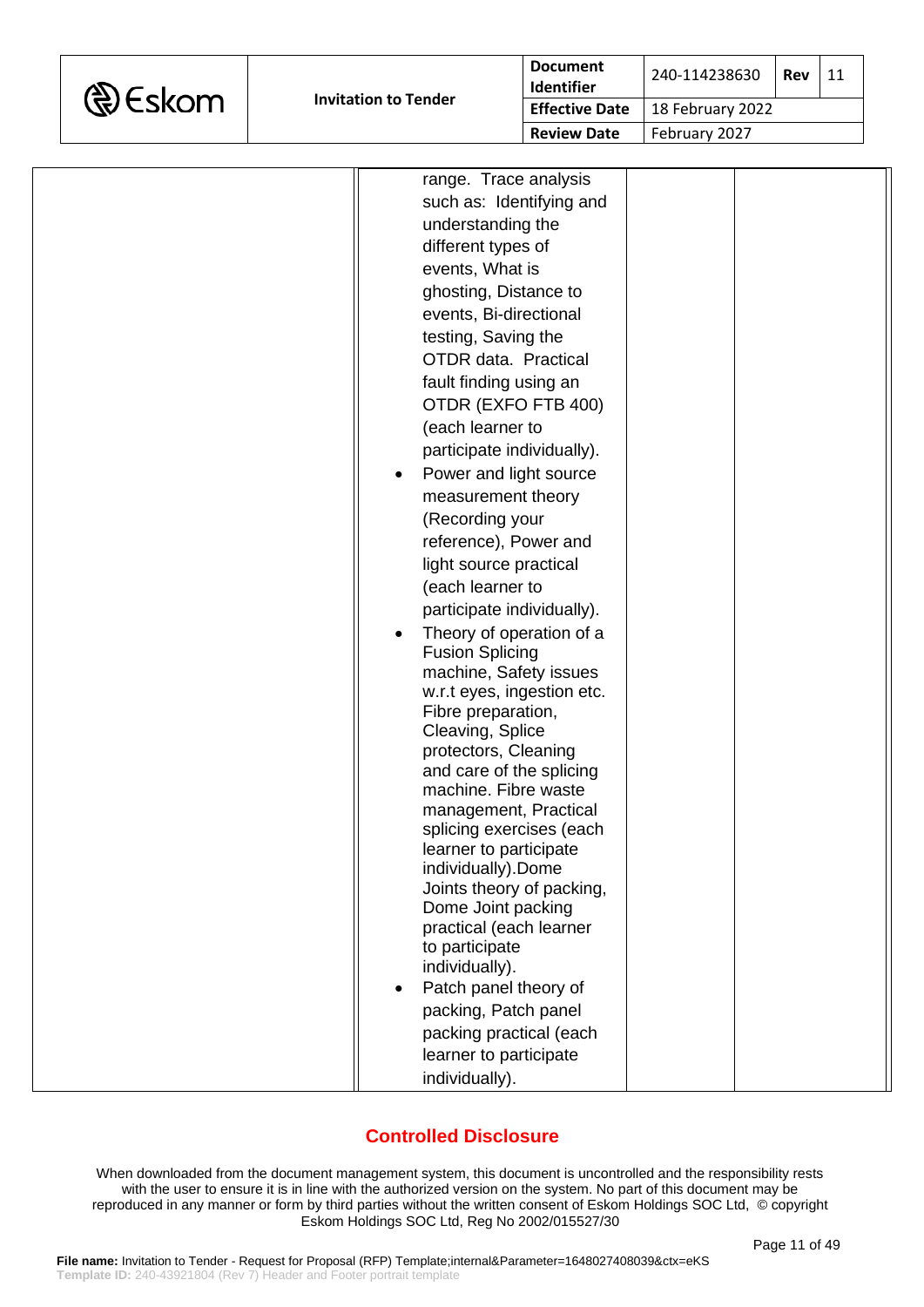|  | <b>D</b> Eskom |
|--|----------------|
|--|----------------|

| Cleaning of connectors<br>on ODF's, Patch leads<br>and test equipment.<br>Identification of<br>installation defects on |                         |                         |
|------------------------------------------------------------------------------------------------------------------------|-------------------------|-------------------------|
| all fibre technologies                                                                                                 |                         |                         |
| International methods                                                                                                  |                         |                         |
| of temporary repairs.                                                                                                  |                         |                         |
| Enforcing installation                                                                                                 |                         |                         |
| and repair standards                                                                                                   |                         |                         |
| Contractor                                                                                                             |                         |                         |
| management.                                                                                                            |                         |                         |
|                                                                                                                        |                         |                         |
| <b>CATEGORY 2 - Fibre Installation Training</b>                                                                        |                         |                         |
| The following requirements are set as the minimum content                                                              |                         |                         |
| requirements for fibre optic courses. The courses shall be                                                             |                         |                         |
| structured by the supplier into modules/levels so as to advance the                                                    |                         |                         |
| learners knowledge from basic to advanced.                                                                             |                         |                         |
| <b>Fibre Optic Advanced Courses</b>                                                                                    | Mandatory<br>Compliance | <b>Scoring Criteria</b> |
| The Learner shall be able to                                                                                           | 100%                    | Proof to be             |
| demonstrate and perform the                                                                                            |                         | demonstrated in         |
| installation of OPGW, ADSS,                                                                                            |                         | the course              |
| and Wrapped fibre. The<br>learner must demonstrate the                                                                 |                         | content 100%            |
| use of the installation                                                                                                |                         |                         |
| machinery required (winch and                                                                                          |                         |                         |
| Tensioner, use of pulleys etc.),                                                                                       |                         |                         |
| tensioning, associated safety                                                                                          |                         |                         |
| and earthing. The learners                                                                                             |                         |                         |
| need to be able to identify                                                                                            |                         |                         |
| incorrect/poor installation                                                                                            |                         |                         |
| practises, incorrect/poor                                                                                              |                         |                         |
| installation of attachment                                                                                             |                         |                         |
| hardware and highlight any<br>safety issues.                                                                           |                         |                         |
| Theory of Installing of                                                                                                | 100%                    | Proof to be             |
| ADSS, planning,                                                                                                        |                         | demonstrated in         |
| attachment hardware                                                                                                    |                         | the course              |
| required, methods of                                                                                                   |                         | content 100%            |
| installing, tensioning,                                                                                                |                         |                         |
| safety, ADSS practical                                                                                                 |                         |                         |
| installation.                                                                                                          |                         |                         |
| Theory of installing                                                                                                   | 100%                    | Proof to be             |
| OPGW, planning,                                                                                                        |                         | demonstrated in         |
| attachment hardware                                                                                                    |                         |                         |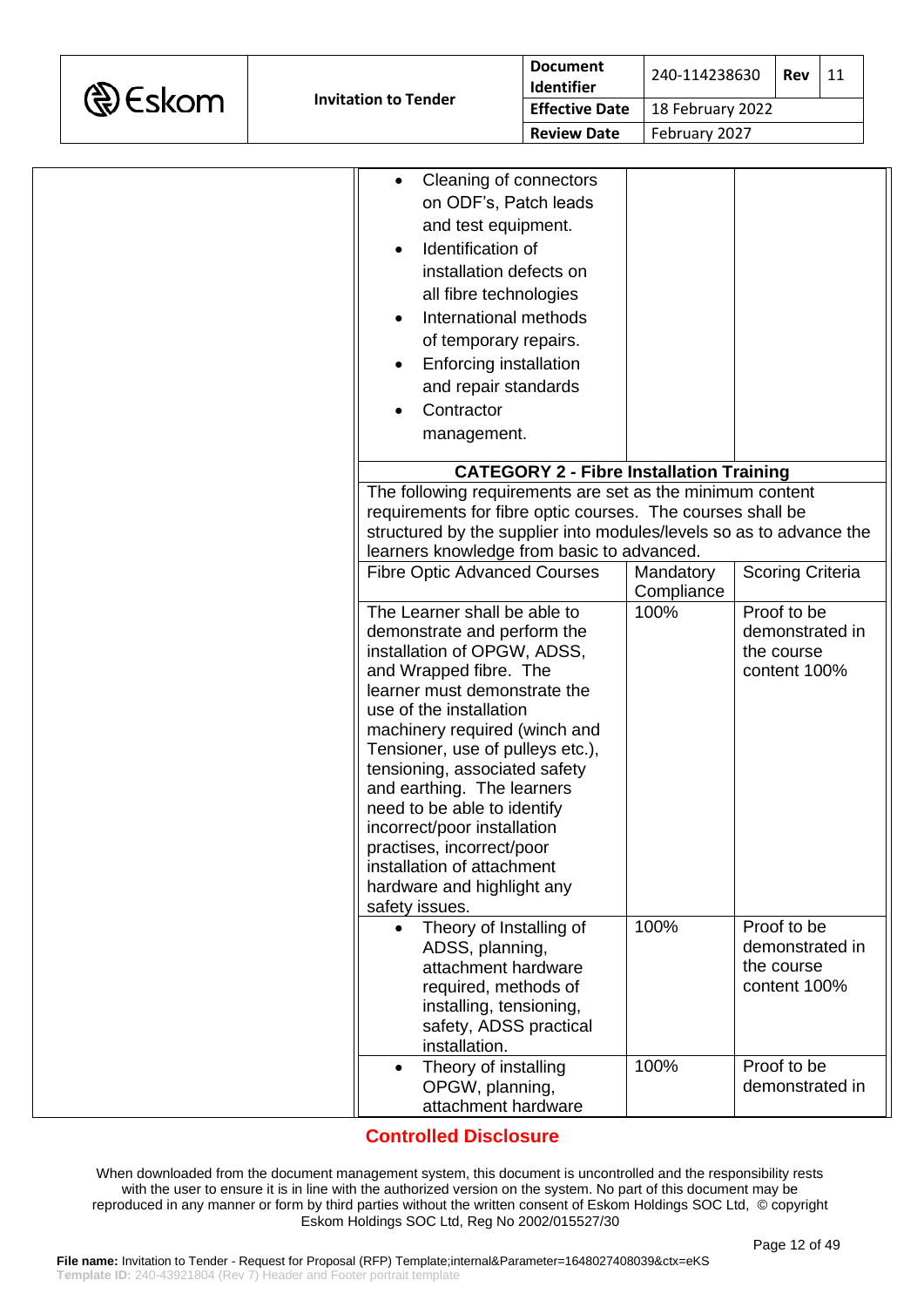

| required, method of<br>installing, tensioning,<br>safety, OPGW practical<br>installation.                                                                                                                                                                |            | the course<br>content 100%                                   |
|----------------------------------------------------------------------------------------------------------------------------------------------------------------------------------------------------------------------------------------------------------|------------|--------------------------------------------------------------|
| Theory of installing<br>$\bullet$<br>wrapped fibre,<br>planning, attachment<br>hardware required,<br>method of installing,<br>tensioning, safety,<br>Wrapped Fibre practical<br>installation.                                                            | 100%       | Proof to be<br>demonstrated in<br>the course<br>content 100% |
| Theory of installing duct<br>cable, planning of<br>manholes and ducted<br>routes, hauling, safety<br>during installation,<br>safety accessing<br>manholes post<br>installation (gas<br>detection, vermin etc.),<br>Duct cable practical<br>installation. | 100%       | Proof to be<br>demonstrated in<br>the course<br>content 100% |
|                                                                                                                                                                                                                                                          |            |                                                              |
|                                                                                                                                                                                                                                                          |            |                                                              |
| <b>REFERENCED TO OPTICAL FIBRE SPECIFICATION 240-</b><br>118710943                                                                                                                                                                                       |            |                                                              |
| <b>CATEGORY 3 - Advanced Testing and Network Planning</b>                                                                                                                                                                                                |            |                                                              |
| The following requirements are set as the minimum content                                                                                                                                                                                                |            |                                                              |
| requirements for fibre optic courses. The courses shall be structured                                                                                                                                                                                    |            |                                                              |
| by the supplier into modules/levels so as to advance the learners                                                                                                                                                                                        |            |                                                              |
| knowledge from basic to advanced.                                                                                                                                                                                                                        |            |                                                              |
| <b>Advanced Testing and Network</b>                                                                                                                                                                                                                      | Mandatory  | <b>Scoring Criteria</b>                                      |
| Planning                                                                                                                                                                                                                                                 | Compliance |                                                              |
| The learner shall be able to                                                                                                                                                                                                                             | 100%       | Proof to be                                                  |
| design a fibre optic network<br>route and work out the loss                                                                                                                                                                                              |            | demonstrated in<br>the course                                |
| budget as well as determine                                                                                                                                                                                                                              |            | content 100%                                                 |
| the correct power levels                                                                                                                                                                                                                                 |            |                                                              |
| required to operate across the                                                                                                                                                                                                                           |            |                                                              |
| network. The learner shall also                                                                                                                                                                                                                          |            |                                                              |
| demonstrate and understand                                                                                                                                                                                                                               |            |                                                              |
| the working of DWDM and                                                                                                                                                                                                                                  |            |                                                              |
| SDH principles. The learner<br>shall be well versed with PMD                                                                                                                                                                                             |            |                                                              |
| testing as well as analysing                                                                                                                                                                                                                             |            |                                                              |
| and understanding the results.                                                                                                                                                                                                                           |            |                                                              |
| DWDM basics, multiplexing<br>and de-multiplexing, DWDM                                                                                                                                                                                                   | 100%       | Proof to be<br>demonstrated in                               |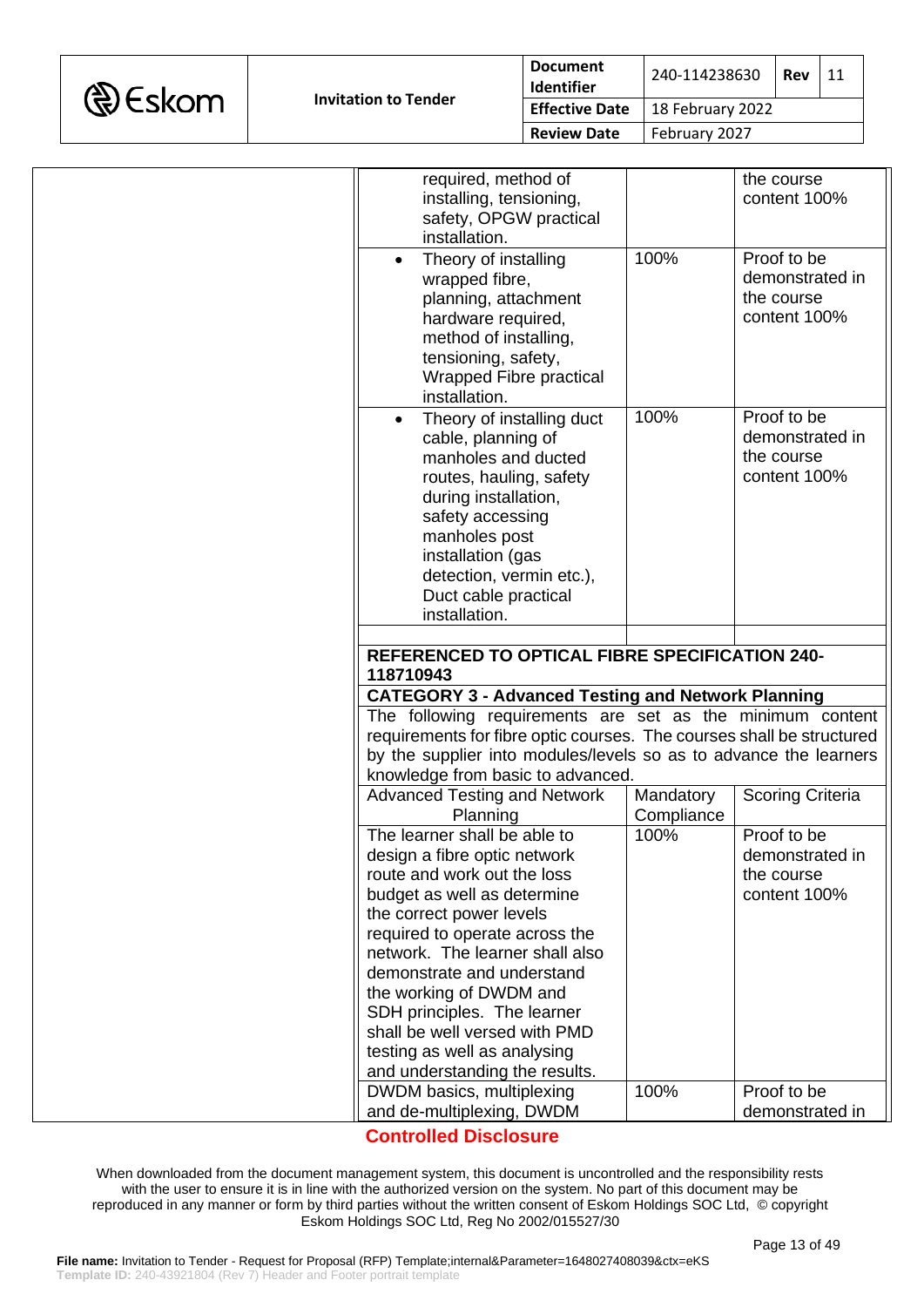

|                           | components and ITU                                                                                                     |      | the course      |
|---------------------------|------------------------------------------------------------------------------------------------------------------------|------|-----------------|
|                           | standards - OADMS.                                                                                                     |      | content 100%    |
|                           | Network planning and                                                                                                   | 100% | Proof to be     |
|                           | budget calculations.                                                                                                   |      | demonstrated in |
|                           |                                                                                                                        |      | the course      |
|                           |                                                                                                                        |      | content 100%    |
|                           | PMD testing and                                                                                                        | 100% | Proof to be     |
|                           | analysis.                                                                                                              |      | demonstrated in |
|                           |                                                                                                                        |      | the course      |
|                           |                                                                                                                        |      | content 100%    |
|                           |                                                                                                                        |      |                 |
|                           | Tenderers who do not meet the threshold for functionality scoring will<br>be disqualified and not be evaluated further |      |                 |
| 3.15 Evaluation of price  | Prices will be evaluated as follows:                                                                                   |      |                 |
|                           |                                                                                                                        |      |                 |
|                           | Inclusive of VAT<br>$\bullet$                                                                                          |      |                 |
|                           | Making the specified correction for arithmetical errors<br>$\bullet$                                                   |      |                 |
|                           | Excluding contingencies in any bill of quantities or activity<br>$\bullet$                                             |      |                 |
|                           | schedule.                                                                                                              |      |                 |
|                           | Making an appropriate adjustment for any other acceptable                                                              |      |                 |
|                           |                                                                                                                        |      |                 |
|                           | variations, deviations, or alternative tenders submitted.                                                              |      |                 |
|                           | Making a comparison of the Net Present Value of each                                                                   |      |                 |
|                           | adjusted tender based on the tendered programme (if                                                                    |      |                 |
|                           | provided) and prices, on the estimated effect of Price                                                                 |      |                 |
|                           | Adjustment Factors and rate of exchange fluctuations (if                                                               |      |                 |
|                           | applicable) and on other evaluation parameters relating to                                                             |      |                 |
|                           | uncertainty and risk, where applicable.                                                                                |      |                 |
|                           | Unconditional discounts must be taken into account for                                                                 |      |                 |
|                           | evaluation purposes;                                                                                                   |      |                 |
|                           | Conditional discounts must not be taken into account for                                                               |      |                 |
|                           | evaluation purposes but should be implemented when                                                                     |      |                 |
|                           | payment is effected.                                                                                                   |      |                 |
|                           |                                                                                                                        |      |                 |
|                           | Prices will be scored out of 80 points                                                                                 |      |                 |
| 3.17 Evaluation of B-BBEE | B-BBEE status will be scored out of 20 points in accordance with                                                       |      |                 |
|                           | PPPFA.                                                                                                                 |      |                 |
|                           | If a tenderer fails to submit proof of B-BBEE status level, the tenderer                                               |      |                 |
|                           | will not be disqualified (except if B-BBEE level is a pre-qualification                                                |      |                 |
|                           | criterion). The tenderer will, however, be awarded 80 points for price                                                 |      |                 |
|                           | and will score 0 points for B-BBEE level /status (out of 20)                                                           |      |                 |
| 3.18 Ranking of tenders   | Suppliers will be ranked by applying the preferential point scoring                                                    |      |                 |
|                           | based on the relevant system as stipulated hereunder]:-                                                                |      |                 |
|                           |                                                                                                                        |      |                 |
|                           | 80/20 (for estimated values above R30 000 and up to R50M                                                               |      |                 |
|                           | inclusive of VAT) or                                                                                                   |      |                 |
|                           |                                                                                                                        |      |                 |
|                           | state that either 80/20 or 90/10 will apply should there be a                                                          |      |                 |
|                           | degree of uncertainty on which PPPFA Point allocation                                                                  |      |                 |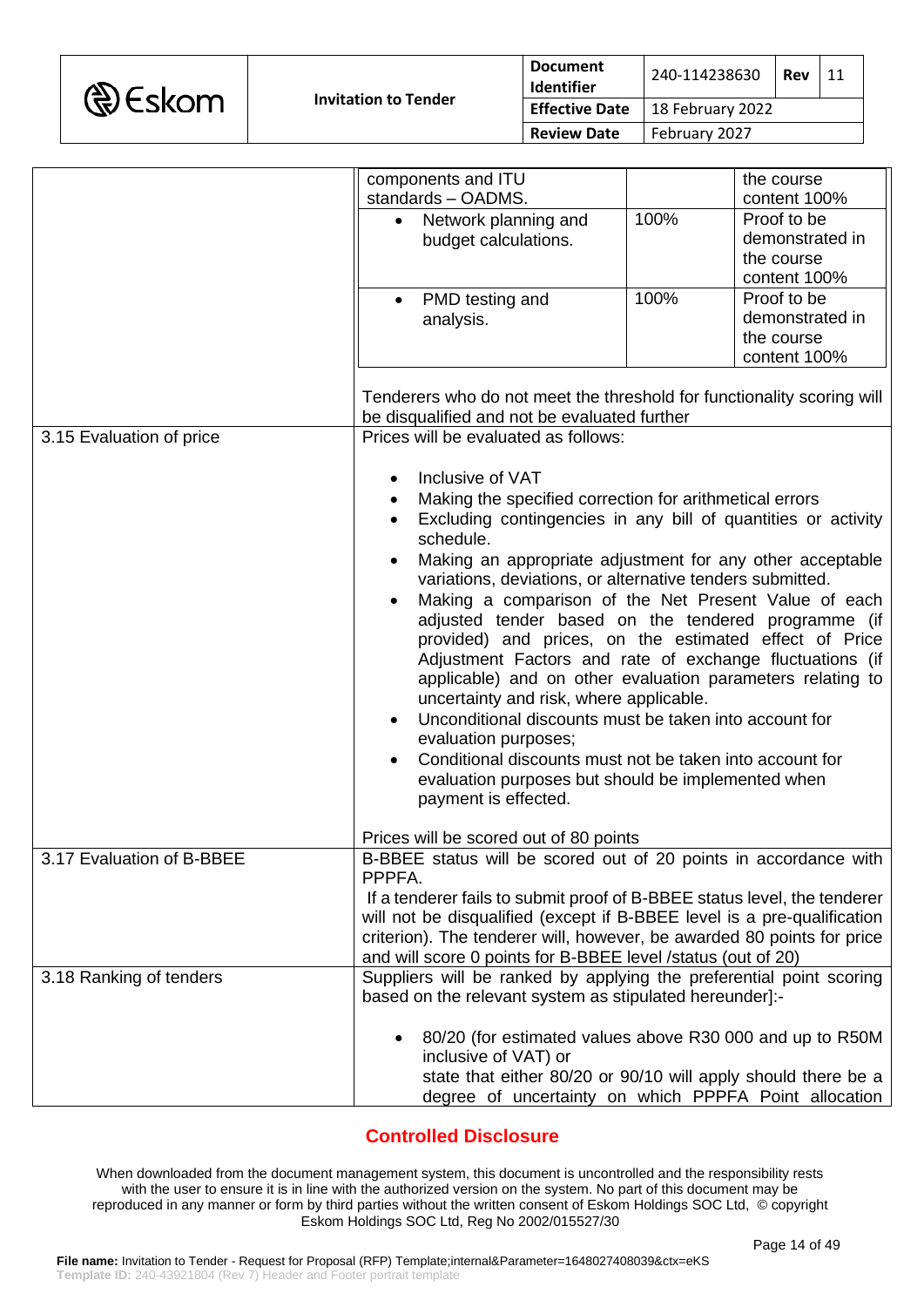|                                                    | being awarded a contract<br>Number of Jobs to be created   Number of Jobs to be<br><b>Please Note:</b><br>Contractual requirements are not evaluation criteria. They are<br>required to be met and assessed after the evaluation and                                                                                                                                                                                    |                | retained       |                                                              |
|----------------------------------------------------|-------------------------------------------------------------------------------------------------------------------------------------------------------------------------------------------------------------------------------------------------------------------------------------------------------------------------------------------------------------------------------------------------------------------------|----------------|----------------|--------------------------------------------------------------|
|                                                    | Note: As security for the fulfilment of all SDL&I obligations, Eskom will<br>apply a penalty of 2.5% of every invoice amount (excluding VAT) for<br>failure to submit SDL&I performance reports every quarter; or failure<br>to meet the SDL&I obligations in a contract.<br>Jobs: Tenderers are required to submit proposal for the type and<br>number of jobs that will be created and retained as a direct result of |                |                |                                                              |
|                                                    | Category<br><b>Installation Technicians</b>                                                                                                                                                                                                                                                                                                                                                                             | $\overline{2}$ | Eskom's target | Supplier's proposal                                          |
| <b>Contractual Requirements</b><br>(if applicable) | Contractual Requirements may include the following:<br>Quality requirements; and/or<br>Financial statements; and/or<br>Acknowledgement of SHE Rules<br>The service provider must issue a certificate of attendance or<br>competence<br>SDL&I Undertakings - Skills Development (Tenderers are<br>required to propose against the following initiatives;                                                                 |                |                |                                                              |
| 3.20 Reverse e-auction (if applicable)             | Reverse e-auction is not applicable                                                                                                                                                                                                                                                                                                                                                                                     |                |                |                                                              |
| 3.19 Objective Criteria (if applicable)            | lowest.<br>Objective criteria are not applicable                                                                                                                                                                                                                                                                                                                                                                        |                |                |                                                              |
|                                                    | Eskom will then add the score from Pricing and the<br>B-BBEE level together and rank the suppliers from the highest to the                                                                                                                                                                                                                                                                                              |                |                |                                                              |
|                                                    | to determine the applicable preference system                                                                                                                                                                                                                                                                                                                                                                           |                |                | system will apply; the lowest acceptable tender will be used |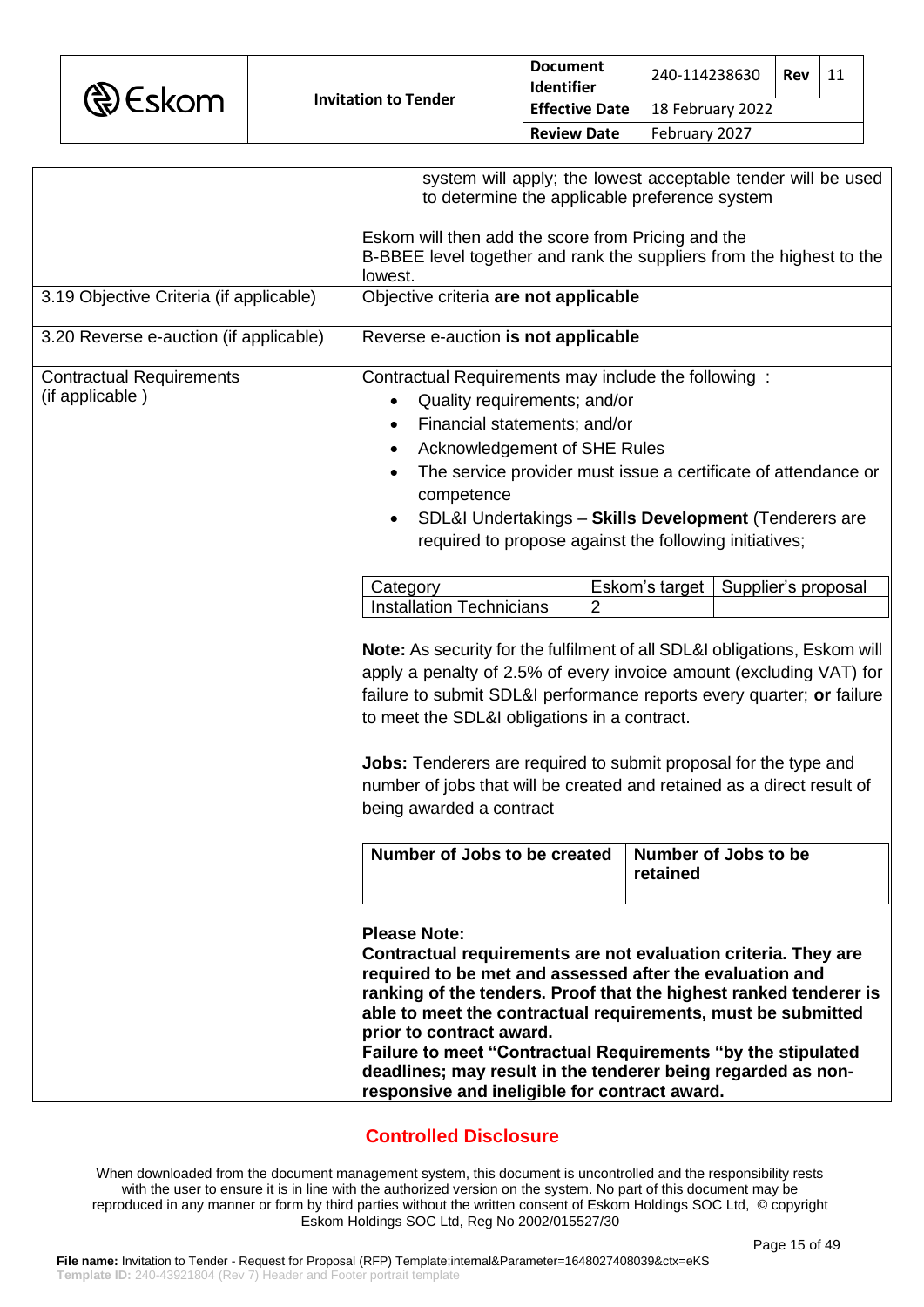|                                        | In the event that there are further documents/actions that are<br>required during execution of the contract, these must be made<br>contractual conditions and compliance thereto must be<br>managed in terms of the contract. |
|----------------------------------------|-------------------------------------------------------------------------------------------------------------------------------------------------------------------------------------------------------------------------------|
| CIDB Requirements (where applicable    | CIDB Requirements are not applicable                                                                                                                                                                                          |
| for Engineering and Construction Works |                                                                                                                                                                                                                               |
| Contracts)                             |                                                                                                                                                                                                                               |

### **Please note:**

### **Eskom intent to allocate funds as indicated below:**

- Category 1 (Fibre Optic Basic Training) 40% of the budget amount excluding Vat
- Category 2 (Fibre Installation Training) 40% of the budget amount
- Category 3 (Advanced Testing and Network Planning) 20% of the budget amount

**Eskom intent to award the whole contract value to one supplier based on their capabilities (enable to provide a technical, commercial, and financial acceptable offer for category 1, 2 and 3) or split to multiple suppliers per category and the maximum number of contracts will be three (only applicable when tenderers are unable to provide a technical, commercial, and financial acceptable offer for all categories).**

**PPPFA 80/20 point system will be done per relevant category (should tenderer submit a tender that covers all category then it will be done based on the total of all 3 category and for split contract, PPPFA will be done in 2 or 3 parts).**

**Eskom reserves the right to negotiate with preferred bidders after a competitive bidding process or price quotations; should the tendered prices not be deemed market-related.** 

**Main contractors/ suppliers are discouraged from subcontracting with their subsidiary companies as this may be interpreted as subcontracting with themselves and / or using their subsidiaries for fronting. Where a main contractor subcontracts with a subsidiary this must be declared in tender documents.** 

**A report containing a list of potential sub-contractors may be drawn by accessing the following link: [www.csd.gov.za](http://www.csd.gov.za/)**

**"proof of B-BBEE status level of contributor" means-**

- **(a) the B-BBEE status level certificate issued by an authorised body or person; or**
- **(b) a sworn affidavit as prescribed by the B-BBEE Codes of Good Practice; or**
- **(c) any other requirement prescribed in terms of the Broad-Based Black Economic**

**Empowerment Act;**

# **Controlled Disclosure**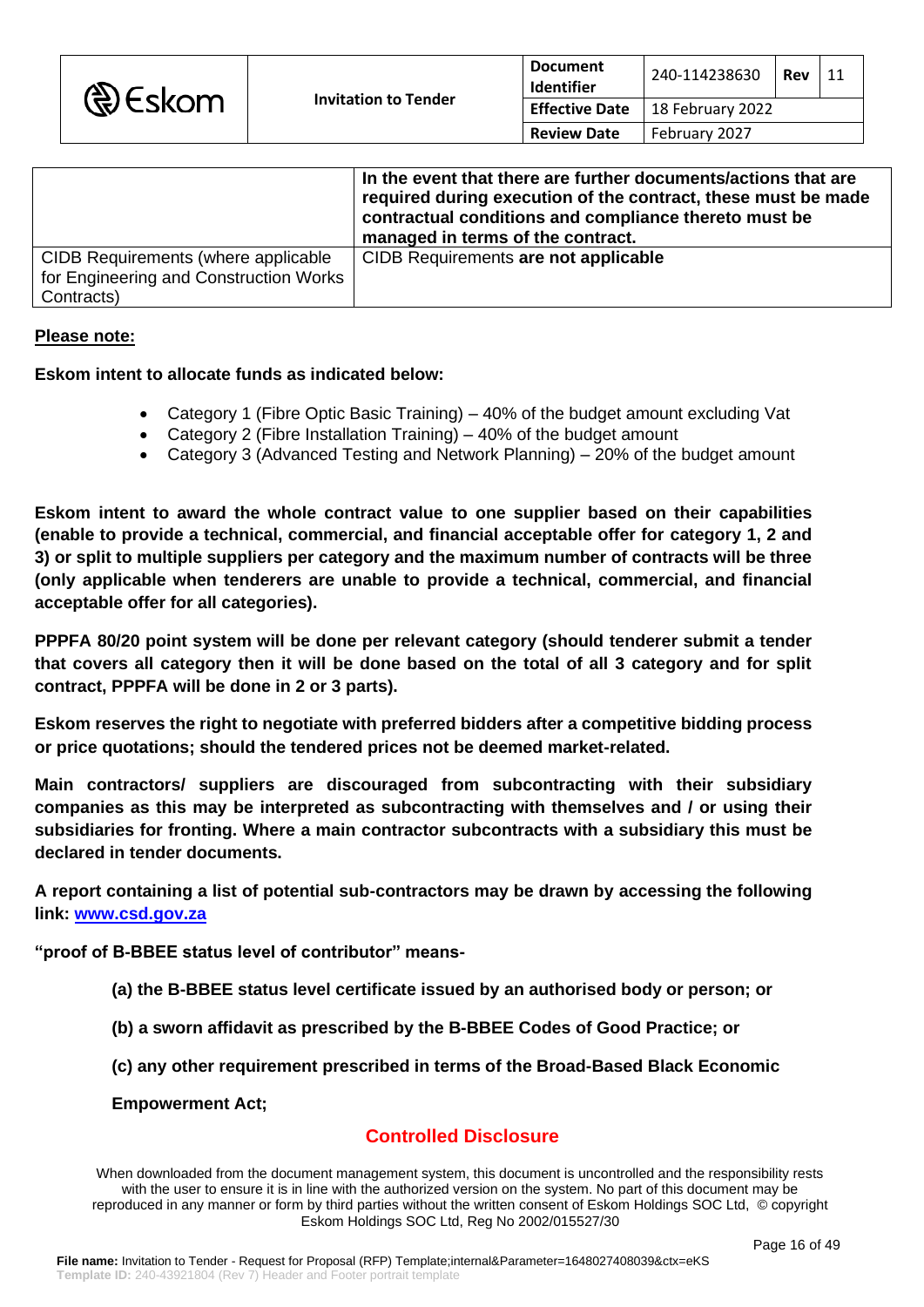

|                       | <b>Document</b><br>Identifier | 240-114238630    | Rev | 11 |
|-----------------------|-------------------------------|------------------|-----|----|
| <b>Effective Date</b> |                               | 18 February 2022 |     |    |
|                       | <b>Review Date</b>            | February 2027    |     |    |

## 1.3 **TENDER RETURNABLES**

The tenderer must submit the returnables set out hereunder as part of its tender. Returnables that are mandatory for evaluation will result in disqualification if not submitted at tender closing.

| <b>Reference</b>                                                                                                                                                                                                                                                                      | <b>Returnables from supplier</b>                                                                                                  | <b>Returnables</b><br>mandatory<br>for evaluation<br>purposes and<br>due at tender<br>closing | <b>Returnables</b><br>mandatory for<br>contract award<br>and due prior to<br>contract award |
|---------------------------------------------------------------------------------------------------------------------------------------------------------------------------------------------------------------------------------------------------------------------------------------|-----------------------------------------------------------------------------------------------------------------------------------|-----------------------------------------------------------------------------------------------|---------------------------------------------------------------------------------------------|
| <b>Basic Compliance</b>                                                                                                                                                                                                                                                               | One (1) hard copy of the tender                                                                                                   |                                                                                               |                                                                                             |
| Pre-qualification criteria is<br>not applicable                                                                                                                                                                                                                                       | "Proof of B-BBEE status level of<br>contributor" for main contractor                                                              | ✓                                                                                             |                                                                                             |
| <b>Please Note that:</b>                                                                                                                                                                                                                                                              | CSD number                                                                                                                        | ✓                                                                                             |                                                                                             |
| "proof of B-BBEE status<br>level of contributor"                                                                                                                                                                                                                                      | Signed Sub-contracting intent agreement                                                                                           |                                                                                               | ✓                                                                                           |
| means-<br>(a) the B-BBEE status<br>level certificate issued by<br>an authorised body or                                                                                                                                                                                               | "Proof of B- BBEE status level of<br>contributor" for sub-contractor belonging to<br>designated group                             |                                                                                               | ✔                                                                                           |
| person; or<br>(b) a sworn affidavit as<br>prescribed by the B-BBEE<br><b>Codes of Good Practice;</b><br>or<br>(c) any other requirement<br>prescribed in terms of the<br><b>Broad-Based Black</b><br><b>Economic</b><br><b>Empowerment Act;</b>                                       | Any other supporting documents to verify the<br>status of the main contractor or sub-<br>contractor(as may be stipulated in 3.11) | ✓                                                                                             |                                                                                             |
| If "proof of B-BBEE status<br>level of contributor" is<br>required for pre-<br>qualification purposes in<br>terms of PPPFA<br>regulations, and is either<br>not submitted by tender<br>submission deadline or<br>deemed invalid; , the<br>respective tenderer must<br>be disqualified |                                                                                                                                   |                                                                                               |                                                                                             |

## **Controlled Disclosure**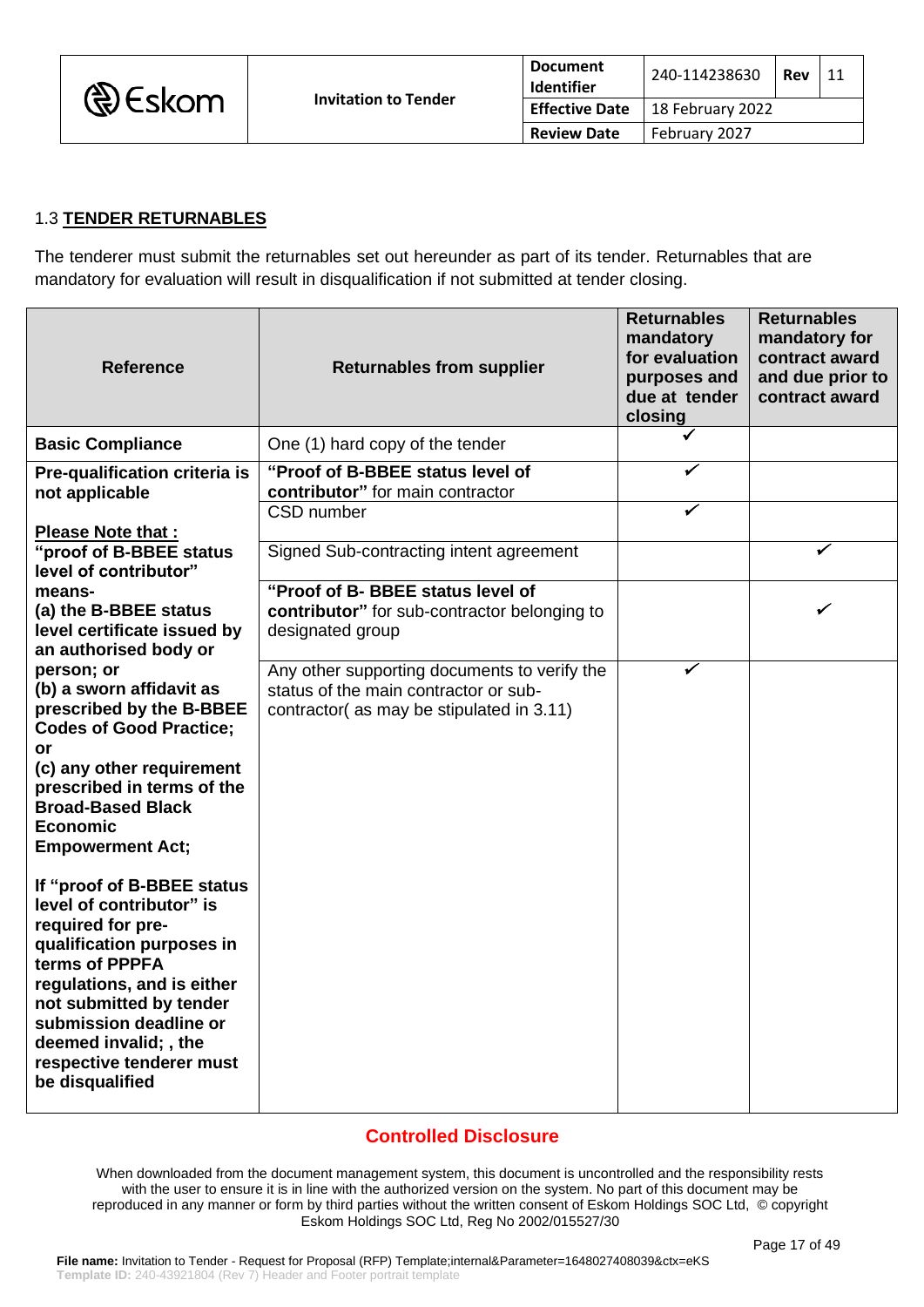| <b>D</b> Eskom |                             | <b>Document</b><br><b>Identifier</b> | 240-114238630            | 11<br>Rev |  |
|----------------|-----------------------------|--------------------------------------|--------------------------|-----------|--|
|                | <b>Invitation to Tender</b> | <b>Effective Date</b>                | $\vert$ 18 February 2022 |           |  |
|                |                             | <b>Review Date</b>                   | February 2027            |           |  |

| <b>Annexure A</b>                                                                  | Acknowledgement Form                                                                                                                                                                                                                                                                                                                                                                                                                                                                        | ✓ |        |
|------------------------------------------------------------------------------------|---------------------------------------------------------------------------------------------------------------------------------------------------------------------------------------------------------------------------------------------------------------------------------------------------------------------------------------------------------------------------------------------------------------------------------------------------------------------------------------------|---|--------|
| <b>Annexure B</b>                                                                  | <b>Tenderers Particulars</b>                                                                                                                                                                                                                                                                                                                                                                                                                                                                | ✓ |        |
| <b>Annexure C</b>                                                                  | Integrity Pact Declaration form                                                                                                                                                                                                                                                                                                                                                                                                                                                             | ✓ |        |
| <b>Annexure D</b>                                                                  | CPA for local goods/services (if applicable)                                                                                                                                                                                                                                                                                                                                                                                                                                                |   |        |
| <b>Annexure E</b> (applicable for<br>all suppliers including<br>Foreign suppliers) | SBD 1- to be submitted with the tender at<br>tender submission deadline                                                                                                                                                                                                                                                                                                                                                                                                                     | ✓ |        |
| <b>Annexure F</b>                                                                  | SBD 6.1- Preference Points Claim Form in<br>terms of PPPFA 2017 regulations                                                                                                                                                                                                                                                                                                                                                                                                                 |   |        |
| <b>Annexure G</b>                                                                  | <b>Supplier Development &amp; Localisation</b><br>(SD&L) Undertaking<br>(if applicable)                                                                                                                                                                                                                                                                                                                                                                                                     |   | ✔      |
|                                                                                    | Letter of intent to form a JV/consortium<br>Valid joint venture agreement confirming the<br>rights and obligations of each of the joint<br>venture partners and their profit-sharing<br>ratios.<br>Written confirmation that the joint venture will<br>operate as a single business entity<br>(incorporated) for the duration of the contract<br>(this may be included as an obligation within                                                                                              |   | ✓<br>✔ |
| <b>Additional Documents</b><br>required in event of JV:-                           | the JV agreement)<br>"proof of B-BBEE status level of<br>contributor" means:-<br>(a) the B-BBEE status level certificate issued<br>by an authorised body or person; or<br>(b) a sworn affidavit as prescribed by the B-<br><b>BBEE Codes of Good Practice; or</b><br>(c) any other requirement prescribed in terms<br>of the Broad-Based Black Economic<br><b>Empowerment Act;</b><br>(as may be applicable for the particular<br>tendering entity)<br>Details and confirmation of a single | ✓ | ✓      |
|                                                                                    | designated bank account in the name of the<br>JV and independent of the individual JV<br>partners, as set out in the joint venture<br>agreement.                                                                                                                                                                                                                                                                                                                                            |   |        |
| *"proof of B-BBEE status<br>level of contributor"<br>means:-                       | Failure on the part of the supplier to submit<br>"proof of B-BBEE status level of<br>contributor" for purposes of evaluation and                                                                                                                                                                                                                                                                                                                                                            |   |        |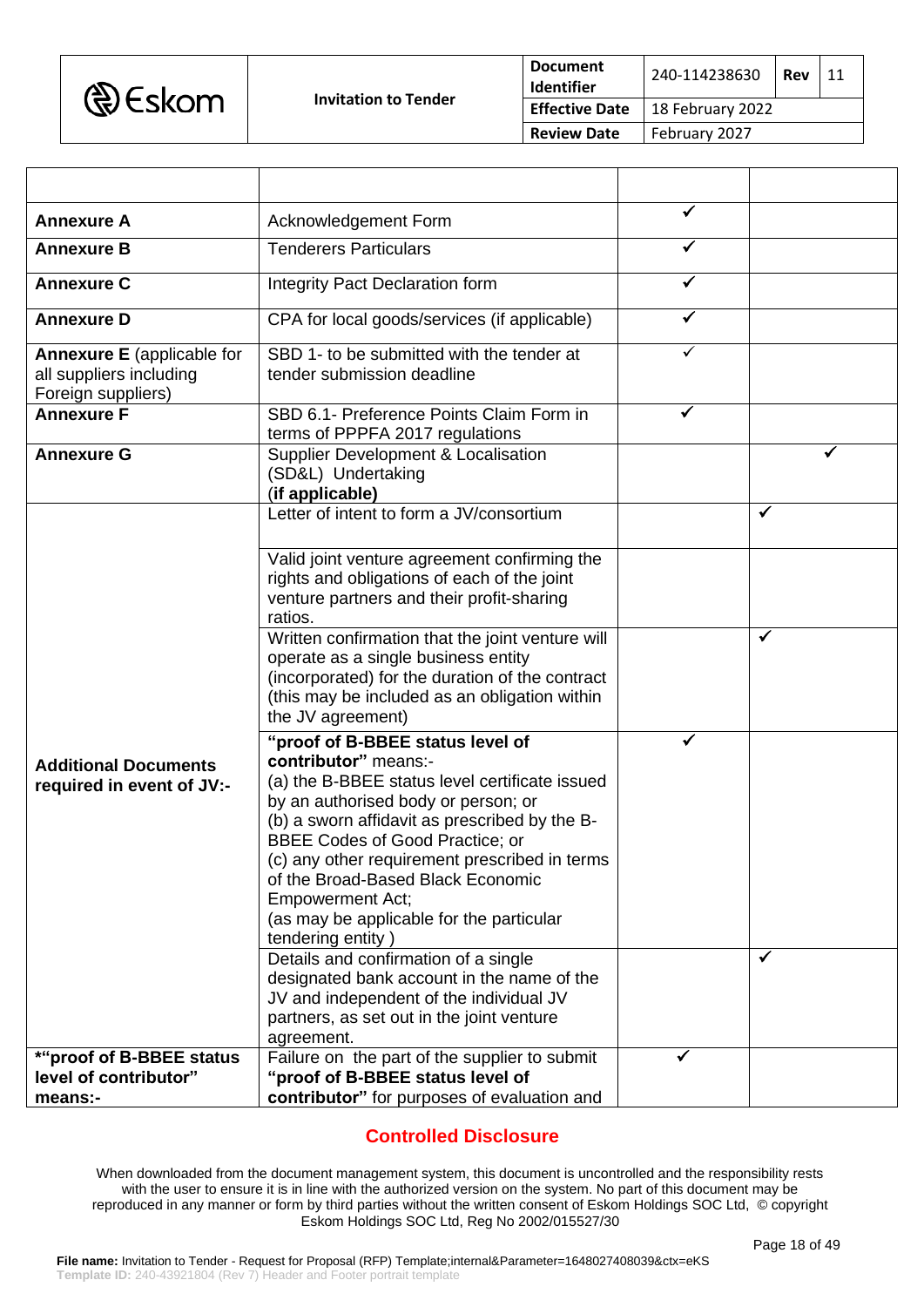| <b>D</b> Eskom |                             | Document<br><b>Identifier</b> | 240-114238630    | Rev | 11 |
|----------------|-----------------------------|-------------------------------|------------------|-----|----|
|                | <b>Invitation to Tender</b> | <b>Effective Date</b>         | 18 February 2022 |     |    |
|                |                             | <b>Review Date</b>            | February 2027    |     |    |

| (a) the B-BBEE status<br>level certificate issued by<br>an authorised body or<br>person; or<br>(b) a sworn affidavit as<br>prescribed by the B-BBEE<br><b>Codes of Good Practice;</b><br>or<br>(c) any other requirement<br>prescribed in terms of the<br><b>Broad-Based Black</b><br><b>Economic</b><br><b>Empowerment Act;</b> | scoring by the tender closing will not result in<br>disqualification (if tenderer is otherwise<br>deemed to be responsive/acceptable in all<br>other aspects and it is not a pre-qualification<br>criterion). The tenderer will, however, be<br>scored zero on B-BBEE for purposes of<br>PPPFA scoring and ranking.                                                                                                                                                                                                |              |              |
|----------------------------------------------------------------------------------------------------------------------------------------------------------------------------------------------------------------------------------------------------------------------------------------------------------------------------------|--------------------------------------------------------------------------------------------------------------------------------------------------------------------------------------------------------------------------------------------------------------------------------------------------------------------------------------------------------------------------------------------------------------------------------------------------------------------------------------------------------------------|--------------|--------------|
| <b>Tax Clearance Certificates</b>                                                                                                                                                                                                                                                                                                | A certified copy of a tax clearance certificate<br>is still required by Foreign suppliers (with a<br>footprint in South Africa- but who are not on<br>CSD and have not provided a SARS pin<br>number) and Local suppliers (who have not<br>provided their SARS e-filing PIN number for<br>verification by Eskom and/or their CSD<br>profile / CSD number).<br>Foreign suppliers with no footprint in South<br>Africa, must still complete the SBD1<br>document, however no proof of tax<br>compliance is required. |              | $\checkmark$ |
| <b>Tax Evaluation</b><br><b>Questionnaire (if services</b><br>contract and was included<br>as annexure)                                                                                                                                                                                                                          | Evaluation questionnaire to determine<br>whether a company, close corporation (CC)<br>or Trust is a personal service provider for<br>purposes of PAYE]                                                                                                                                                                                                                                                                                                                                                             |              | $\checkmark$ |
| <b>Compliance with</b><br><b>Employment Equity Act</b>                                                                                                                                                                                                                                                                           | To the extent that the tenderer falls within the<br>definition of a "designated Employer" as<br>contemplated in the Employment Equity Act<br>55 of 1998, the tenderer is required to furnish<br>the Employer with proof of compliance with<br>the Employment Equity Act, including proof of<br>submission of the Employment Equity report<br>to the Department of Labour. (South African<br>tenderers only)                                                                                                        |              | ✓            |
| Shareholding                                                                                                                                                                                                                                                                                                                     | Shareholding breakdown (for each individual<br>company/JV member) clearly identifying<br>percentages owned by individual<br>shareholders (full names & ID Numbers) and<br>other entities (provide full legal/trading name<br>and respective identifying registration/trust<br>numbers)                                                                                                                                                                                                                             | $\checkmark$ |              |
| <b>NEC Documentation</b>                                                                                                                                                                                                                                                                                                         | Completed and Signed:                                                                                                                                                                                                                                                                                                                                                                                                                                                                                              | $\checkmark$ |              |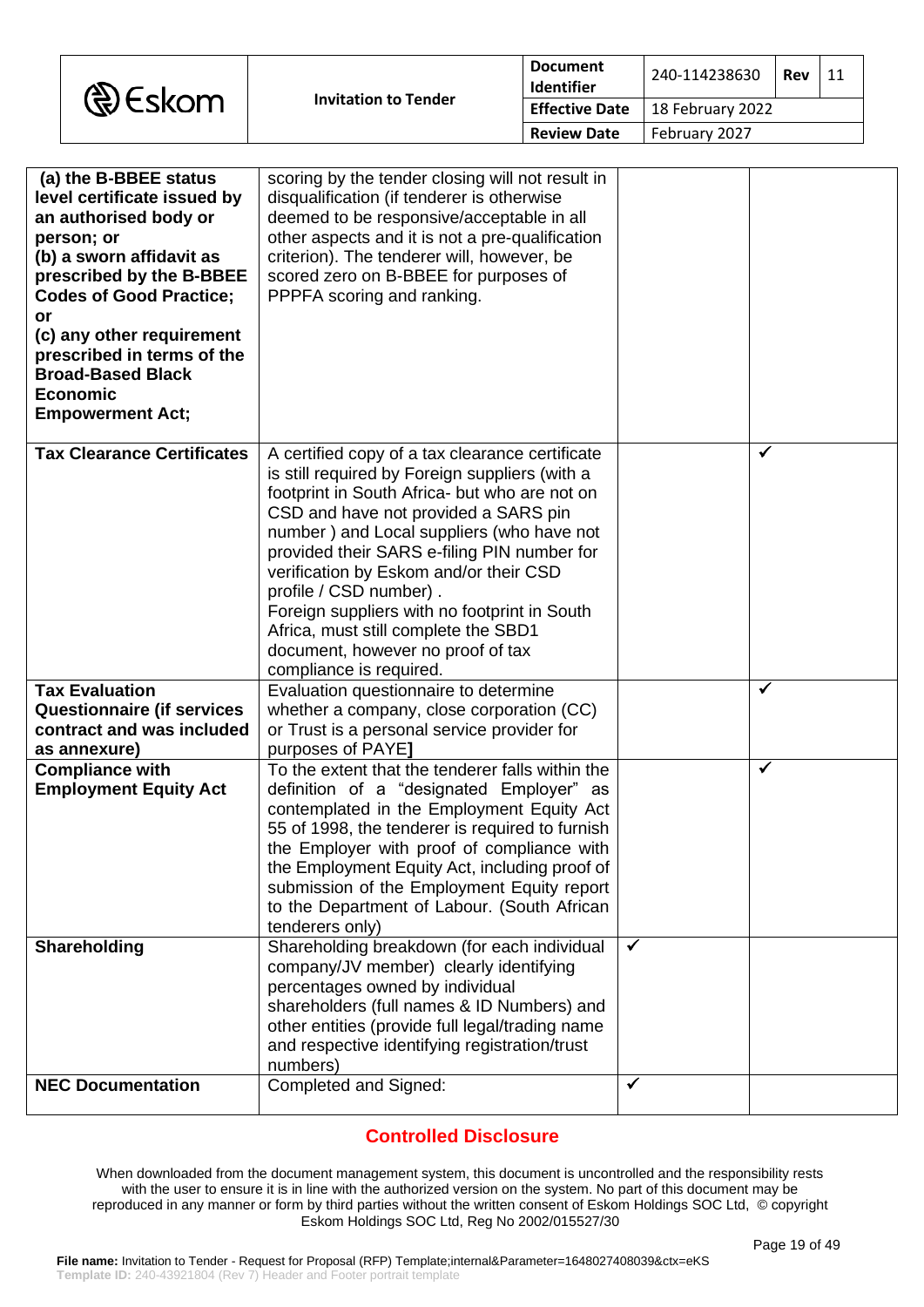| <b>&amp; Eskom</b> |
|--------------------|
|--------------------|

|                                                                                                                                                                      | C1.1 Form of Offer & Acceptance<br>٠<br><b>Schedule of Deviations</b><br>C1.2 Contract Data (Part two-Data<br>$\bullet$<br>provided by the Contractor)<br>C2.2 Price list                                                                                                                                                                                                                                                                                                 |              |                   |
|----------------------------------------------------------------------------------------------------------------------------------------------------------------------|---------------------------------------------------------------------------------------------------------------------------------------------------------------------------------------------------------------------------------------------------------------------------------------------------------------------------------------------------------------------------------------------------------------------------------------------------------------------------|--------------|-------------------|
| <b>Additional documents</b><br>required (ECSA/<br><b>SACPCMP/CVs/</b><br>permits/licenses/ specific<br>registration documents<br>(if applicable to scope of<br>work) | Proof of registration with SAQA                                                                                                                                                                                                                                                                                                                                                                                                                                           | $\checkmark$ |                   |
|                                                                                                                                                                      | DOCUMENTS REQUIRED UNDER CONTRACT REQUIREMENTS                                                                                                                                                                                                                                                                                                                                                                                                                            |              |                   |
| <b>Safety</b>                                                                                                                                                        | COIDA - Original certificate of good standing<br>or proof of application issued by the<br>Compensation Fund (COID) or a licensed<br>compensation insurer (South African<br>tenderers only)                                                                                                                                                                                                                                                                                |              | ✓<br>$\checkmark$ |
| Quality                                                                                                                                                              | Quality requirements - shortlisted suppliers<br>will be expected to submit outstanding<br>documents within five (5) working days of it<br>being requested.<br><b>Quality requirements:</b><br>List of Tender Returnables Documents 240-<br>12248652 Rev 6 Category 3<br>SECTION A: Quality Management System<br>Requirements ISO 9001 (25%)<br>A.1 QMS Manual or a document that<br>$\bullet$                                                                             |              |                   |
|                                                                                                                                                                      | defines and describes the QMS and<br>its scope - 1<br>A.2 Quality Policy Approved by top<br>management - 1<br>A.3 Quality Objectives Approved by<br>top management - 1<br>A.4<br>Control<br>documented<br>οf<br>information - 1<br>A.5 Documented<br>information<br>for<br>Control of nonconforming outputs - 1<br>information<br>A.6<br>Documented<br>for<br>Nonconformity and Corrective action -<br>1<br>Documented<br>information<br>A.7<br>for<br>Internal audit - 1 |              |                   |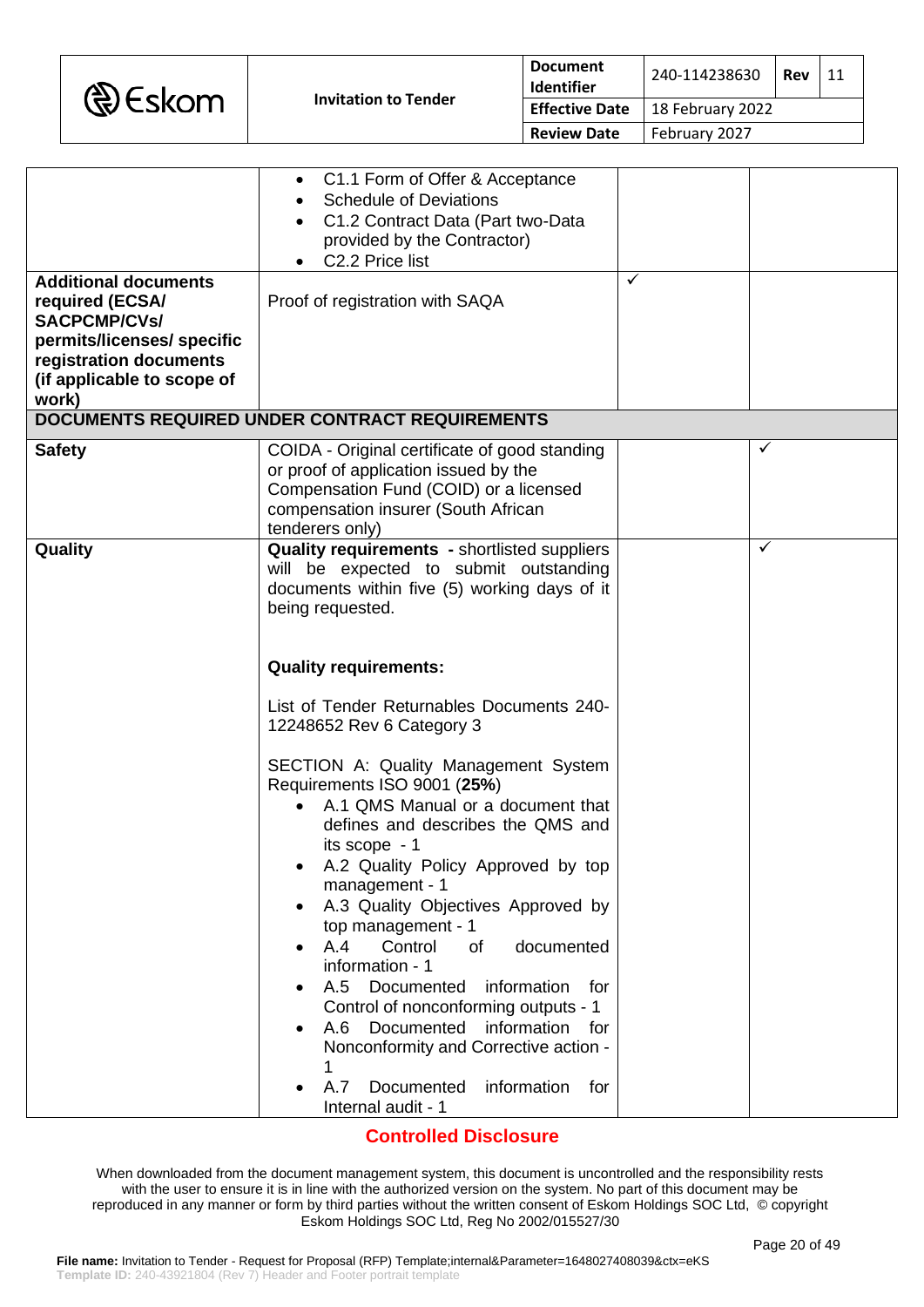

| Section A Score $= 7$                                                                                                                                                                                                                                                                                                               |  |
|-------------------------------------------------------------------------------------------------------------------------------------------------------------------------------------------------------------------------------------------------------------------------------------------------------------------------------------|--|
| SECTION B: Evidence of QMS in operation<br>(Tender Quality Requirements - Ref QM-58 or<br>240-105658000) (25%)<br>B.1 Documented information for<br>$\bullet$<br>defined roles, responsibilities and<br>authorities - 1<br>B.2 Documented information for<br>Control of Externally Provided<br>Processes, Products and Services - 1 |  |
| Section B Score $= 2$                                                                                                                                                                                                                                                                                                               |  |
| SECTION C: Contract Quality<br>Plan<br>Requirements (Ref QM-58 and<br>240-<br>109253698) - Draft Contract Quality Plan<br>specific to the scope of work as described in<br>the tender documents (Ref ISO 10005) (20%)                                                                                                               |  |
| C1. Using the attached<br>240-<br>109253698 CQP Rev 3 draft a<br>Contract Quality Plan that will be<br>applied during the execution of the<br>activities as listed on Section 3.8.2<br>and 3.9 of 240-135089195 - 1<br>C2. Provide an example of a Contract<br>Quality Plan on similar and/or<br>previous work done - 1             |  |
| Section C Score = 2                                                                                                                                                                                                                                                                                                                 |  |
| <b>SECTION</b><br>D: Quality Control<br>Plan<br>Requirements<br>240-<br>(Ref<br>QM-58<br><b>or</b><br>109253302)<br>QCP / Checklist/ ITP (Quality Control Plans)<br>as per Scope of Works (Ref ISO 10005 & QM<br>58) (20%)                                                                                                          |  |
| D1. Using the attached template of the<br>240-109253302 Quality Control Plan rev 2<br>draft a Quality Control Plan that will be<br>applied during the execution of the<br>activities as listed on Sections 3.8.2 and<br>3.9 of 240-135089195 - 1                                                                                    |  |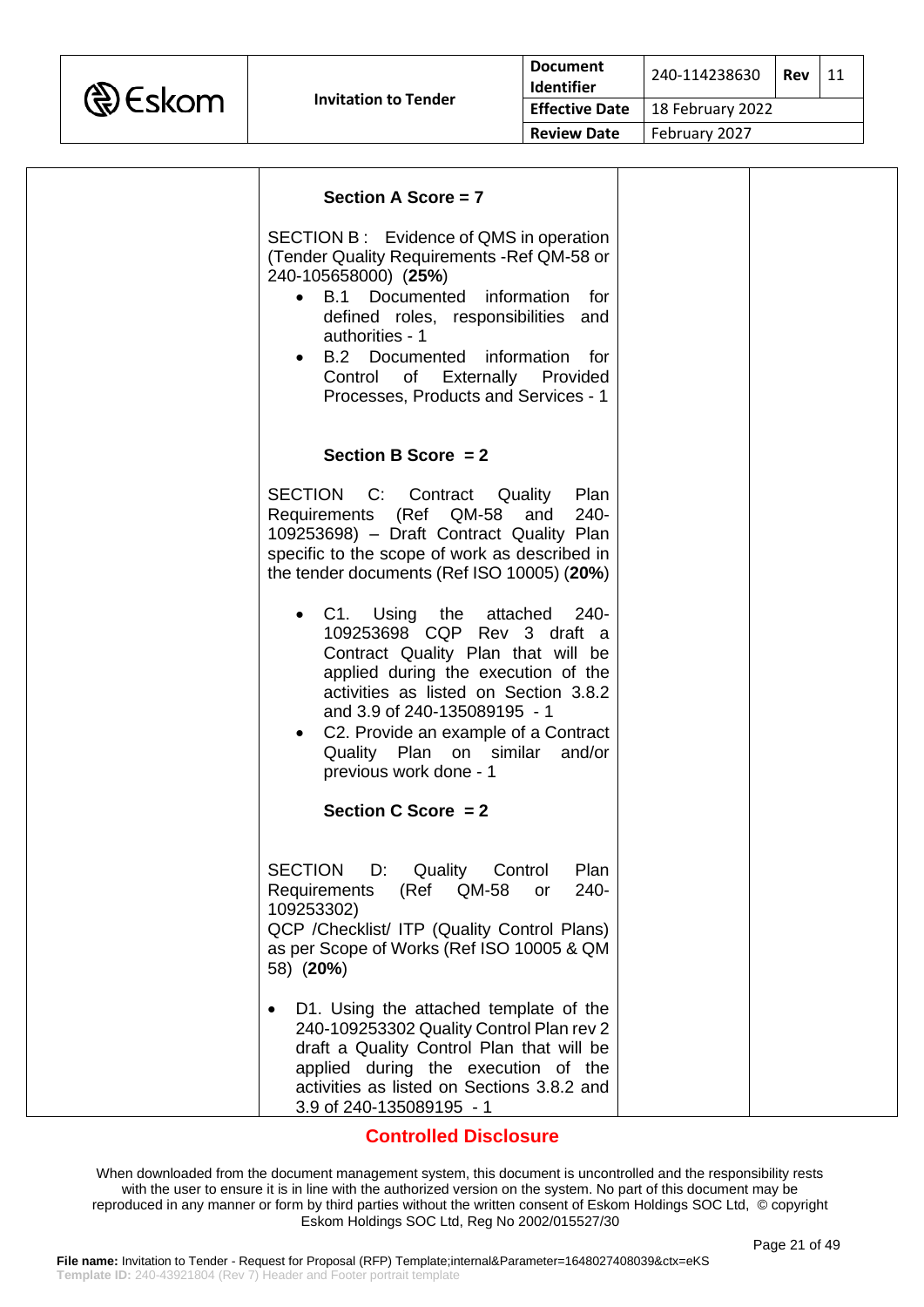

|                                                                | D2. Provide an example of a Quality<br>Control Plan on similar and/or previous<br>work done - 1                                                                                                                                                                                                                                                                                                                                                                                                                                                                                                                   |   |   |
|----------------------------------------------------------------|-------------------------------------------------------------------------------------------------------------------------------------------------------------------------------------------------------------------------------------------------------------------------------------------------------------------------------------------------------------------------------------------------------------------------------------------------------------------------------------------------------------------------------------------------------------------------------------------------------------------|---|---|
|                                                                | Section D Score $= 2$                                                                                                                                                                                                                                                                                                                                                                                                                                                                                                                                                                                             |   |   |
|                                                                | SECTION<br>E: User<br>defined<br>additional<br>Requirements & miscellaneous (Ref 240-<br>105658000) Customer specific requirements<br>& other standards and required can be listed<br>and evaluated here (10%)                                                                                                                                                                                                                                                                                                                                                                                                    |   |   |
|                                                                | E.1 Form A is completed and signed. $-1$<br>E.2 Contract Related Risks (Operational<br>Risks) and mitigation of those risks (exclude<br>Safety Risks) - 1                                                                                                                                                                                                                                                                                                                                                                                                                                                         |   |   |
|                                                                | Section E Score $= 2$                                                                                                                                                                                                                                                                                                                                                                                                                                                                                                                                                                                             |   |   |
| <b>Environmental</b>                                           | Acknowledgement of SHE Rules<br>The service provider must issue a<br>certificate of attendance or competence                                                                                                                                                                                                                                                                                                                                                                                                                                                                                                      |   | ✓ |
| <b>Due Diligence</b>                                           | Audited Financial Statements of the tenderer<br>for the previous 18 months, or to the extent<br>that such statements are not available, for<br>the last year. Tenderers must note that in the<br>case of a joint venture or special purpose<br>vehicle (SPV) especially formed for this<br>tender, audited financial statements for each<br>participant in the JV / SPV is required.<br>Start-up enterprises formed within the last 12<br>months are not required to send in<br>statements, but if successful with their tender<br>will be required to send statements for the<br>first year when once available. |   | ✓ |
|                                                                | DOCUMENTS REQUIRED UNDER FUNCTIONALITY/TECHINICAL CRITERIA                                                                                                                                                                                                                                                                                                                                                                                                                                                                                                                                                        |   |   |
| <b>Technical</b><br>(required<br>for<br>functionality scoring) | 1. Refer to the Eskom Training<br><b>Specification Document 240-</b><br>118710943.<br>Electronic copies of the following to<br>2.<br>be supplied:                                                                                                                                                                                                                                                                                                                                                                                                                                                                 | ✓ |   |
|                                                                | <b>Category 1 Fibre Optic Basic Training:</b><br>1. Accredited course content and a sample                                                                                                                                                                                                                                                                                                                                                                                                                                                                                                                        |   |   |
|                                                                | of the type of lecture material and practical's                                                                                                                                                                                                                                                                                                                                                                                                                                                                                                                                                                   |   |   |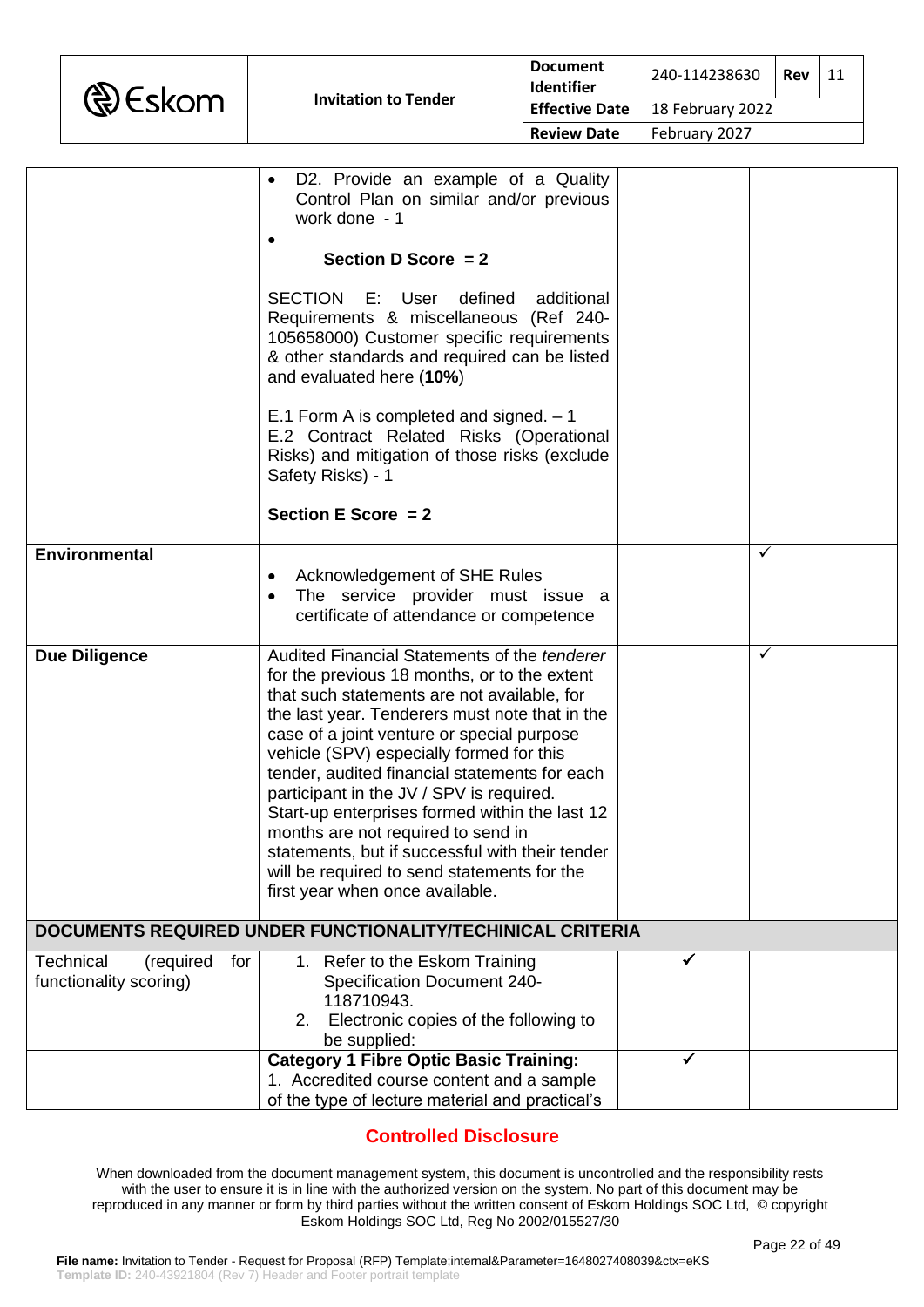|  | <b>&amp;</b> Eskom |
|--|--------------------|
|--|--------------------|

| that will be provided which meets with the<br>minimum content listed.<br>2. Test Equipment list and how many of<br>each will be provided for the training<br>3. Information of the Venue<br>4. Trainer's certification/s                                                                                                                                                                                                                                                                                                                                                                            |   |  |
|-----------------------------------------------------------------------------------------------------------------------------------------------------------------------------------------------------------------------------------------------------------------------------------------------------------------------------------------------------------------------------------------------------------------------------------------------------------------------------------------------------------------------------------------------------------------------------------------------------|---|--|
| <b>Category 2 (Fibre Installation Training):</b><br>1. Accredited course content and a sample<br>of the type of lecture material and practical's<br>that will be provided which meets with the<br>minimum content listed.<br>2. Equipment list and how many of each will<br>be provided for the training<br>3. Information of the Venue<br>4. Trainer's certification/s<br>5. Safety compliance during the practical's<br>to ensure the learners are kept safe at all<br>times.<br>6. List Personal Protective Equipment that<br>the learners are required to bring with them<br>for this training. | ✔ |  |
| <b>CATEGORY 3 (Advanced Testing and</b><br><b>Network Planning)</b><br>1. Accredited course content and a sample<br>of the type of lecture material and practical's<br>that will be provided which meets with the<br>minimum content listed.<br>2. Equipment list and how many of each will<br>be provided for the training<br>3. Information of the Venue<br>4. Trainer's certification/s                                                                                                                                                                                                          |   |  |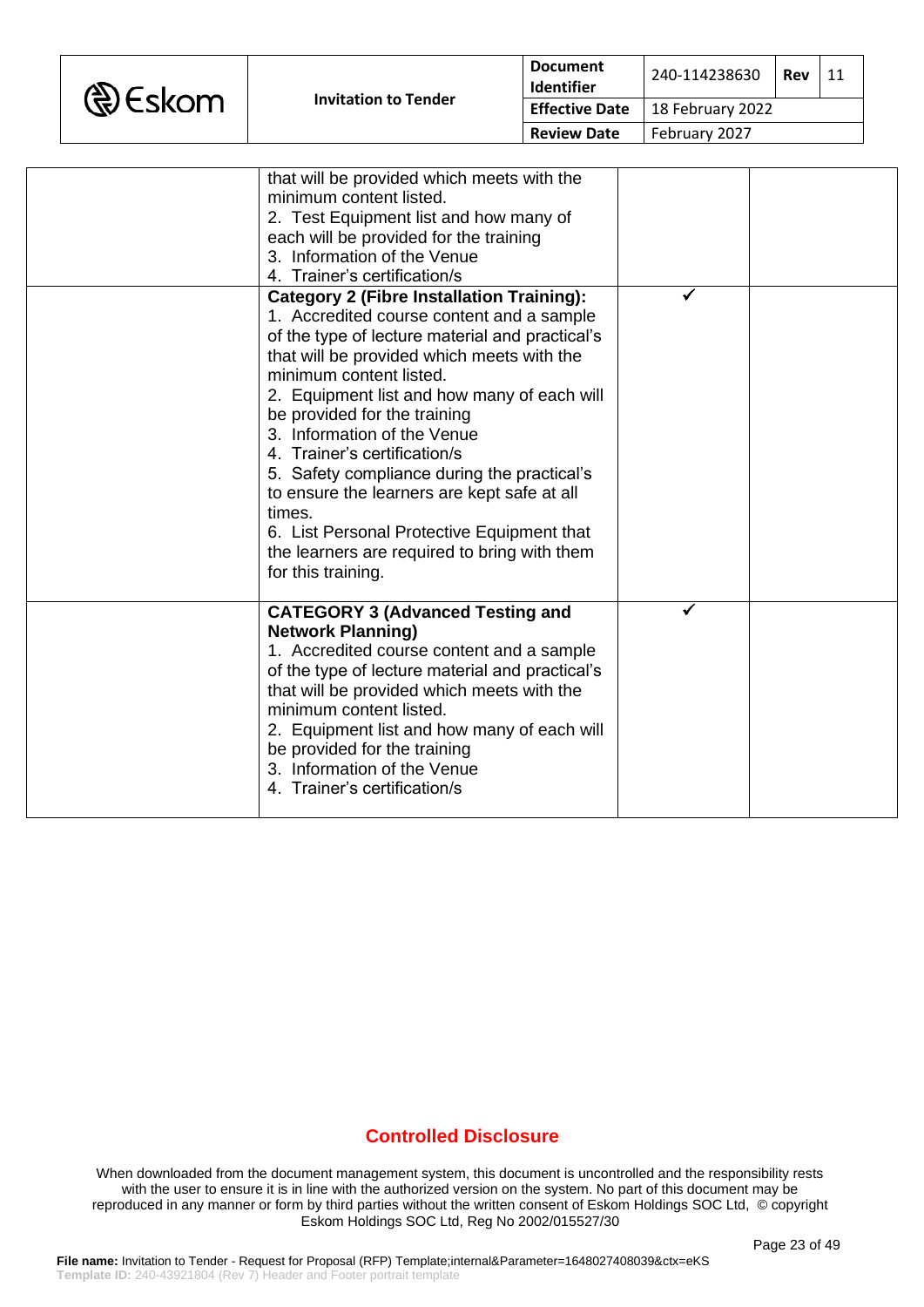

### **ANNEXURE A**

### **ACKNOWLEDGEMENT FORM**

We are in receipt of the Invitation to Tender from Eskom Holdings SOC Ltd and the following addenda issued by Eskom:

1.

2.\_\_\_\_\_\_\_\_\_\_\_\_\_\_\_\_\_\_\_\_\_\_\_\_\_\_\_\_\_\_\_\_\_\_\_\_\_\_\_\_\_\_\_\_\_\_\_\_\_\_\_\_\_\_\_\_\_\_\_\_\_\_\_\_\_\_\_\_\_\_ 3. ------------------------------------------------------------------------------------------------------------------------

---

We confirm that the documentation received by us is: *(Indicate by ticking the box)*

Correct as stated in the Invitation to Tender Content List, and that each document is complete.  $\square$ 

**Or:** Incorrect or incomplete for the following reasons:  $\square$ 

#### **Cataloguing Acknowledgement:**

 $\overline{\phantom{a}}$ 

#### *[Please select the relevant statement by ticking the appropriate box below]:*

- 1. We agree to provide the cataloguing information as described in the *tender submission*.
- 2. We have already supplied Eskom with the cataloguing information pertaining to this enquiry in a previous contract/order [*insert previous invitation to tender/RFQ number*] **\_\_\_\_\_\_\_\_\_\_**
- 3. We do not intend to provide the cataloguing information for the required scope / specifications. for the reasons stated hereunder:

\_\_\_\_\_\_\_\_\_\_\_\_\_\_\_\_\_\_\_\_\_\_\_\_\_\_\_\_\_\_\_\_\_\_\_\_\_\_\_\_\_\_\_\_\_\_\_\_\_\_\_\_\_\_\_\_\_\_\_\_\_\_\_\_\_\_ \_\_\_\_\_\_\_\_\_\_\_\_\_\_\_\_\_\_\_\_\_\_\_\_\_\_\_\_\_\_\_\_\_\_\_\_\_\_\_\_\_\_\_\_\_\_\_\_\_\_\_\_\_\_\_\_\_\_\_\_\_\_\_\_\_\_ \_\_\_\_\_\_\_\_\_\_\_\_\_\_\_\_\_\_\_\_\_\_\_\_\_\_\_\_\_\_\_\_\_\_\_\_\_\_\_\_\_\_\_\_\_\_\_\_\_\_\_\_\_\_\_\_\_\_\_\_\_\_\_\_\_\_

4. I confirm that I am a Distributor/Importer/Agent and my Principal, being the Original Equipment Manufacturer (OEM) is or is not in the position to supply cataloguing information for items. See attached letter from OEM confirming his position. 

Invitation to Tender No: \_\_\_\_\_\_\_\_\_\_\_\_\_\_\_\_\_\_\_\_

Name of company/JV: \_\_\_\_\_\_\_\_\_\_\_\_\_\_\_\_\_\_\_\_\_\_\_\_\_\_\_\_\_\_\_\_\_\_\_\_\_\_\_

## **Controlled Disclosure**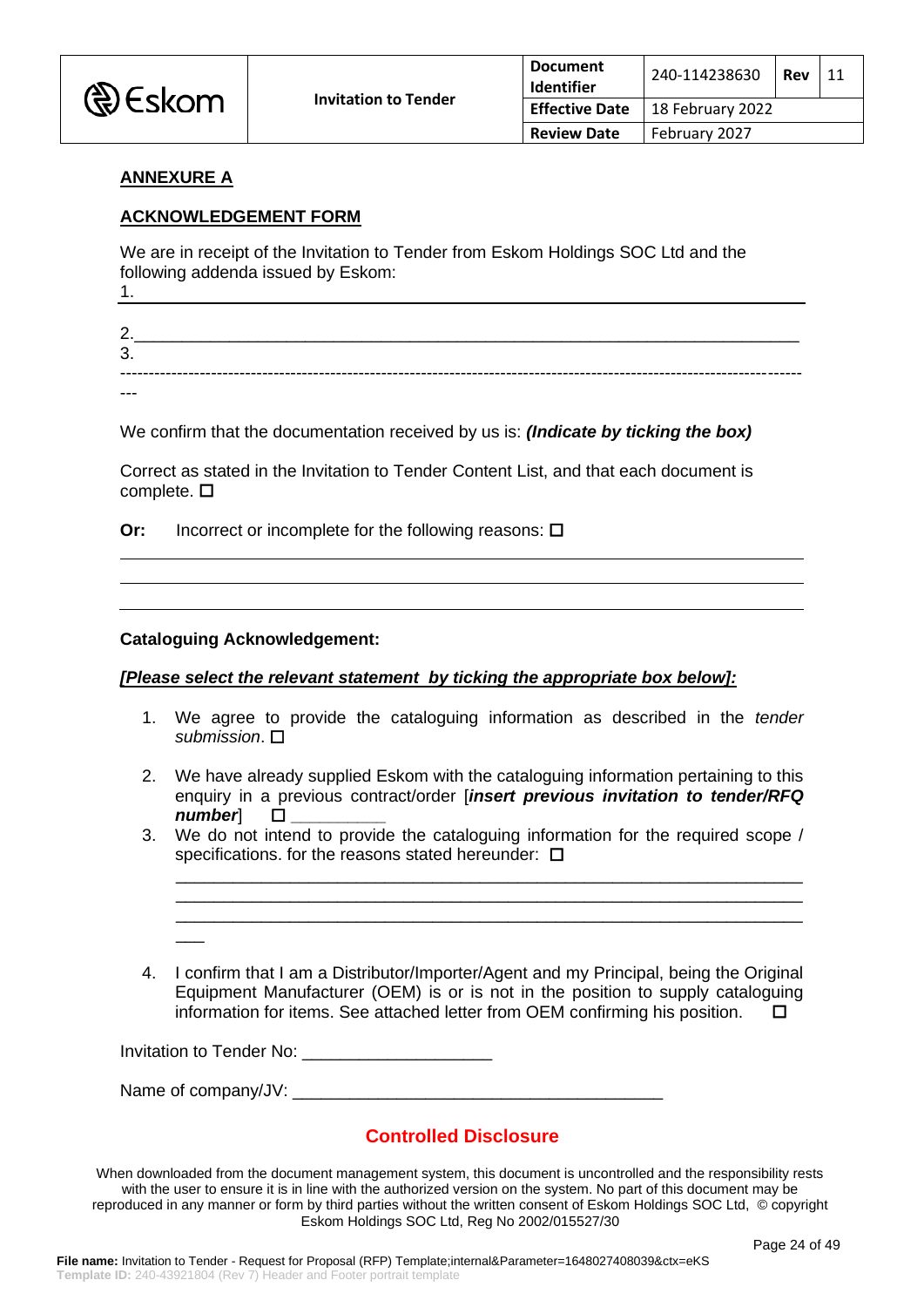

| <b>Document</b><br>Identifier             | 240-114238630 | Rev | 11 |
|-------------------------------------------|---------------|-----|----|
| <b>Effective Date</b><br>18 February 2022 |               |     |    |
| <b>Review Date</b><br>February 2027       |               |     |    |

| Country of registration<br>Sountry of registration |  |
|----------------------------------------------------|--|
| Name of contact person:                            |  |
| Contact details of contact person:                 |  |
| Tel (landline) __________________________          |  |
|                                                    |  |
| e-mail address                                     |  |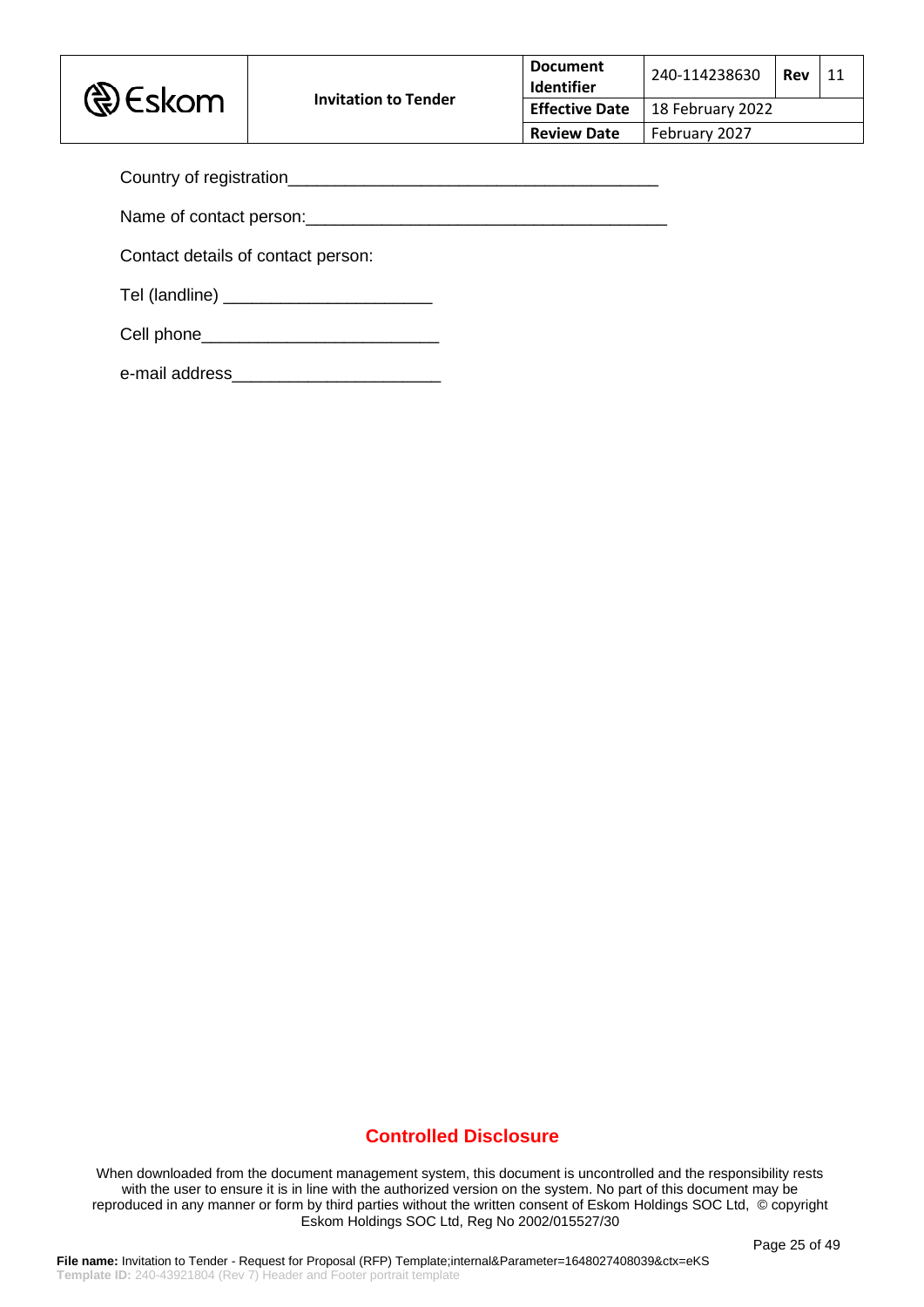| <b>D</b> Eskom | <b>Invitation to Tender</b> | <b>Document</b><br><b>Identifier</b> | 240-114238630    | Rev | -11 |
|----------------|-----------------------------|--------------------------------------|------------------|-----|-----|
|                |                             | <b>Effective Date</b>                | 18 February 2022 |     |     |
|                |                             | <b>Review Date</b>                   | February 2027    |     |     |

# **ANNEXURE B**

### **TENDERER'S PARTICULARS**

The *tenderer* must furnish the following particulars where applicable:

| Indicate the type of tendering structure by marking with an 'X' (where applicable provide registration number): |  |  |
|-----------------------------------------------------------------------------------------------------------------|--|--|
| Individual tenderer                                                                                             |  |  |
| Unincorporated Joint venture (registration number                                                               |  |  |
| for each member of the JV)                                                                                      |  |  |
| Incorporated JV                                                                                                 |  |  |
| Other                                                                                                           |  |  |

#### Please complete the following:

| Name of lead partner/member in case of JV                                                                                                                                                                                                                                                        |                                                    |
|--------------------------------------------------------------------------------------------------------------------------------------------------------------------------------------------------------------------------------------------------------------------------------------------------|----------------------------------------------------|
| CIPC Registration Number (for each individual<br>company / JV member)                                                                                                                                                                                                                            |                                                    |
| VAT registration number (for each individual company<br>/ JV member)                                                                                                                                                                                                                             |                                                    |
| registration number (for each individual<br><b>CIDB</b><br>company/JV member if applicable), respective<br>contractor grading designation for each individual<br>company/JV member, and combined cidb contractor<br>grading designation (for JVs)                                                |                                                    |
| Shareholding information (for each individual<br>company/JV member) clearly identifying percentages<br>owned by individual shareholders (full names & ID<br>Numbers) and other entity shareholders (provide full<br>legal/trading name and respective identifying<br>registration/trust numbers) | Include as separate tender returnable if required. |
| Contact person                                                                                                                                                                                                                                                                                   |                                                    |
| Telephone number                                                                                                                                                                                                                                                                                 |                                                    |
| E-mail address<br>Postal address (also of each member in the case of a<br>JV)                                                                                                                                                                                                                    |                                                    |
| Physical address (also of each member of the JV)                                                                                                                                                                                                                                                 |                                                    |

## **Controlled Disclosure**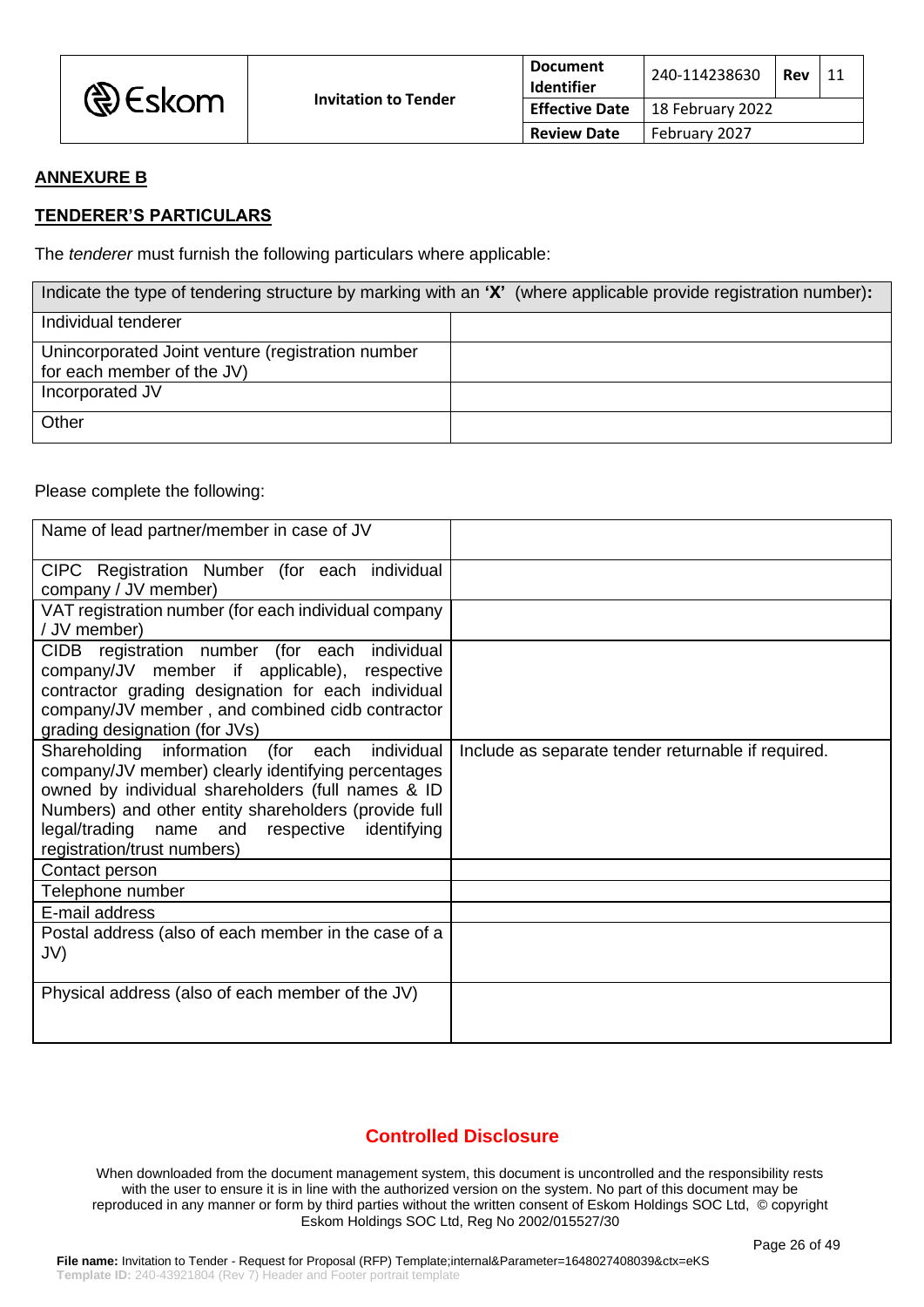| <b>D</b> Eskom | <b>Invitation to Tender</b> | Document<br>Identifier | 240-114238630    | Rev |  |
|----------------|-----------------------------|------------------------|------------------|-----|--|
|                |                             | Effective Date         | 18 February 2022 |     |  |
|                |                             | <b>Review Date</b>     | February 2027    |     |  |

If subcontractors are to be used, indicate the following for the main sub-contractor(s). Add to the list of applicable.

| Name of contractor                                           |  |
|--------------------------------------------------------------|--|
| <b>CIPC Registration number</b>                              |  |
| VAT registration number                                      |  |
| CIDB Registration number (if applicable) and CIDB grade      |  |
| specified for the sub-contractor as may be stipulated in the |  |
| <b>Tender Data</b>                                           |  |
| Shareholding organogram /breakdown (for each individual      |  |
| company/JV member) clearly identifying percentages           |  |
| owned by individual shareholders (full names& ID Numbers)    |  |
| and other entities (provide full legal/trading name and      |  |
| respective identifying registration/trust numbers)           |  |
| Proposed Scope of work to be done by sub-contractor          |  |
| Contact person                                               |  |
| Telephone number                                             |  |
| Fax number                                                   |  |
| E-mail address                                               |  |
| Postal address                                               |  |
|                                                              |  |
|                                                              |  |
| Physical address                                             |  |
|                                                              |  |
|                                                              |  |

- 1. If you are currently registered as a vendor with Eskom, please provide your Vendor registration number with Eskom.
- 2. If you are currently registered as a vendor on the Treasury Central Supplier Database(CSD) please provide your supplier registration number with Treasury\_\_\_\_\_\_\_\_\_\_\_\_\_
- 3. Please note that it is mandatory for you to register on National Treasury's CSD, if you intend doing work with any State department or State owned entity/company.

# **Controlled Disclosure**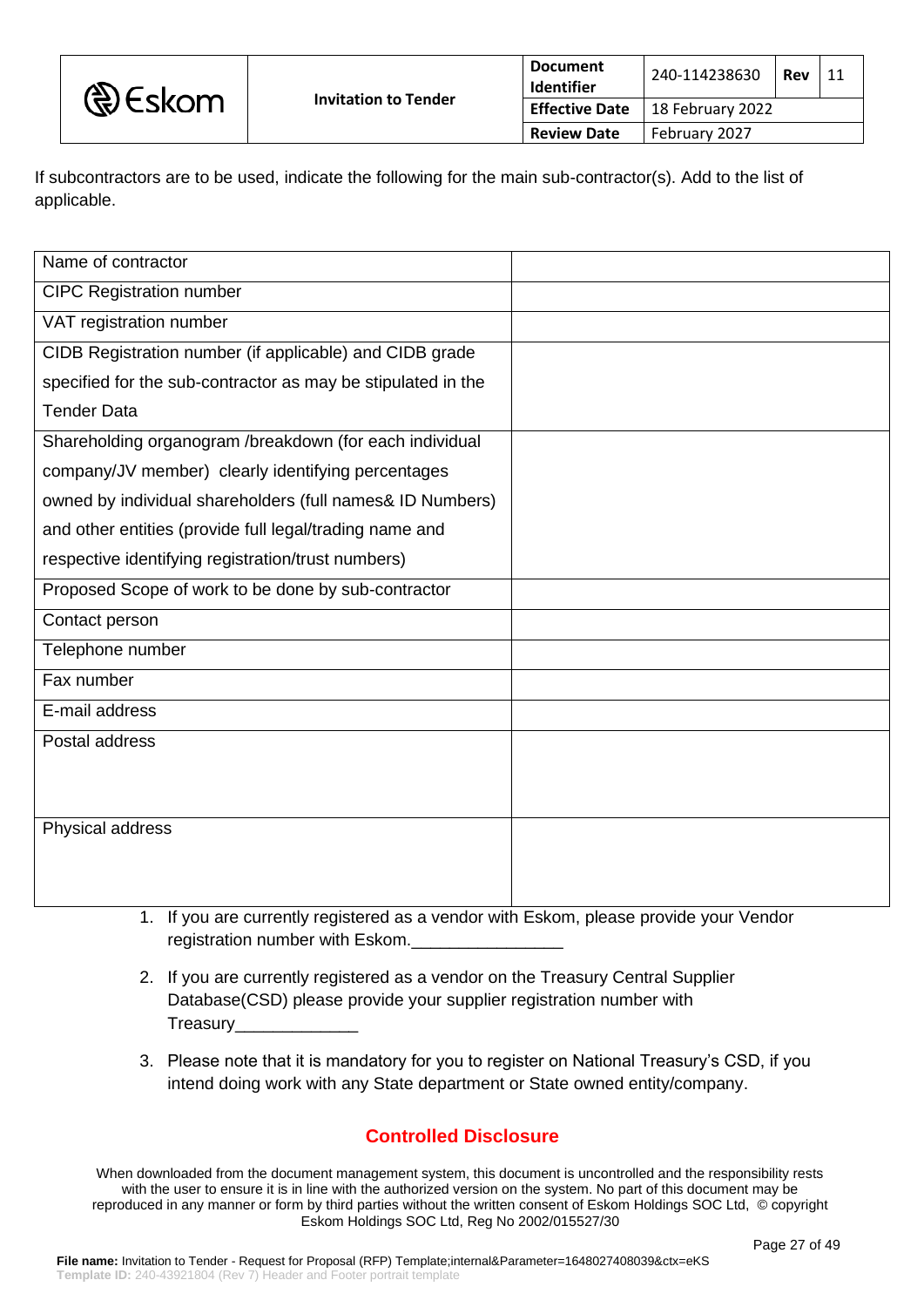

- 4. You may register online at National Treasury website on [www.treasury.gov.za](http://www.treasury.gov.za/)
- 5. Alternatively, you may contact **[**•**]** *[insert the name and contact details of the relevant person from Eskom's Vendor Management department, who can assist you further with the registration on CSD].*
- 6. If you are registered on SARS Efiling system, please provide your pin number in order to verify your tax compliant status\_
- 7. If you are required to be tax compliant as per SBD 1, but are not registered on CSD ( foreign suppliers) or have not provided your SARS Efiling pin, please confirm that you have attached/will send a copy of a current valid tax compliant certificate as a tender returnable (by contract award stage).



- 8. If sub-contracting is prescribed in the specific enquiry, you need to compete 8.1- 8.7
- 8.1 Confirm if you intend sub-contracting



- 8.2 What percentage will you be sub-contracting? \_\_\_\_\_%
- 8.3 To whom do you intend sub-contracting?
- 8.4 Is the said sub-contractor registered on CSD?

YES NO

- 8.5 If yes to 8.4, please provide CSD number.
- 8.4 Please confirm B-BBEE level of said sub-contractor
- 8.5 Which designated group does the sub-contractor belong to:
	- a. Black people
	- b. Black people who are youth
	- c. Black people who are women
	- d. Black people with disabilities
	- e. Black people living in rural or underdeveloped areas or townships
	- f. Cooperatives which are 51% owned by Black people
	- g. Black people who are military veterans

If Eskom decides to apply the sub-contracting provision as specified in Regulation 4(c) all tenders above the prescribed maximum threshold for quotations must be advertised through an open competitive bidding process subject to potential tenderers meeting the 30% minimum subcontracting requirement to EMEs or QSEs that are 51% owned by the following enterprises:

# **Controlled Disclosure**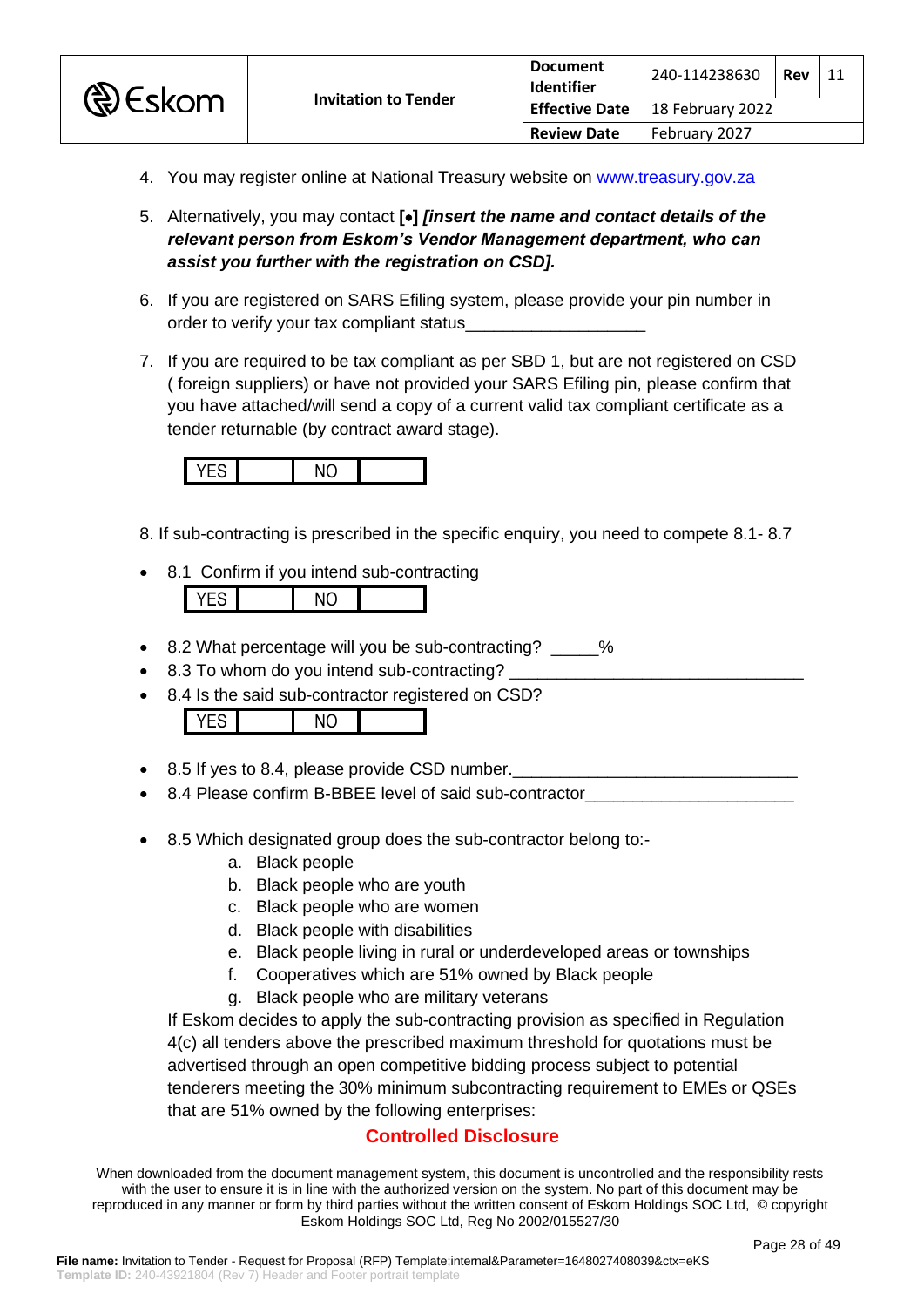

| <b>Document</b><br>Identifier | 240-114238630    | Rev | 11 |
|-------------------------------|------------------|-----|----|
| <b>Effective Date</b>         | 18 February 2022 |     |    |
| <b>Review Date</b>            | February 2027    |     |    |

8.6 Please confirm that you have attached your signed intent to sub-contract document.



8.7 Have you attached proof of sub-contractor's belonging to designated group



### **A. Single tenderers**

I, the undersigned, \_\_\_\_\_\_\_\_\_\_\_\_\_\_\_\_\_\_\_\_\_\_\_\_\_\_\_\_\_\_\_\_\_\_\_\_\_\_\_\_\_(Full names) hereby confirm that I am duly authorised to sign all documents in connection with this tender and any contract resulting from it, on behalf of \_\_\_\_\_\_\_\_\_\_\_\_\_\_\_\_\_\_\_ *(insert the full legal name of the tenderer).*

Signature:

Designation: **Example 20** 

Date: \_\_\_\_\_\_\_\_\_\_\_\_\_\_\_\_\_

#### **B. Joint Ventures**

| We, the undersigned, are submitting this tender in Joint Venture and hereby           |                  |
|---------------------------------------------------------------------------------------|------------------|
| authorise Mr/Ms                                                                       | (full names), an |
|                                                                                       |                  |
| the full legal name of the business entity serving as the lead partner) acting in the |                  |
| capacity of lead partner, to sign all documents in connection with the tender and any |                  |
| contract resulting from it on our behalf.                                             |                  |

We attach to this Schedule a copy of the joint venture agreement which incorporates a statement that all partners are liable jointly and severally for the execution of the contract and that the lead partner is authorised to incur liabilities, receive instructions and payments and be responsible for the entire execution of the contract for and on behalf of any and all the partners.

## **Controlled Disclosure**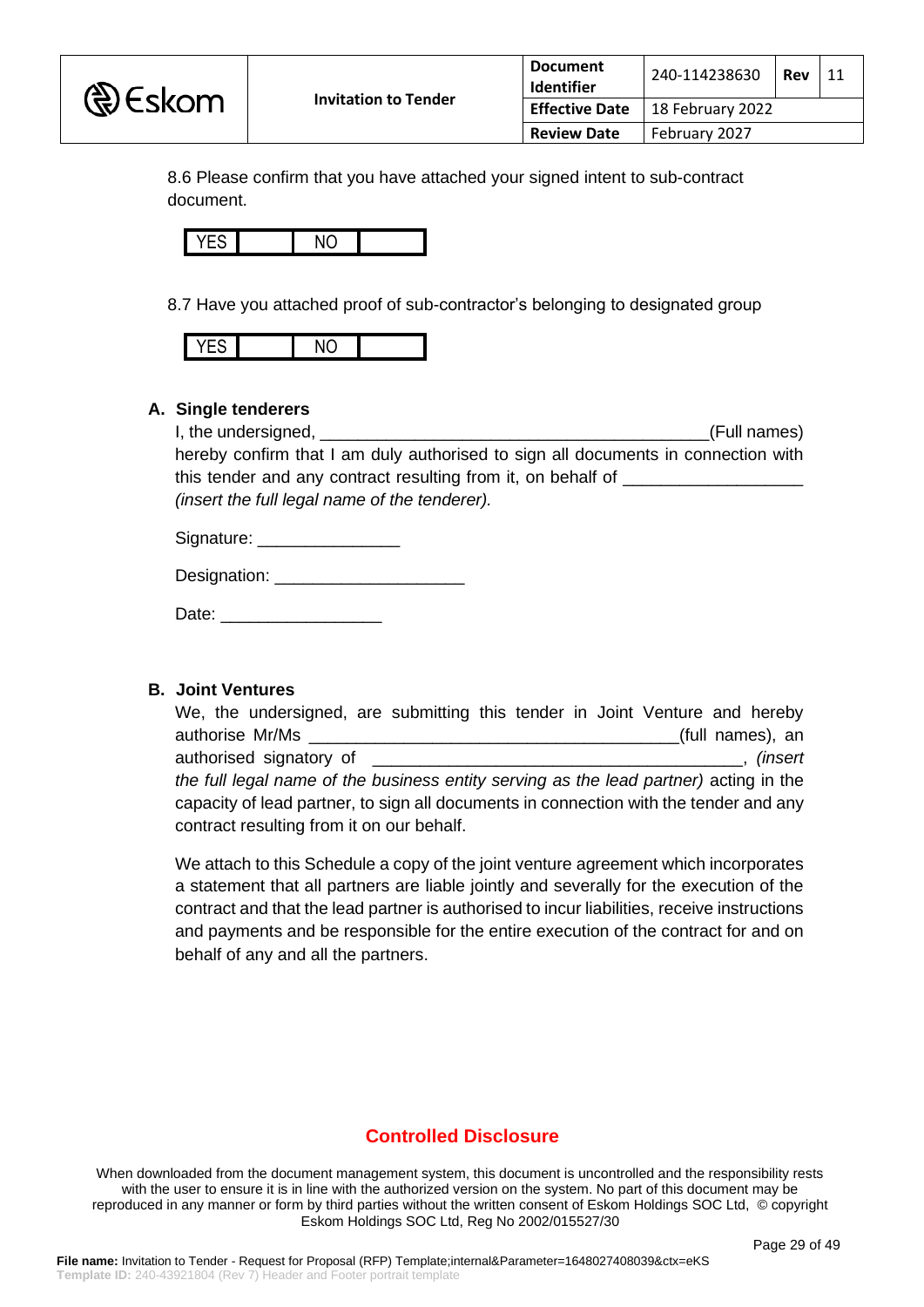|  | <b>D</b> Eskom |
|--|----------------|
|--|----------------|

| <b>Legal Name of</b><br><b>Joint Venture</b><br><b>Member</b> | <b>Full Name and Capacity of Authorised</b><br><b>Signatory</b> | <b>Signature</b> |
|---------------------------------------------------------------|-----------------------------------------------------------------|------------------|
|                                                               |                                                                 |                  |
|                                                               |                                                                 |                  |
|                                                               |                                                                 |                  |
|                                                               |                                                                 |                  |
|                                                               |                                                                 |                  |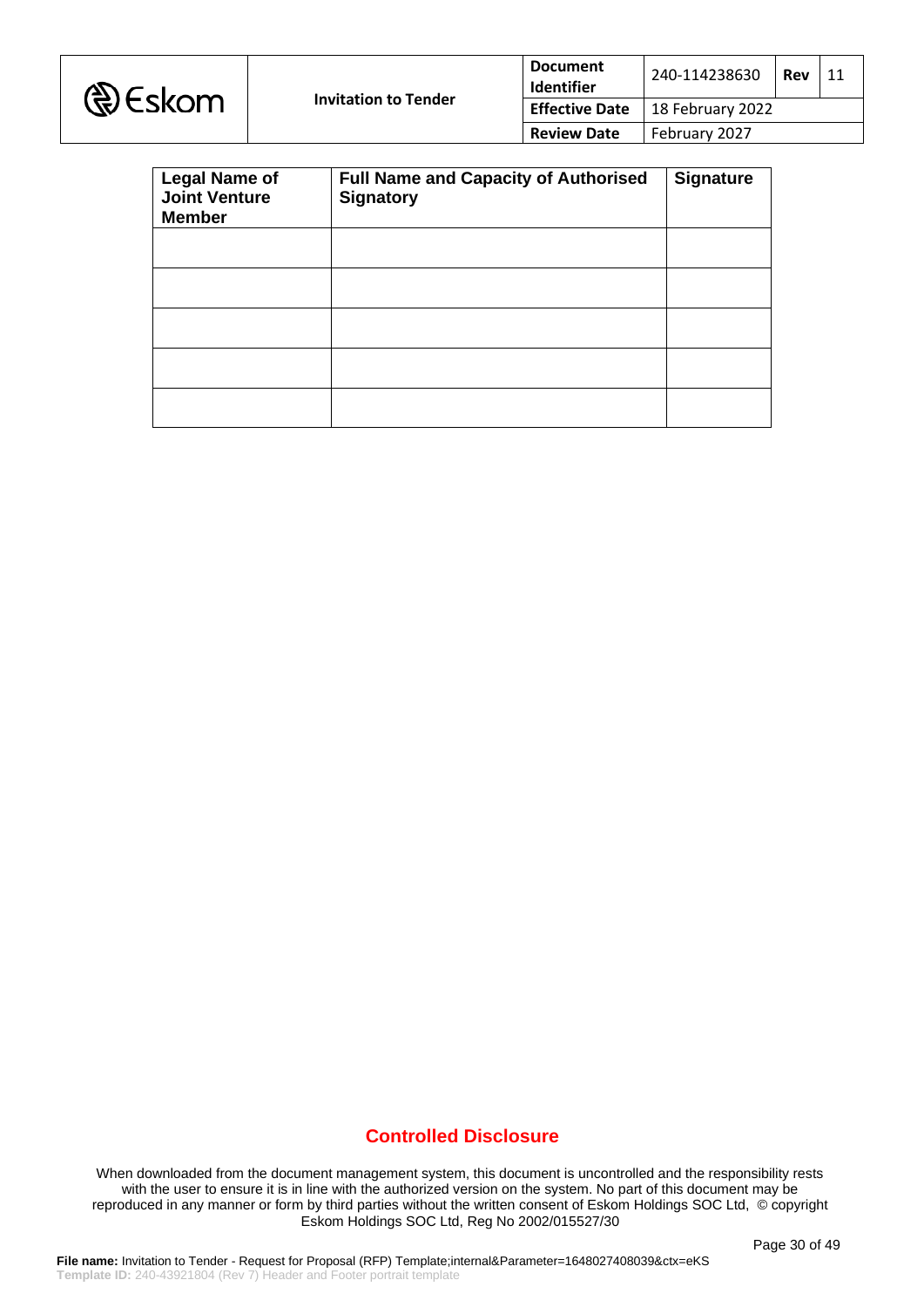

| <b>Document</b><br>Identifier | 240-114238630    | Rev |  |
|-------------------------------|------------------|-----|--|
| <b>Effective Date</b>         | 18 February 2022 |     |  |
| <b>Review Date</b>            | February 2027    |     |  |

## **ANNEXURE C**

### **INTEGRITY DECLARATION FORM**

*(Form to be completed and signed by supplier/tenderer as Invitation to Tender/RFP returnable or as part of contract modification documentation)*

### **1. DECLARATION OF INTEREST**

I/We understand that any natural/legal person, including employees of the State and/or those related to an Eskom employee/director (as per the definition of "related" set out hereunder), may tender to Eskom. However, in view of possible allegations of favouritism (the practice of showing favour to, or giving preference to some person/group, to the detriment of, or at the expense of another that is entitled to equal treatment or an equal opportunity), should the resulting tender, or part thereof, be awarded to such natural/legal person, as described herein, it is required that the *tenderer/s* declare such interest/relationship where:-

- the *tenderer/s* employees/directors are also employees/contractors/consultants/ directors in the state or a state owned entity.
- the *tenderer/s* employees/directors are also employees/contractors/consultants/ directors of Eskom
- the *tenderer/s* employees/directors are also employees/contractors/consultants or directors in another entity together with Eskom employees/consultants/contractors/ directors
- the *legal person/s (including its employees/contractors/directors/members/ shareholders)* on whose behalf the tender documents are signed, is in some other way "related" to an Eskom employee/contractor/consultant/director involved in the tender evaluation/tender adjudication/tender negotiation. "Related" meaning that:-
	- an individual is related to another individual of they are married, or live together in a relationship similar to marriage;
	- or are separated by no more than two degrees of natural or adopted consanguinity or affinity;
	- an individual is related to a juristic person if the individual directly or indirectly controls the juristic person, as determined in accordance with the definition of "control" (as per Companies Act section 2(1) ) ; and
	- **a juristic person is "related" to another juristic person if :-**
		- (1)either of them directly/indirectly controls the other, or the business of the other, as determined in accordance with the definition of "control"(as per Companies Act section  $2(1)$  ):
		- (2) either is a subsidiary of the other; or
		- (3)a person directly/indirectly controls each of them, or the business of each of them, as determined in accordance with the definition of "control"
- the *tenderer/s* and one or more of the *tenderers* in this tendering/RFP process have a controlling partner in common, or a relationship with each other, directly or through common third parties, that puts them in a position to have access to information about or influence on the tender/proposal of another tenderer, or influence the decisions of Eskom regarding this bidding process;

To give effect to the provisions above, please complete the table hereunder with all required information.

### **Controlled Disclosure**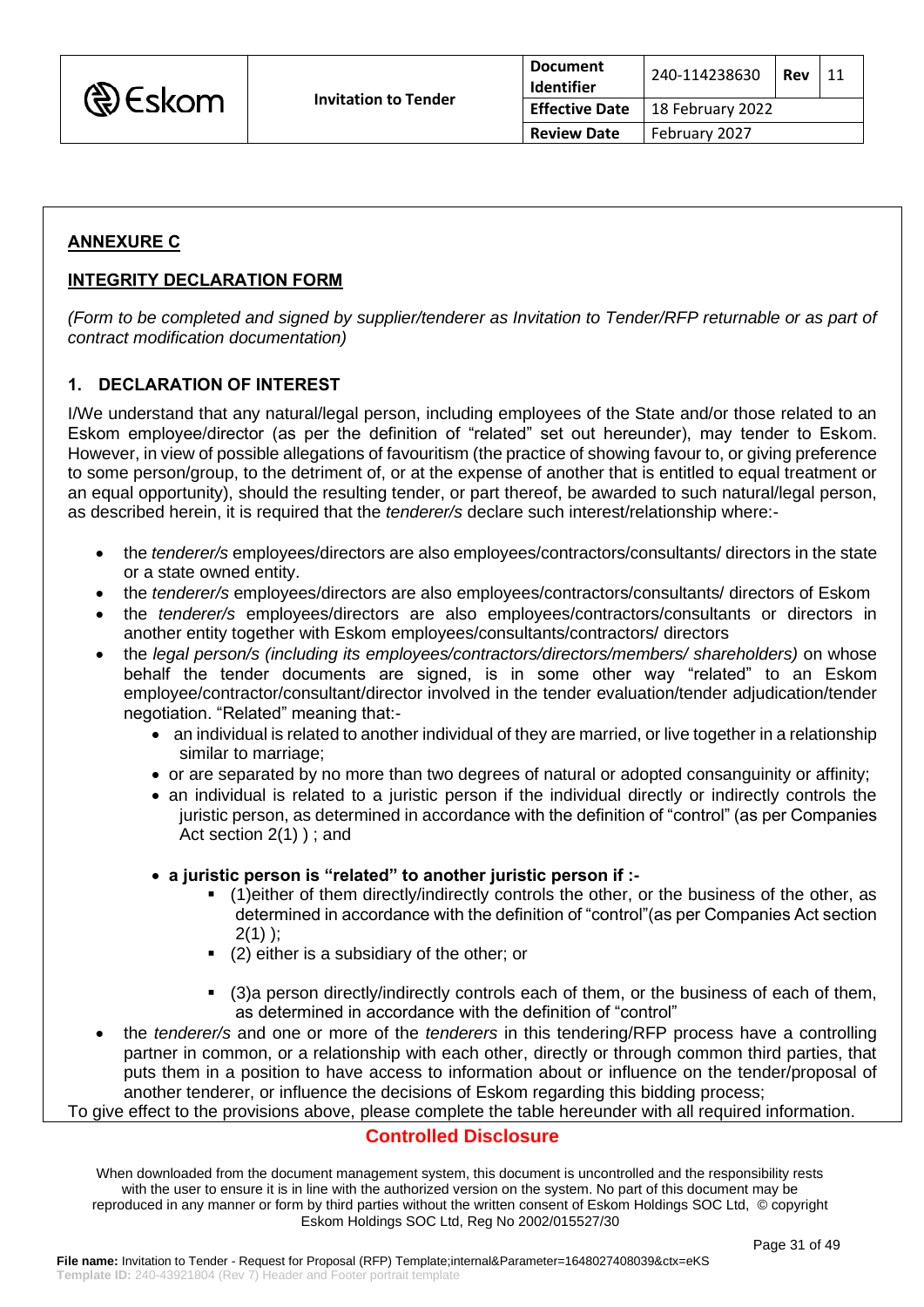

| <b>Document</b><br>Identifier | 240-114238630    | Rev |  |
|-------------------------------|------------------|-----|--|
| <b>Effective Date</b>         | 18 February 2022 |     |  |
| <b>Review Date</b>            | February 2027    |     |  |

| <b>Full</b><br>Capacity/<br>Name<br>&<br>Position within tenderer (e.g.<br>employee/Director/member/<br>owner/shareholder) | <b>Identity</b><br><b>Number</b> | <b>Confirm and provide</b><br>details (including<br>employee number) if<br>you are a State/State<br>owned entity<br>employee/contractor/<br>director. | <b>Full Names &amp;</b><br><b>Capacity/Position of</b><br>Eskom employee/<br>director/ consultant<br>and details of the<br>relationship or<br>interest(marital/<br>familial/personal/<br>financial etc.) | To your<br>knowledge<br>is this<br>person<br>involved in<br>the<br>evaluation/<br>adjudication/<br>negotiation<br>of tenders |
|----------------------------------------------------------------------------------------------------------------------------|----------------------------------|-------------------------------------------------------------------------------------------------------------------------------------------------------|----------------------------------------------------------------------------------------------------------------------------------------------------------------------------------------------------------|------------------------------------------------------------------------------------------------------------------------------|
|                                                                                                                            |                                  |                                                                                                                                                       |                                                                                                                                                                                                          |                                                                                                                              |
|                                                                                                                            |                                  |                                                                                                                                                       |                                                                                                                                                                                                          |                                                                                                                              |
|                                                                                                                            |                                  |                                                                                                                                                       |                                                                                                                                                                                                          |                                                                                                                              |
|                                                                                                                            |                                  |                                                                                                                                                       |                                                                                                                                                                                                          |                                                                                                                              |

- 1. If any employee/director/member/shareholder/owner of tenderer/s is also currently employed by Eskom, state whether this has been declared and whether there is authorisation(Y/N) to undertake remunerative work outside public sector employment, and attach proof to this declaration. \_\_\_\_\_\_\_\_\_\_\_\_\_\_\_\_\_\_\_\_\_\_\_\_\_
- 2. Do the tenderer/s and other tenderer in this tendering/RFP process share a controlling partner or have any relationship with each other, directly or through common third parties? (Y/N) If Yes, attach proof to this declaration.

## **2. DECLARATION OF FAIR TENDERING PRACTICES**

This serves as a declaration that when goods/services are being procured, all reasonable steps have been taken to address and/or prevent the exploitation of the procurement process and the use of any unfair tendering practices.

A *[tender/proposal]* will be disqualified if the *tenderer/s*, or any of its directors have:

- abused the institution's procurement process (e.g. bid rigging/collusion)
- committed fraud or any other improper conduct in relation to such system.

## **Controlled Disclosure**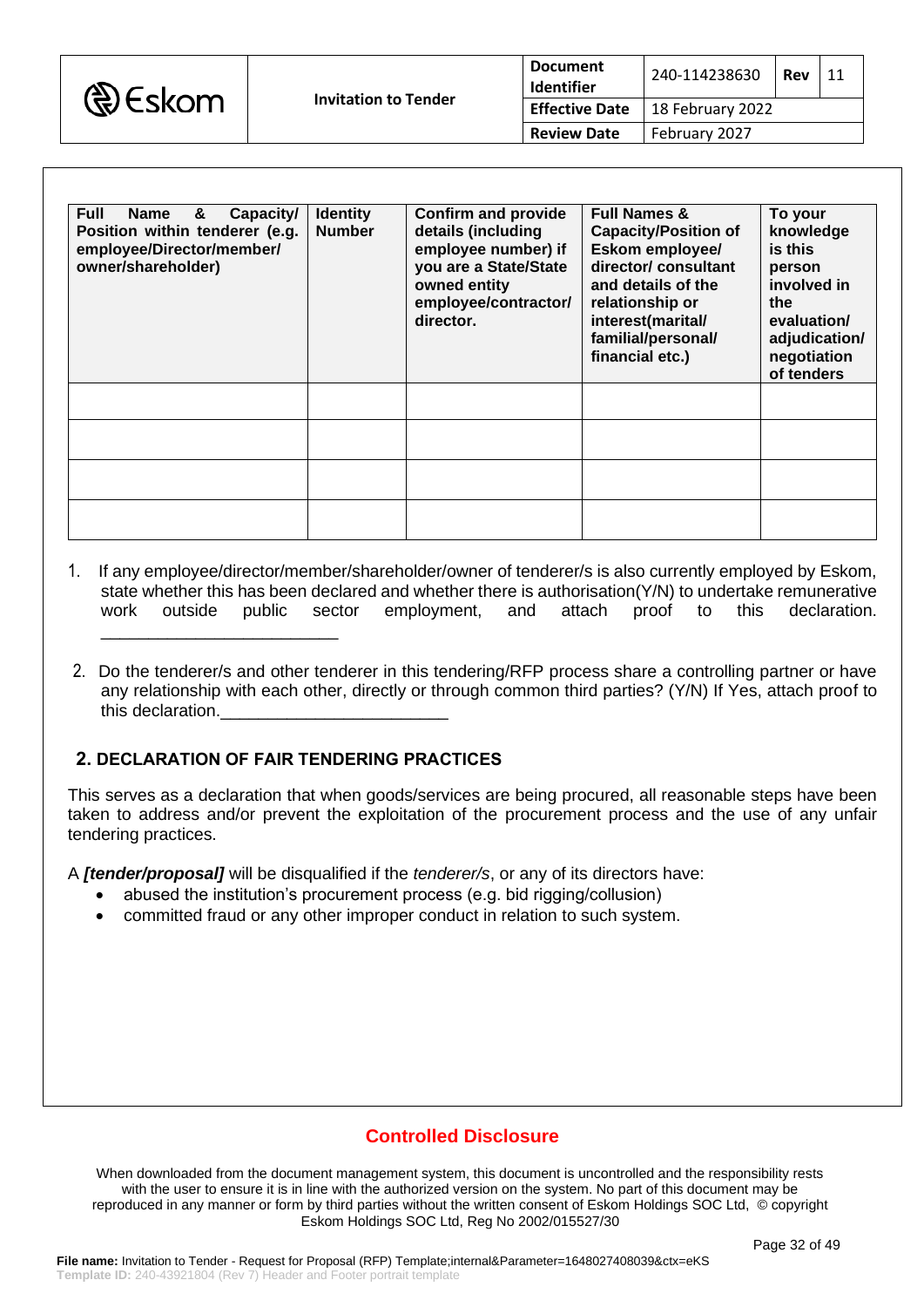

| Item  | Question                                                                                                                                                                                                                                                                                    | Yes/No | <b>No</b> |
|-------|---------------------------------------------------------------------------------------------------------------------------------------------------------------------------------------------------------------------------------------------------------------------------------------------|--------|-----------|
| 1.1   | tenderer/s(or<br>the<br>Is.<br>any<br>Οf<br>its<br>directors/members/shareholders)<br>listed<br>National<br>on<br>of Restricted<br>Database<br>Treasury's<br><b>Suppliers</b><br>as<br>companies/persons prohibited from doing business with the<br>public sector                           |        |           |
|       | [Note: Companies/persons who are listed on the<br>Database were informed in writing of this restriction by<br>the Authority/Accounting Officer of the institution that<br>imposed the restriction after the audi alteram partem<br>rule was applied].                                       |        |           |
|       | The Database of Restricted Suppliers can be accessed on<br>the National Treasury's website (www.treasury.gov.za).                                                                                                                                                                           |        |           |
| 1.2   | Is the tenderer/s (or any of its directors / members /<br>shareholders)? listed on the Register for Tender Defaulters<br>in terms of section 29 of the Prevention and Combatting of<br>Corrupt Activities Act (No 12 of 2004)                                                               |        |           |
|       | The Register for Tender Defaulters can be accessed on the<br>National Treasury's website (www.treasury.gov.za).                                                                                                                                                                             |        |           |
| 1.3   | Was<br>tenderer/s<br>the<br>of<br>(or<br>its<br>any<br>directors/members/shareholders) convicted by a court of law<br>(including a court outside South Africa) for fraud and/or<br>corruption with respect to the procurement/tendering<br>processes/procedures during the past five years? |        |           |
| 1.3.1 | Provide details.                                                                                                                                                                                                                                                                            |        |           |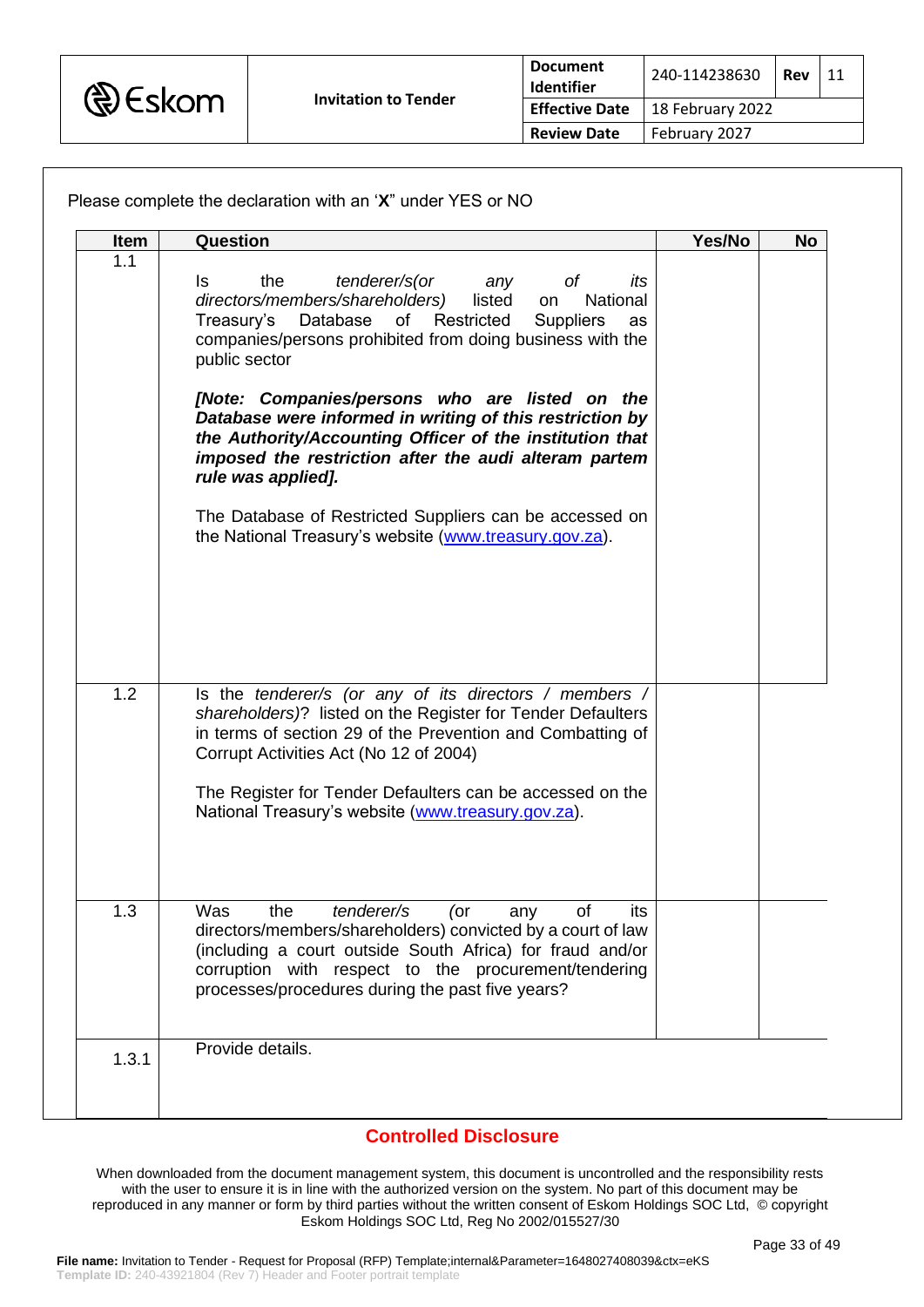

| 1.4 | Was<br>its<br>tenderer/s(or<br>the<br>0f<br>any<br>directors/members/shareholders) prohibited from doing<br>Financial<br>International<br>with<br>business<br>anv<br>Development/funding Agency or Lending Institution |  |  |
|-----|------------------------------------------------------------------------------------------------------------------------------------------------------------------------------------------------------------------------|--|--|
| 1.5 | Is there any history/record of the tenderer/s (or any of its<br>directors/members/shareholders) failing<br>their<br>to<br>meet<br>contractual obligation with any SOC?                                                 |  |  |

I, the undersigned, \_\_\_\_\_\_\_\_\_\_\_\_\_\_\_\_\_\_\_\_\_\_\_\_\_\_\_\_\_\_\_\_\_\_\_\_\_\_\_\_hereby confirm that I am duly authorised to sign all documents in connection with this tender and any contract resulting from it on behalf of \_\_\_\_\_\_\_\_\_\_\_\_\_\_\_\_\_\_\_\_\_\_\_\_\_\_\_\_\_\_\_\_\_\_\_\_\_\_\_\_\_\_\_\_\_\_\_\_\_\_\_\_\_\_*(insert the full legal name of the* 

*tenderer)*

**I declare that I have read and understood the provisions of the Supplier Integrity Pact, that all**  information furnished herein is correct, that it is understood that the tenderer's tender/proposal may **be rejected, and that Eskom will act against the tenderer should any aspect of this this declaration prove to be false.**

| Signature:                                    |  |  |  |
|-----------------------------------------------|--|--|--|
| Designation and capacity in which<br>signing: |  |  |  |
| Date:                                         |  |  |  |

### **Joint Ventures**

I, the undersigned, the undersigned, the understanding in the understanding in the understanding in the understanding in the understanding in the understanding in the understanding in the understanding in the understanding the capacity of lead partner, I am duly authorised to sign all documents in connection with the tender and any contract resulting from it on behalf of \_\_\_\_\_\_\_\_\_\_\_\_\_\_\_\_\_\_\_\_\_\_\_\_\_\_\_\_\_\_\_\_\_\_\_\_\_\_\_\_\_\_\_\_\_\_\_\_\_\_\_\_\_\_\_\_\_\_\_\_\_\_*(insert the full legal name of* 

*the JV )*.

**I declare that I have read and understood the provisions of the Supplier Integrity Pact, that all information furnished herein is correct, that it is understood that the JV's tender/proposal may be rejected, and that Eskom will act against the JV should any aspect of this this declaration prove to be false.**

| Signature:                                  |  |
|---------------------------------------------|--|
| Designation and capacity in which signing : |  |
| Date:                                       |  |

# **Controlled Disclosure**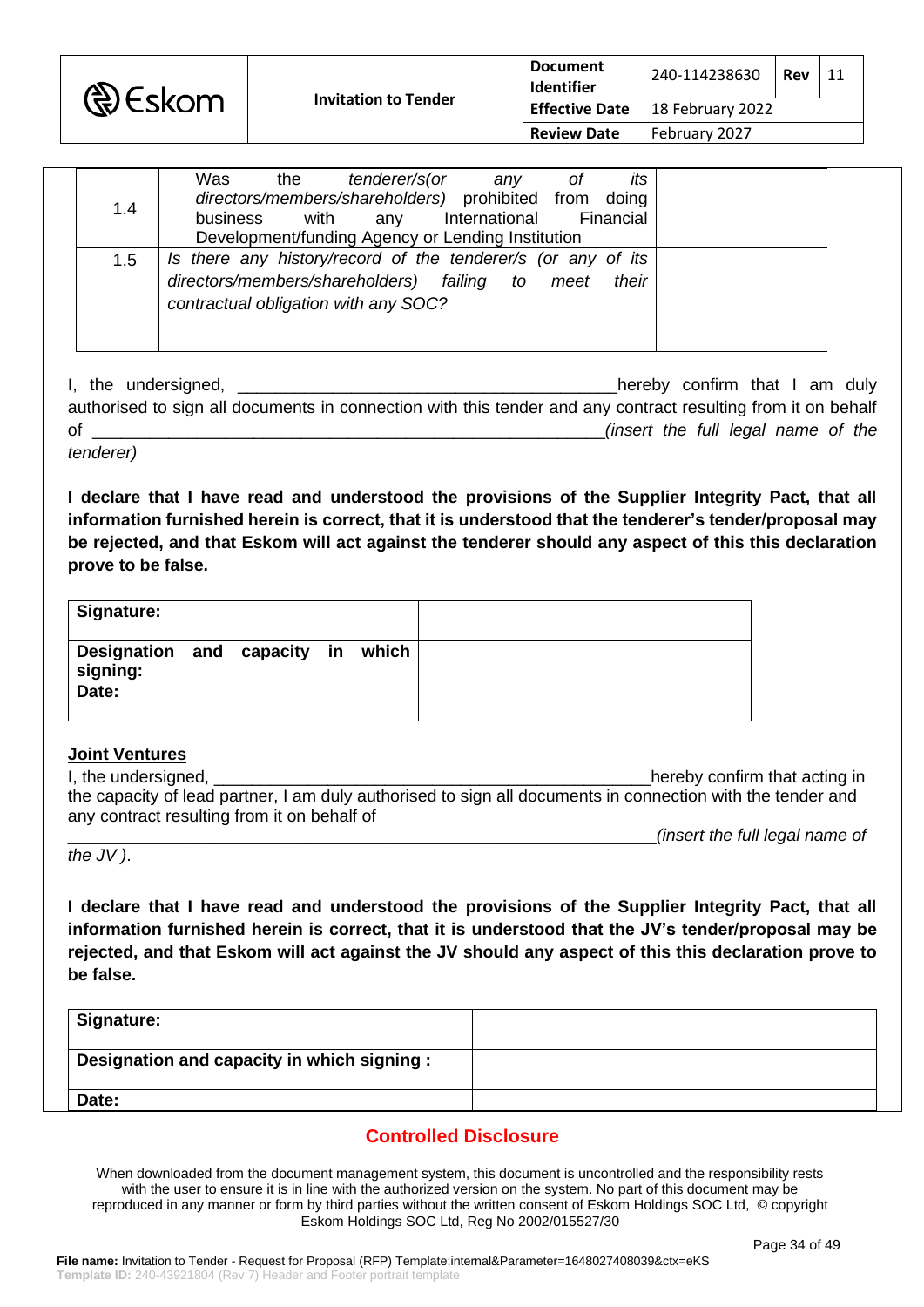| <b>D</b> Eskom | <b>Invitation to Tender</b> | <b>Document</b><br><b>Identifier</b> | 240-114238630<br>Rev                     |  |  |
|----------------|-----------------------------|--------------------------------------|------------------------------------------|--|--|
|                |                             |                                      | <b>Effective Date</b>   18 February 2022 |  |  |
|                |                             | <b>Review Date</b>                   | February 2027                            |  |  |

**(A copy of the joint venture agreement which incorporates a statement that all partners are liable jointly and severally for the execution of the contract and that the lead partner is authorised to incur liabilities, receive instructions and payments and be responsible for the entire execution of the contract for and on behalf of any and all the partners is attached to the invitation to tender/Request for proposal).**

## **Controlled Disclosure**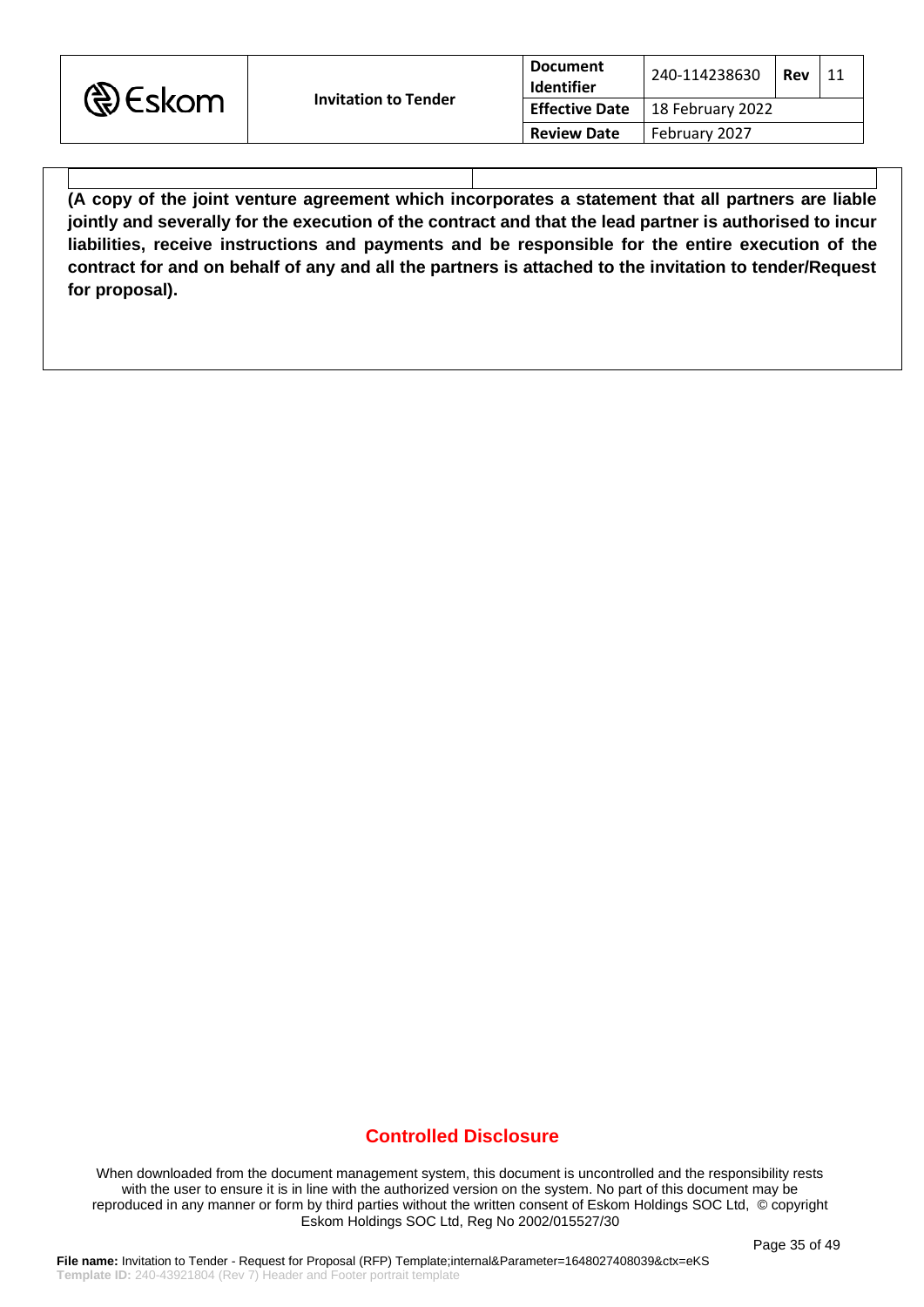

#### **ANNEXURE D**

#### **CPA REQUIREMENTS FOR LOCAL GOODS AND SERVICES (SOUTH AFRICA)**

### **THE APPLICATION OF CONTRACT PRICE ADJUSTMENT (CPA) TO TENDER SUBMISSIONS**

*This Section will not be applicable to professional services contract*

#### **1. APPLICATION OF CPA**

Eskom will afford Tenderers an opportunity to propose additional/alternate offers to the abovementioned. Additional Offers, which are optional, will only be considered if a fully compliant Main Offer is submitted and acceptable

CPA conditions may apply if the contractual duration is to be longer than 12 months. If the contractual duration will be less than or equal to 12 months, a fixed priced offer must be submitted.

#### **2. TENDER SUBMISSIONS**

Tenderers shall comply with the following requirements:

#### **a. Main offer**:

- A Main Offer that is fully compliant with the CPA requirements as specified in the Enquiry.
- This condition is mandatory unless a fully fixed priced offer is submitted. If more than one offer is submitted, then the fully CPA compliant offer must be indicated as the Main Offer.

#### **Failure to do so may result in the supplier's offer(s) being disqualified.**

#### **b. Additional/Alternative offer:**

Additional offers, which are optional, will only be considered if a fully compliant main offer is submitted and acceptable:

- A fixed priced offer in addition to the fully CPA compliant main offer; or
- Any other offer with CPA specifications which deviate from the CPA requirements specified in the enquiry. However it is compulsory that all such deviations are sufficiently substantiated.

Additional/Alternative Offers must be clearly indicated as such

## **Controlled Disclosure**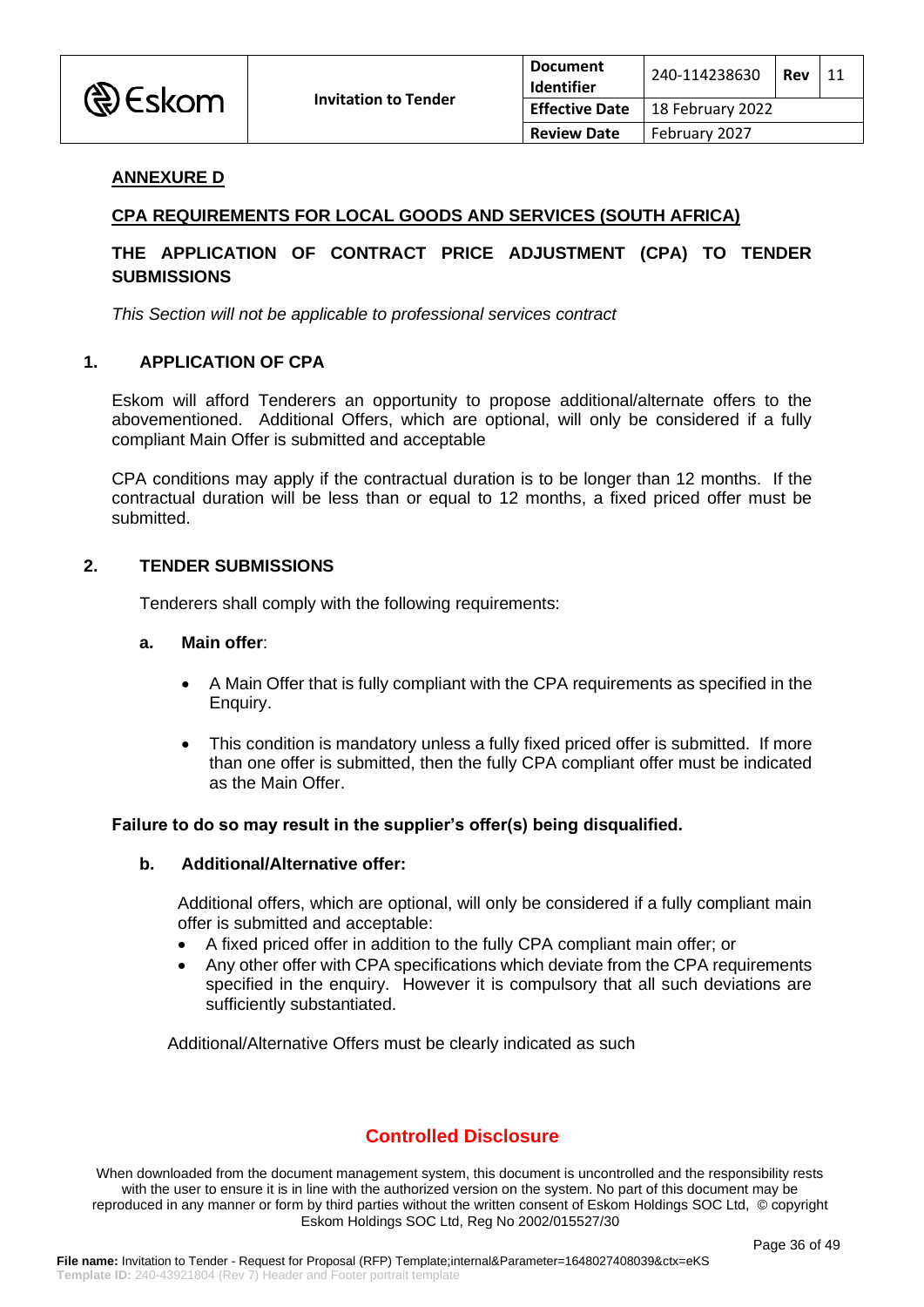

### **3. ESKOM'S PREFERRED INDEX LIST**

Eskom's preferred index list is set out hereunder in Tables 1 and 2. The index list comprises indices that could be used in the Tenderers main offer.

### **4. FOREIGN PORTION OF THE TENDER/AGREEMENT PRICE**

In instances where the preferred index list does not specify a foreign index which is required for the specific agreement, the following must apply:

- The source of an index must be that of the national statistical institute of the relevant country or a generally acknowledged statistical (e.g. industry) body in or for that country, e.g. BEAMA and MEPS.
- The index must be the equivalent, or if unavailable, the nearest equivalent index to that of the specific prescribed local index.

### **5. NUMBER OF FORMULAE & INDICES**

• The Tenderer is limited to a maximum of 10 (ten) indices in total, i.e.: a maximum of 5 local indices and maximum of 5 foreign indices, excluding the fixed portion per CPA formula, per offer/agreement.

#### **6. CPA FIXED PORTION**

A minimum of 15% of the total agreement value is to be fixed when a CPA formula applies; except in the case of professional services or consulting agreements.

### **7. BASE DATE**

- In instances of indices or other references published monthly, the Base Date is to be:  *The month before the month in which the Enquiry closes*
- In instances where the reference figures, e.g. market prices, are published daily or at more intervals than once a month:

 *The average for the month before the month in which the Enquiry closes*

- In this case, the following shall apply:
	- o Where the average is published:

*The average published price in the currency Eskom will be exposed to. e.g. The currency in which Eskom will effect payment*

o Where a high, low and mean are published:

*The mean*

o Where other prices than the Cash Settlement or Cash Sellers Price are published:

### **Controlled Disclosure**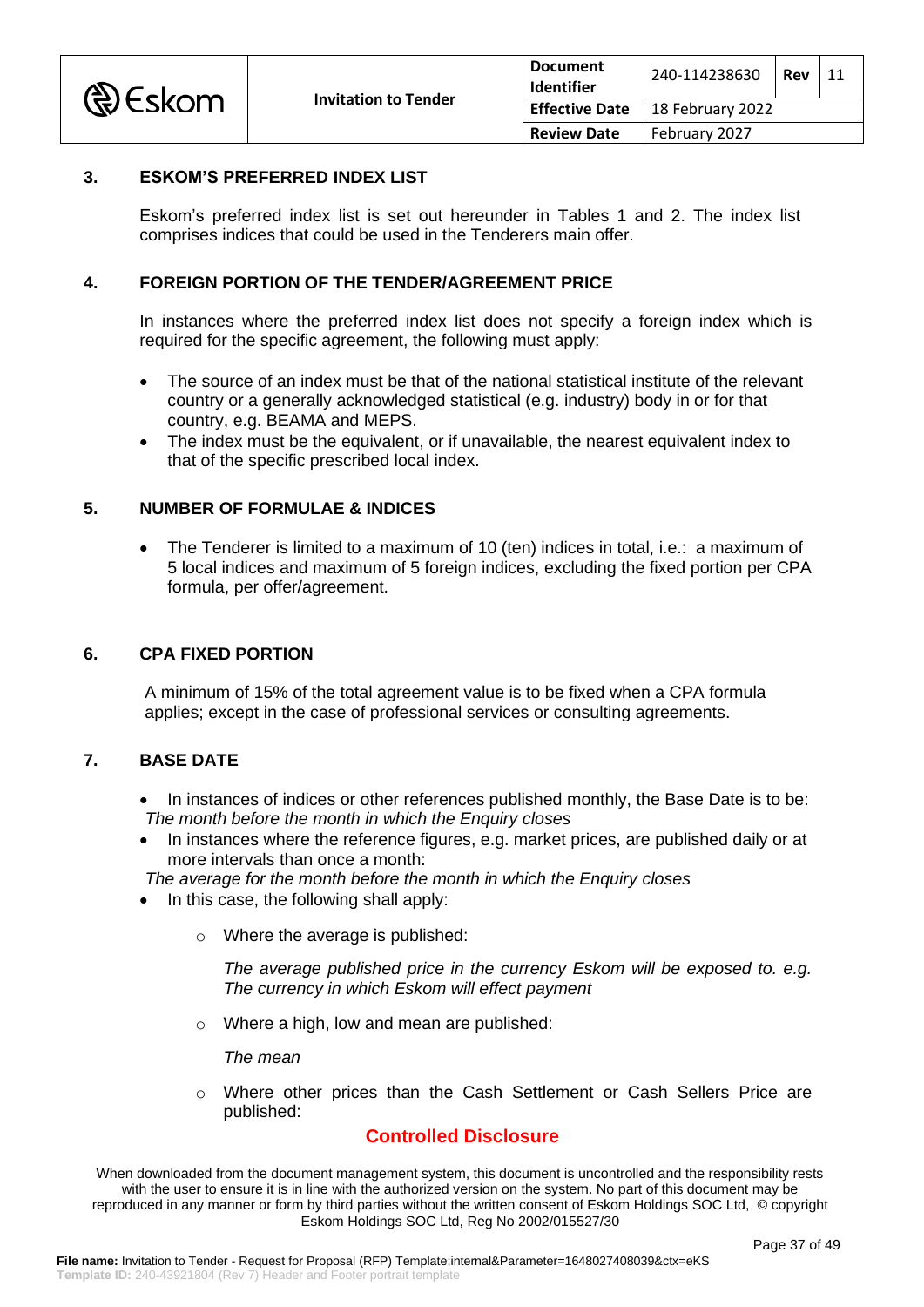

|                       | <b>Document</b><br>Identifier | 240-114238630    | Rev |  |
|-----------------------|-------------------------------|------------------|-----|--|
| <b>Effective Date</b> |                               | 18 February 2022 |     |  |
|                       | <b>Review Date</b>            | February 2027    |     |  |

*The Cash Settlement or Cash Sellers Price*

• Where applicable, these principles, must also apply for the CPA "cut-off" date.

#### **8. CPA FOR PROFESSIONAL SERVICES**

The preferred index to be used for adjusting these agreements is the country specific CPI Headline index.

The price adjustment factor will be effective from each contractual anniversary of the base date. This must be the average of the country specific CPI Headline index figures published for the last twelve month period (cycle) ending before the contract anniversary date.

No fixed portion is mandatory.

| Signed   | Date     |
|----------|----------|
| Name     | Position |
| Tenderer |          |
|          |          |

**Table 1: Preferred Local Index List** -this list of indices needs to be relevant to the commodity. Buyers need to check and include the relevant indices.

| Labour                                                                  | <b>Commodities</b>                                                   | <b>Processed</b><br>material                                      | <b>Transport</b>                               | <b>Others</b>                                                        |
|-------------------------------------------------------------------------|----------------------------------------------------------------------|-------------------------------------------------------------------|------------------------------------------------|----------------------------------------------------------------------|
| Labour general<br>(hourly paid)<br>SEIFSA, C3,<br>actual labour<br>cost | <b>Steel</b><br>StatsSA, P0142.1<br>Table 2, basic<br>iron and steel | Mechanical<br>engineering<br>material<br>SEIFSA, G,<br>mechanical | SEIFSA, L <sub>2</sub> , road<br>freight costs | StasSA, PO141 CPI<br>(Headline) all items<br>OR<br>SEIFSA, D-2 (CPI) |

# **Controlled Disclosure**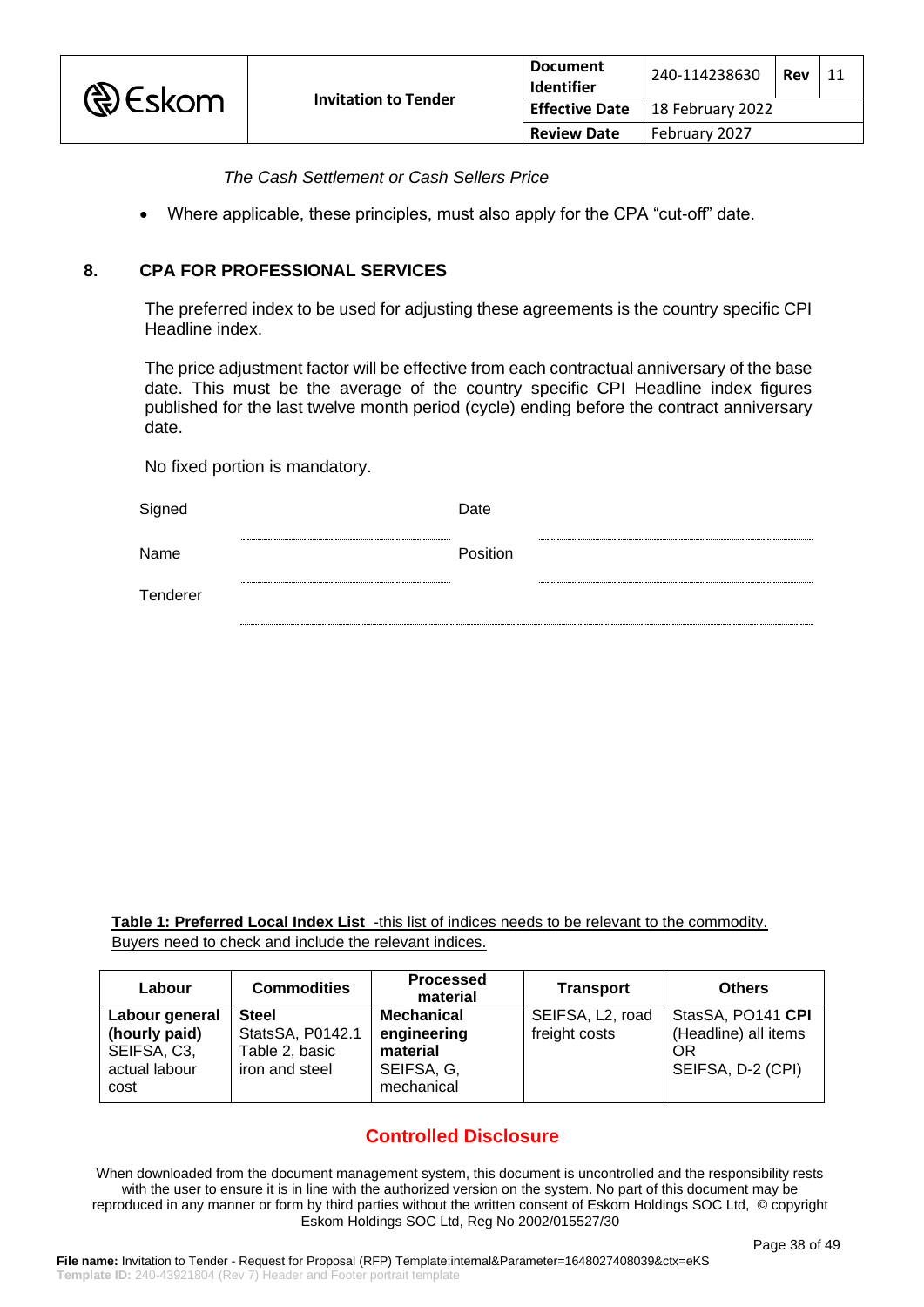|  | <b>D</b> Eskom |
|--|----------------|
|--|----------------|

|                                                                          |                                                            | engineering<br>material                                      |                                                                                                  |
|--------------------------------------------------------------------------|------------------------------------------------------------|--------------------------------------------------------------|--------------------------------------------------------------------------------------------------|
|                                                                          | Copper<br>SEIFSA, F,<br>copper metric ton                  | <b>Electrical</b><br>engineering<br>material<br>SEIFSA, G-1, |                                                                                                  |
| Labour general<br>SEIFSA, C3 (a),<br>actual labour<br>cost (field force) | <b>Aluminium</b><br>SEIFSA, R.<br>aluminium<br><b>Zinc</b> | electrical<br>engineering<br>material<br><b>Building and</b> | StasSA,<br>PO142.1), PPI<br>Final<br>Manufactur                                                  |
| where<br>subsistence<br>allowance is                                     | SEIFSA, F, zinc<br>Lead                                    | construction<br>material<br>SEIFSA, G,                       | ed Goods                                                                                         |
| paid                                                                     | SEIFSA, F, lead                                            | building and<br>construction<br>material                     | <b>Or</b><br>Intermediat<br>e<br>Manufactur<br>ed Goods<br><b>OR</b><br><b>SEIFSA</b><br>Table U |
|                                                                          |                                                            |                                                              | Producer<br>Price Index<br>(PPI                                                                  |
|                                                                          |                                                            |                                                              | - final<br>manufactured<br>GOODS OR<br>Intermediate<br>Manufactured<br>Goods                     |

#### **Table 2: Preferred Foreign Index List**

| Labour                      | <b>Commodities</b> | <b>Processed</b><br>material | <b>Transport</b> | <b>Others</b>    |
|-----------------------------|--------------------|------------------------------|------------------|------------------|
| <b>National Statistical</b> | MEPS,              | National                     | National         | National         |
| Institute,                  | Country-specific   | Statistical                  | Statistical      | Statistical      |
| Country-specific            | general steel      | Institute,                   | Institute,       | Institute,       |
| general labour index        | index              | Country-specific             | Country-         | Country-specific |
|                             |                    | mechanical                   | specific         | CPI (Headline)   |
|                             |                    | engineering                  | general          |                  |
|                             |                    | material                     |                  |                  |

## **Controlled Disclosure**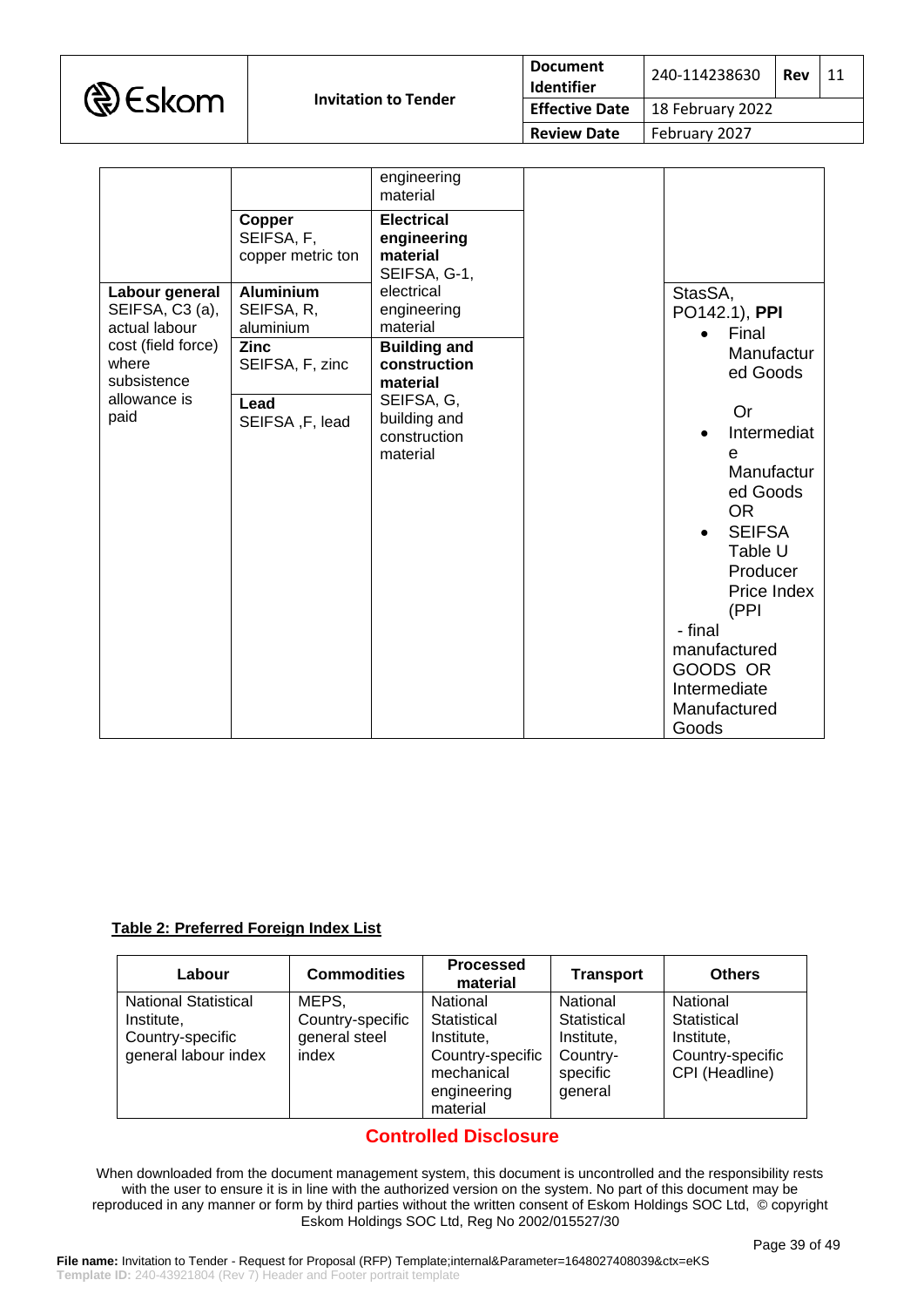|  | <b>D</b> Eskom |
|--|----------------|
|--|----------------|

| <b>Document</b><br>Identifier | 240-114238630                            | Rev | 11 |
|-------------------------------|------------------------------------------|-----|----|
|                               | <b>Effective Date</b>   18 February 2022 |     |    |
| <b>Review Date</b>            | February 2027                            |     |    |

| LME, Copper    | National                                                     | transport cost | National                       |
|----------------|--------------------------------------------------------------|----------------|--------------------------------|
|                | Statistical                                                  | index          | Statistical                    |
|                | Institute,                                                   |                | Institute,                     |
| LME, aluminium | Country-specific<br>electrical<br>engineering<br>material    |                | Country-specific<br><b>PPI</b> |
| LME, zinc      | National                                                     |                |                                |
|                | Statistical                                                  |                |                                |
|                | Institute,                                                   |                |                                |
| LME, lead      | Country-specific<br>building and<br>construction<br>material |                |                                |
|                |                                                              |                |                                |

Closing date of tender

TENDERER'S SIGNATURE

## **Controlled Disclosure**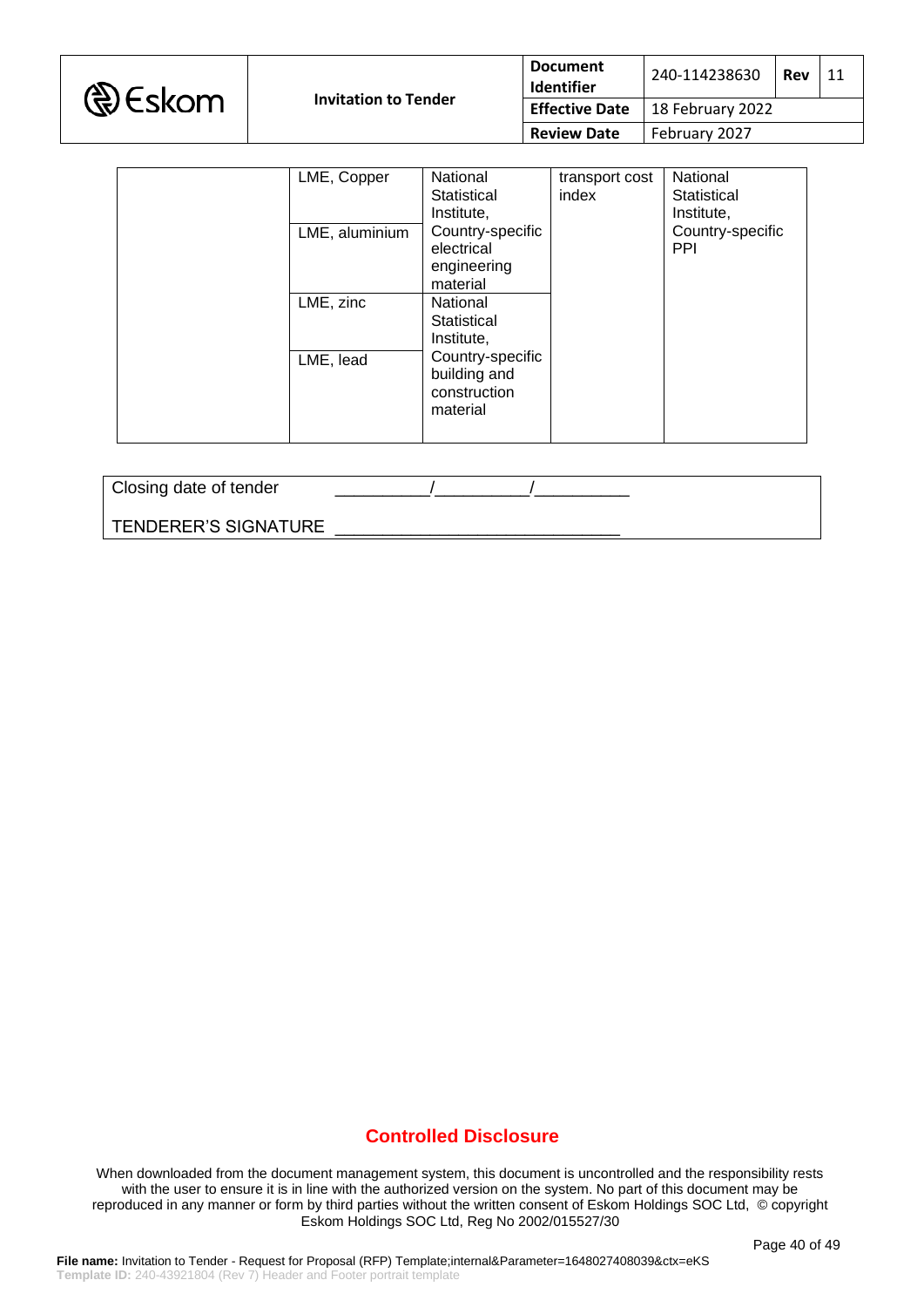# **ANNEXURE E**

**SBD 1**

# **PART A INVITATION TO BID**

| YOU ARE HEREBY INVITED TO BID FOR REQUIREMENTS OF THE (NAME OF DEPARTMENT/PUBLIC ENTITY)                                                                   |                 |                                                                |                  |                      |                      |  |  |
|------------------------------------------------------------------------------------------------------------------------------------------------------------|-----------------|----------------------------------------------------------------|------------------|----------------------|----------------------|--|--|
| <b>BID NUMBER:</b>                                                                                                                                         |                 | <b>CLOSING DATE:</b>                                           |                  |                      | <b>CLOSING TIME:</b> |  |  |
| <b>DESCRIPTION</b>                                                                                                                                         |                 |                                                                |                  |                      |                      |  |  |
| THE SUCCESSFUL BIDDER WILL BE REQUIRED TO FILL IN AND SIGN A WRITTEN CONTRACT FORM (SBD7).<br>BID RESPONSE DOCUMENTS MAY BE DEPOSITED IN THE BID           |                 |                                                                |                  |                      |                      |  |  |
| BOX SITUATED AT (STREET ADDRESS)                                                                                                                           |                 |                                                                |                  |                      |                      |  |  |
|                                                                                                                                                            |                 |                                                                |                  |                      |                      |  |  |
|                                                                                                                                                            |                 |                                                                |                  |                      |                      |  |  |
|                                                                                                                                                            |                 |                                                                |                  |                      |                      |  |  |
|                                                                                                                                                            |                 |                                                                |                  |                      |                      |  |  |
| <b>SUPPLIER INFORMATION</b>                                                                                                                                |                 |                                                                |                  |                      |                      |  |  |
| NAME OF BIDDER                                                                                                                                             |                 |                                                                |                  |                      |                      |  |  |
| POSTAL ADDRESS                                                                                                                                             |                 |                                                                |                  |                      |                      |  |  |
| STREET ADDRESS                                                                                                                                             |                 |                                                                |                  |                      |                      |  |  |
| <b>TELEPHONE NUMBER</b>                                                                                                                                    | CODE            |                                                                |                  | <b>NUMBER</b>        |                      |  |  |
| <b>CELLPHONE NUMBER</b>                                                                                                                                    |                 |                                                                |                  |                      |                      |  |  |
| <b>FACSIMILE NUMBER</b>                                                                                                                                    | CODE            |                                                                |                  | <b>NUMBER</b>        |                      |  |  |
| <b>E-MAIL ADDRESS</b>                                                                                                                                      |                 |                                                                |                  |                      |                      |  |  |
| VAT REGISTRATION NUMBER                                                                                                                                    |                 |                                                                |                  |                      |                      |  |  |
|                                                                                                                                                            |                 |                                                                |                  |                      |                      |  |  |
|                                                                                                                                                            | <b>TCS PIN:</b> |                                                                | <b>OR</b>        | CSD No:              |                      |  |  |
| <b>B-BBEE STATUS LEVEL VERIFICATION</b>                                                                                                                    | $\sqsupset$ Yes |                                                                |                  | <b>B-BBEE STATUS</b> | $\exists$ Yes        |  |  |
| <b>CERTIFICATE</b><br><b>[TICK APPLICABLE BOX]</b>                                                                                                         | No              |                                                                | <b>AFFIDAVIT</b> | <b>LEVEL SWORN</b>   | No                   |  |  |
| IF YES, WHO WAS THE CERTIFICATE                                                                                                                            |                 |                                                                |                  |                      |                      |  |  |
| <b>ISSUED BY?</b>                                                                                                                                          |                 | AN ACCOUNTING OFFICER AS CONTEMPLATED IN THE CLOSE CORPORATION |                  |                      |                      |  |  |
| AN ACCOUNTING OFFICER AS                                                                                                                                   | $\Box$          | ACT (CCA)                                                      |                  |                      |                      |  |  |
| CONTEMPLATED IN THE CLOSE                                                                                                                                  | $\Box$          | A VERIFICATION AGENCY ACCREDITED BY THE SOUTH AFRICAN          |                  |                      |                      |  |  |
| CORPORATION ACT (CCA) AND NAME                                                                                                                             |                 | <b>ACCREDITATION SYSTEM (SANAS)</b>                            |                  |                      |                      |  |  |
| THE APPLICABLE IN THE TICK BOX                                                                                                                             |                 | A REGISTERED AUDITOR                                           |                  |                      |                      |  |  |
|                                                                                                                                                            |                 | NAME:                                                          |                  |                      |                      |  |  |
| [A B-BBEE STATUS LEVEL VERIFICATION CERTIFICATE/SWORN AFFIDAVIT(FOR EMES& QSEs) MUST BE SUBMITTED<br>IN ORDER TO QUALIFY FOR PREFERENCE POINTS FOR B-BBEE] |                 |                                                                |                  |                      |                      |  |  |

# **Controlled Disclosure**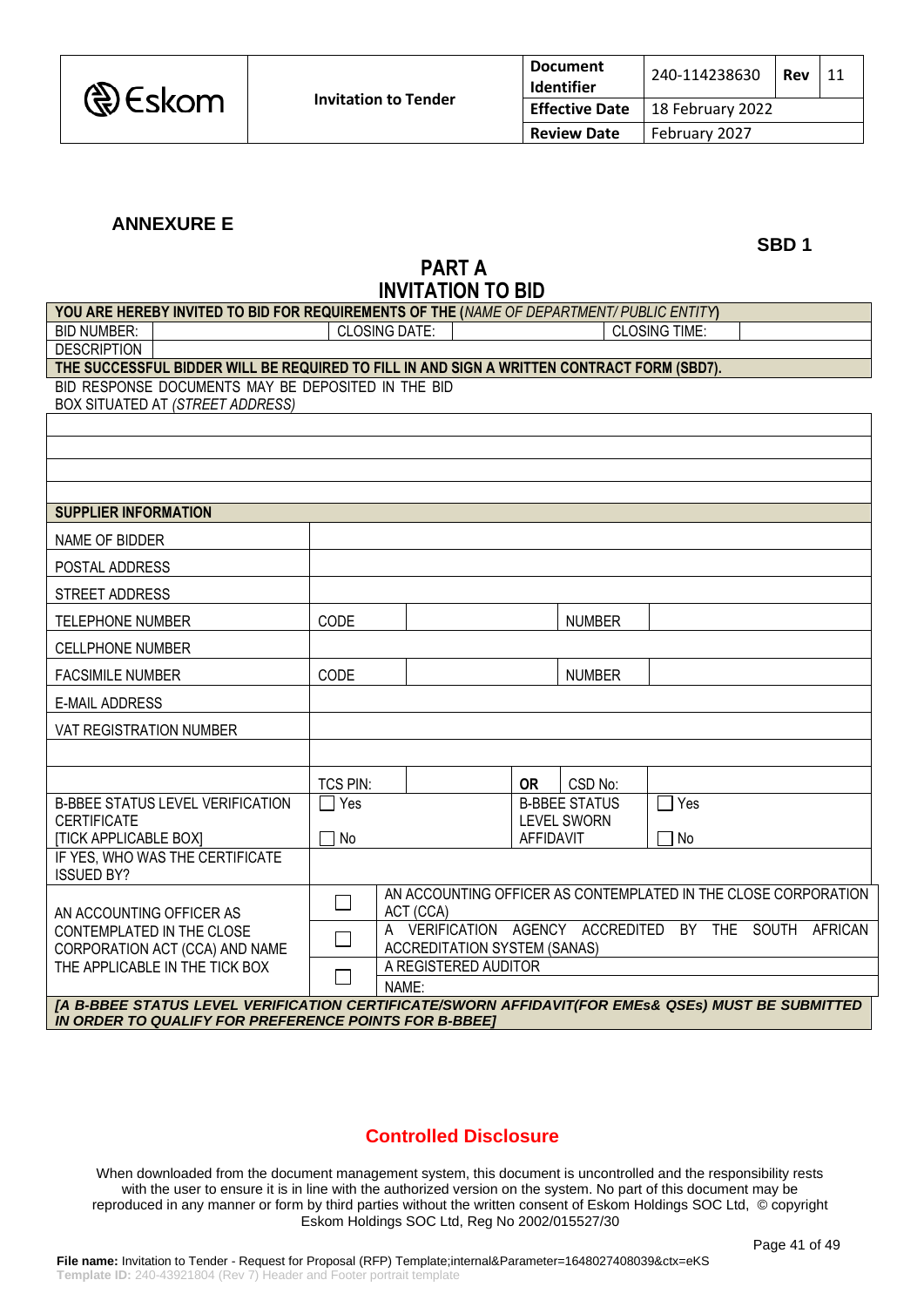|  | <b>&amp;</b> Eskom |
|--|--------------------|
|--|--------------------|

| <b>Document</b><br>Identifier | 240-114238630    | Rev |  |
|-------------------------------|------------------|-----|--|
| <b>Effective Date</b>         | 18 February 2022 |     |  |
| <b>Review Date</b>            | February 2027    |     |  |

| ARE YOU THE ACCREDITED<br>REPRESENTATIVE IN SOUTH AFRICA<br>FOR THE GOODS /SERVICES /WORKS<br>OFFERED?                                   | $\sqsupset$ Yes<br>[IF YES ENCLOSE PROOF] | - INo | ARE YOU A FOREIGN<br><b>BASED SUPPLIER FOR</b><br>THE GOODS /SERVICES<br><b><i>NORKS OFFERED?</i></b> | Yes<br>- INo<br><b>IF YES ANSWER PART B:3</b><br>BELOW 1 |
|------------------------------------------------------------------------------------------------------------------------------------------|-------------------------------------------|-------|-------------------------------------------------------------------------------------------------------|----------------------------------------------------------|
| <b>SIGNATURE OF BIDDER</b>                                                                                                               |                                           |       | <b>DATE</b>                                                                                           |                                                          |
| <b>CAPACITY UNDER WHICH THIS BID IS</b><br>SIGNED (Attach proof of authority to<br>sign this bid; e.g. resolution of<br>directors, etc.) |                                           |       |                                                                                                       |                                                          |
| <b>TOTAL NUMBER OF ITEMS OFFERED</b>                                                                                                     |                                           |       | <b>TOTAL BID PRICE (ALL</b><br>INCLUSIVE)                                                             |                                                          |
| <b>BIDDING PROCEDURE ENQUIRIES MAY BE DIRECTED TO:</b>                                                                                   |                                           |       | TECHNICAL INFORMATION MAY BE DIRECTED TO:                                                             |                                                          |
| DEPARTMENT/ PUBLIC ENTITY                                                                                                                |                                           |       | <b>CONTACT PERSON</b>                                                                                 |                                                          |
| <b>CONTACT PERSON</b>                                                                                                                    |                                           |       | TELEPHONE NUMBER                                                                                      |                                                          |
| <b>TELEPHONE NUMBER</b>                                                                                                                  |                                           |       | <b>FACSIMILE NUMBER</b>                                                                               |                                                          |
| <b>FACSIMILE NUMBER</b>                                                                                                                  |                                           |       | E-MAIL ADDRESS                                                                                        |                                                          |
| <b>E-MAIL ADDRESS</b>                                                                                                                    |                                           |       |                                                                                                       |                                                          |

# **PART B TERMS AND CONDITIONS FOR BIDDING**

#### **1. BID SUBMISSION:**

- 1.1. BIDS MUST BE DELIVERED BY THE STIPULATED TIME TO THE CORRECT ADDRESS. LATE BIDS WILL NOT BE ACCEPTED FOR CONSIDERATION.
- **1.2. ALL BIDS MUST BE SUBMITTED ON THE OFFICIAL FORMS PROVIDED–(NOT TO BE RE-TYPED) OR ONLINE**
- **1.3. BIDDERS MUST REGISTER ON THE CENTRAL SUPPLIER DATABASE (CSD) TO UPLOAD MANDATORY INFORMATION NAMELY: (BUSINESS REGISTRATION/ DIRECTORSHIP/ MEMBERSHIP/IDENTITY NUMBERS; TAX COMPLIANCE STATUS; AND BANKING INFORMATION FOR VERIFICATION PURPOSES). B-BBEE CERTIFICATE OR SWORN AFFIDAVIT FOR B-BBEE MUST BE SUBMITTED TO BIDDING INSTITUTION.**
- **1.4. WHERE A BIDDER IS NOT REGISTERED ON THE CSD, MANDATORY INFORMATION NAMELY: (BUSINESS REGISTRATION/ DIRECTORSHIP/ MEMBERSHIP/IDENTITY NUMBERS; TAX COMPLIANCE STATUS MAY NOT BE SUBMITTED WITH THE BID DOCUMENTATION. B-BBEE CERTIFICATE OR SWORN AFFIDAVIT FOR B-BBEE MUST BE SUBMITTED TO BIDDING INSTITUTION.**
- 1.5. THIS BID IS SUBJECT TO THE PREFERENTIAL PROCUREMENT POLICY FRAMEWORK ACT 2000 AND THE PREFERENTIAL PROCUREMENT REGULATIONS, 2017, THE GENERAL CONDITIONS OF CONTRACT (GCC) AND, IF APPLICABLE, ANY OTHER LEGISLATION OR SPECIAL CONDITIONS OF CONTRACT.

#### **2. TAX COMPLIANCE REQUIREMENTS**

- 2.1 BIDDERS MUST ENSURE COMPLIANCE WITH THEIR TAX OBLIGATIONS.
- 2.2 BIDDERS ARE REQUIRED TO SUBMIT THEIR UNIQUE PERSONAL IDENTIFICATION NUMBER (PIN) ISSUED BY SARS TO ENABLE THE ORGAN OF STATE TO VIEW THE TAXPAYER'S PROFILE AND TAX STATUS.
- 2.3 APPLICATION FOR TAX COMPLIANCE STATUS (TCS) OR PIN MAY ALSO BE MADE VIA E-FILING. IN ORDER TO USE THIS PROVISION, TAXPAYERS WILL NEED TO REGISTER WITH SARS AS E-FILERS THROUGH THE WEBSITE [WWW.SARS.GOV.ZA.](http://www.sars.gov.za/)
- 2.4 BIDDERS MAY ALSO SUBMIT A PRINTED TCS TOGETHER WITH THE BID.
- 2.5 IN BIDS WHERE CONSORTIA / JOINT VENTURES / SUB-CONTRACTORS ARE INVOLVED, EACH PARTY MUST SUBMIT A SEPARATE

## **Controlled Disclosure**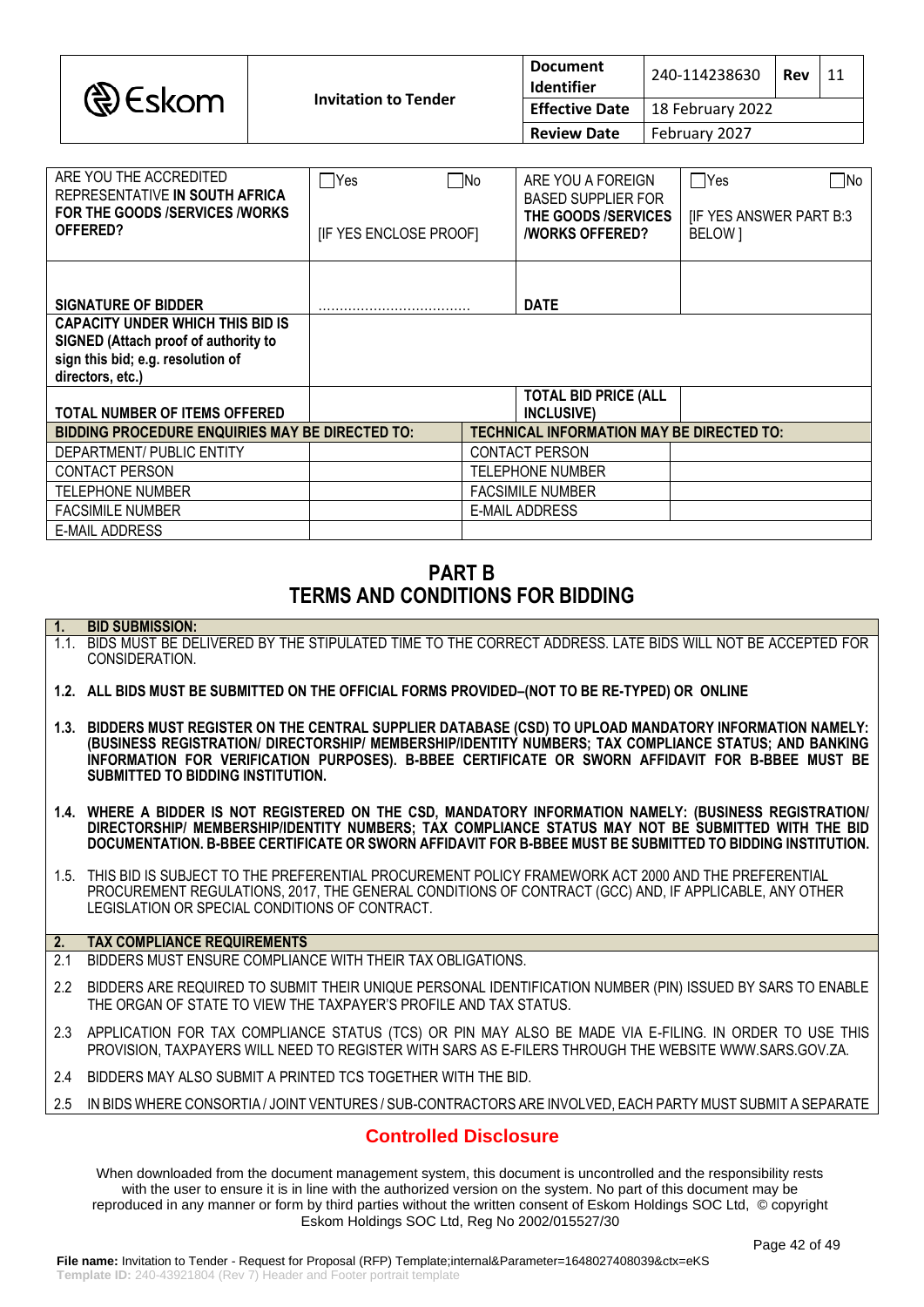| <b>৻</b> €€skom |                             | <b>Document</b><br><b>Identifier</b> | 240-114238630<br>Rev     |  | 11 |
|-----------------|-----------------------------|--------------------------------------|--------------------------|--|----|
|                 | <b>Invitation to Tender</b> | <b>Effective Date</b>                | $\vert$ 18 February 2022 |  |    |
|                 |                             | <b>Review Date</b>                   | February 2027            |  |    |

PROOF OF TCS / PIN / CSD NUMBER.

 $\Box$  YES  $\Box$  NO

| 3.1. IS THE BIDDER A RESIDENT OF THE REPUBLIC OF SOUTH AFRICA (RSA)? |  |  |  |
|----------------------------------------------------------------------|--|--|--|

3.2. DOES THE BIDDER HAVE A BRANCH IN THE RSA?  $\Box$  YES  $\Box$  NO

3.3. DOES THE BIDDER HAVE A PERMANENT ESTABLISHMENT IN THE RSA?  $\Box$  YES  $\Box$  NO

3.4. DOES THE BIDDER HAVE ANY SOURCE OF INCOME IN THE RSA?  $\Box$  YES  $\Box$  NO

#### **IF THE ANSWER IS "NO" TO ALL OF THE ABOVE, THEN, IT IS NOT A REQUIREMENT TO OBTAIN A TAX COMPLIANCE STATUS / TAX COMPLIANCE SYSTEM PIN CODE FROM THE SOUTH AFRICAN REVENUE SERVICE (SARS) AND IF NOT REGISTER AS PER 2.3 ABOVE.**

**NB: FAILURE TO PROVIDE ANY OF THE ABOVE PARTICULARS MAY RENDER THE BID INVALID**.

### **Controlled Disclosure**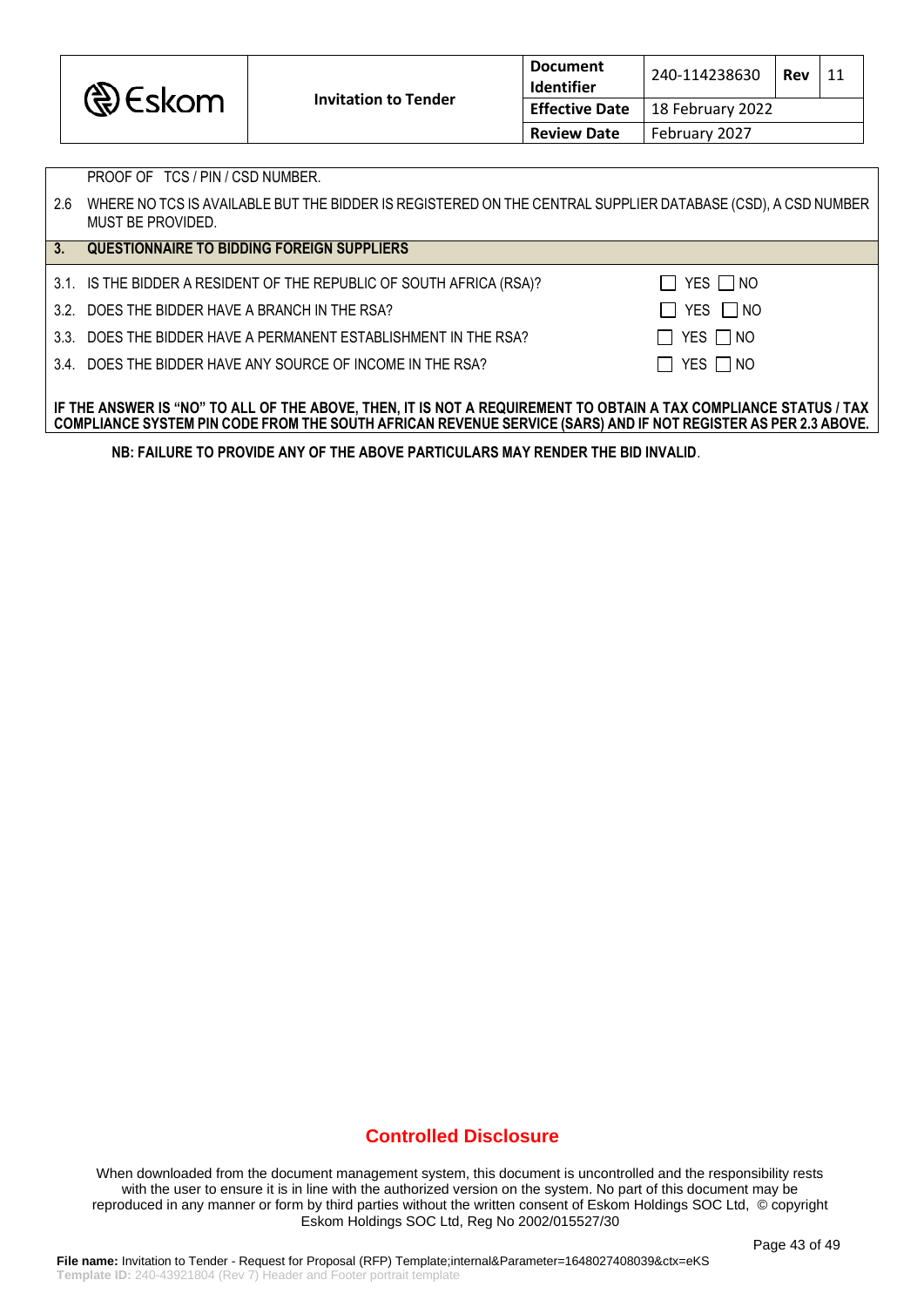

| <b>Document</b><br>Identifier | 240-114238630    | Rev |  |
|-------------------------------|------------------|-----|--|
| <b>Effective Date</b>         | 18 February 2022 |     |  |
| <b>Review Date</b>            | February 2027    |     |  |

## **Annexure F**

**SBD 6.1**

### **PREFERENCE POINTS CLAIM FORM IN TERMS OF THE PREFERENTIAL PROCUREMENT REGULATIONS 2017**

This preference form must form part of all bids invited. It contains general information and serves as a claim form for preference points for Broad-Based Black Economic Empowerment (B-BBEE) Status Level of Contribution

#### **NB: BEFORE COMPLETING THIS FORM, BIDDERS MUST STUDY THE GENERAL CONDITIONS, DEFINITIONS AND DIRECTIVES APPLICABLE IN RESPECT OF B-BBEE, AS PRESCRIBED IN THE PREFERENTIAL PROCUREMENT REGULATIONS, 2017.**

### **1. GENERAL CONDITIONS**

- 1.1 The following preference point systems are applicable to all bids:
	- the 80/20 system for requirements with a Rand value of up to R50 000 000 (all applicable taxes included); and
	- the 90/10 system for requirements with a Rand value above R50 000 000 (all applicable taxes included).

1.2

- a) The value of this bid is estimated to *exceed/not exceed* R50 000 000 (all applicable taxes included) and therefore the  $\ldots$  ereference point system shall be applicable; or
- b) Either the 80/20 or 90/10 preference point system will be applicable to this tender (*delete whichever is not applicable for this tender*).
- 1.3 Points for this bid shall be awarded for:
	- (a) Price; and
	- (b) B-BBEE Status Level of Contributor.
- 1.4 The maximum points for this bid are allocated as follows:

|                                                      | <b>POINTS</b> |
|------------------------------------------------------|---------------|
| <b>PRICE</b>                                         |               |
| <b>B-BBEE STATUS LEVEL OF CONTRIBUTOR</b>            |               |
| Total points for Price and B-BBEE must not<br>exceed | 100           |

1.5 Failure on the part of a bidder to submit proof of B-BBEE Status level of contributor

### **Controlled Disclosure**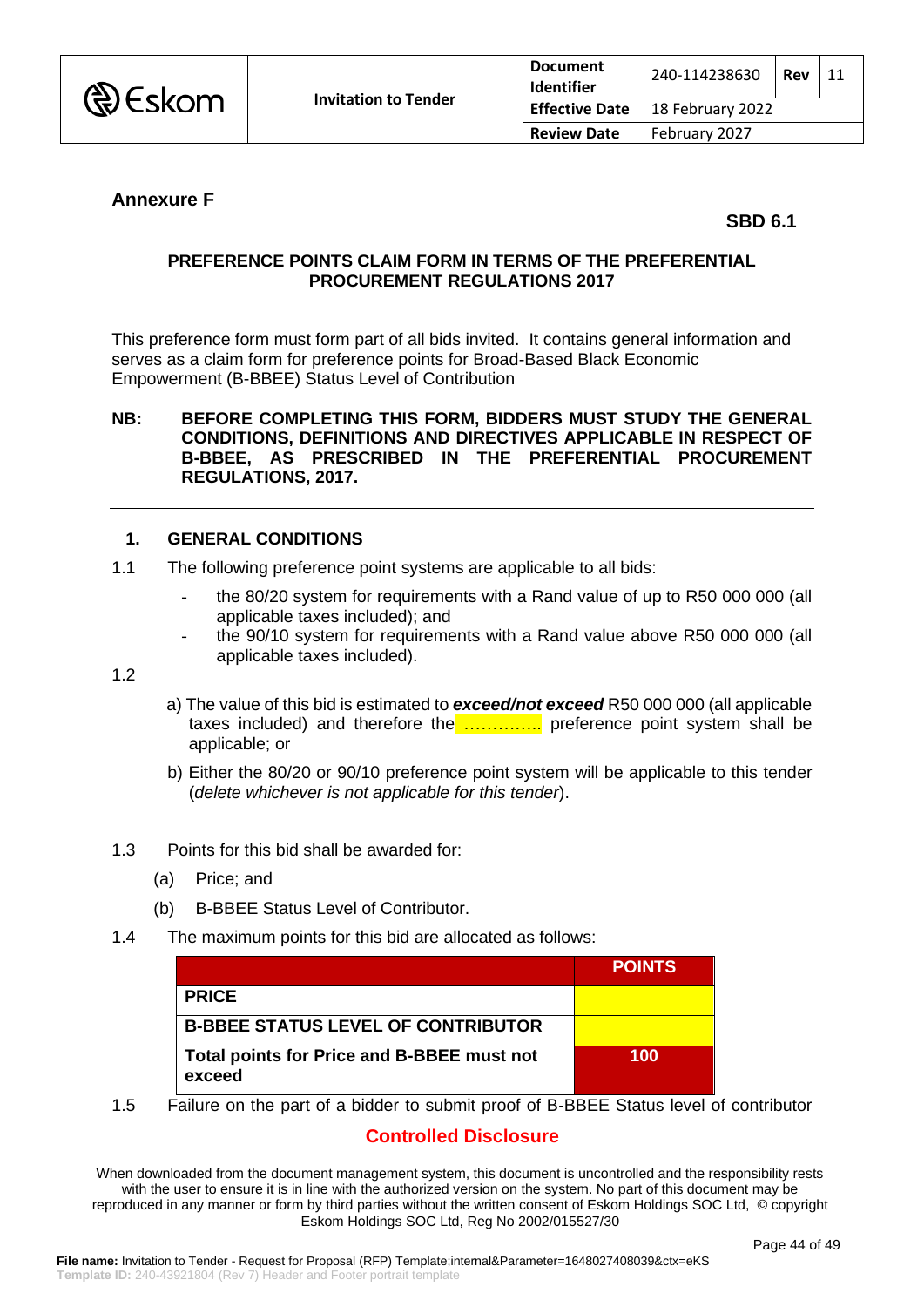

together with the bid, will be interpreted to mean that preference points for B-BBEE status level of contribution are not claimed.

1.6 The purchaser reserves the right to require of a bidder, either before a bid is adjudicated or at any time subsequently, to substantiate any claim in regard to preferences, in any manner required by the purchaser.

### **2. DEFINITIONS**

- (a) **"B-BBEE"** means broad-based black economic empowerment as defined in section 1 of the Broad-Based Black Economic Empowerment Act;
- (b) "**B-BBEE status level of contributor"** means the B-BBEE status of an entity in terms of a code of good practice on black economic empowerment, issued in terms of section 9(1) of the Broad-Based Black Economic Empowerment Act;
- (c) **"bid"** means a written offer in a prescribed or stipulated form in response to an invitation by an organ of state for the provision of goods or services, through price quotations, advertised competitive bidding processes or proposals;
- (d) **"Broad-Based Black Economic Empowerment Act"** means the Broad-Based Black Economic Empowerment Act, 2003 (Act No. 53 of 2003);
- **(e) "EME"** means an Exempted Micro Enterprise in terms of a code of good practice on black economic empowerment issued in terms of section 9 (1) of the Broad-Based Black Economic Empowerment Act;
- (f) **"functionality"** means the ability of a tenderer to provide goods or services in accordance with specifications as set out in the tender documents.
- (g) **"prices"** includes all applicable taxes less all unconditional discounts;
- (h) **"proof of B-BBEE status level of contributor"** means:
	- **1)** B-BBEE Status level certificate issued by an authorized body or person;
	- **2)** A sworn affidavit as prescribed by the B-BBEE Codes of Good Practice;
	- **3)** Any other requirement prescribed in terms of the B-BBEE Act;
	- (i) **"QSE"** means a qualifying small business enterprise in terms of a code of good practice on black economic empowerment issued in terms of section 9 (1) of the Broad-Based Black Economic Empowerment Act;
- *(j)* **"rand value"** means the total estimated value of a contract in Rand, calculated at the time of bid invitation, and includes all applicable taxes;

# **Controlled Disclosure**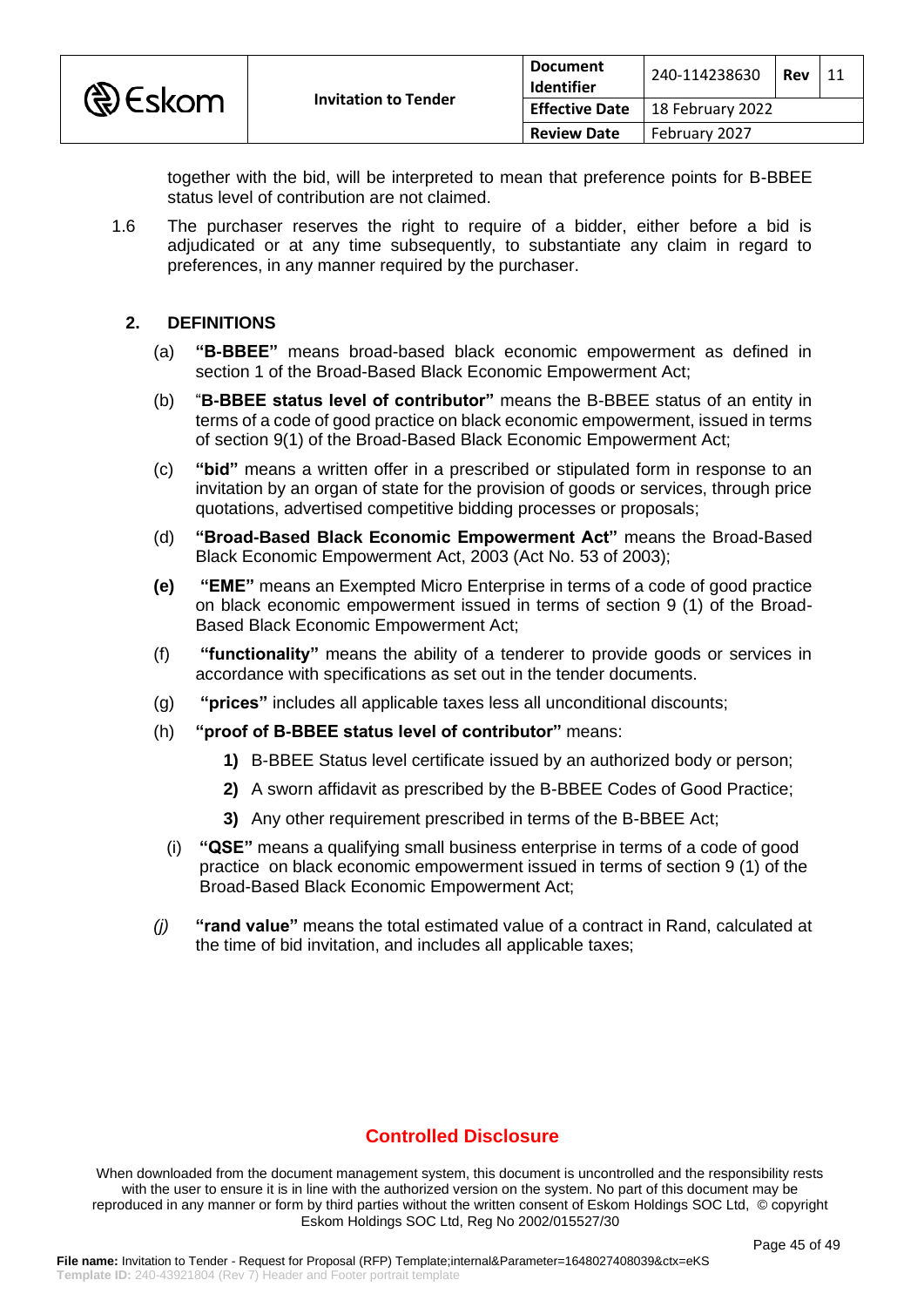

### **3. POINTS AWARDED FOR PRICE**

### 3.1 **THE 80/20 OR 90/10 PREFERENCE POINT SYSTEMS**

A maximum of 80 or 90 points is allocated for price on the following basis: **80/20 or 90/10**

| $P_S = 80 \left( 1 - \frac{Pt - P \min}{\sigma} \right)$<br>$P$ min | $P_S = 90 \left( 1 - \frac{Pt - P \min}{\sigma} \right)$<br>$P$ min |  |
|---------------------------------------------------------------------|---------------------------------------------------------------------|--|
| $A H_{1} = 1$                                                       |                                                                     |  |

Where

Ps = Points scored for price of bid under consideration

Pt = Price of bid under consideration

Pmin = Price of lowest acceptable bid

#### **4. POINTS AWARDED FOR B-BBEE STATUS LEVEL OF CONTRIBUTOR**

4.1 In terms of Regulation 6 (2) and 7 (2) of the Preferential Procurement Regulations, preference points must be awarded to a bidder for attaining the B-BBEE status level of contribution in accordance with the table below:

| <b>B-BBEE Status Level of</b><br><b>Contributor</b> | <b>Number of points</b><br>(90/10 system) | <b>Number of points</b><br>(80/20 system) |
|-----------------------------------------------------|-------------------------------------------|-------------------------------------------|
|                                                     | 10                                        | 20                                        |
| 2                                                   | 9                                         | 18                                        |
| 3                                                   | 6                                         | 14                                        |
| 4                                                   | 5                                         | 12                                        |
| 5                                                   | 4                                         | 8                                         |
| 6                                                   | 3                                         | 6                                         |
|                                                     | 2                                         | 4                                         |
| 8                                                   |                                           | 2                                         |
| Non-compliant<br>contributor                        |                                           |                                           |

#### **5. BID DECLARATION**

5.1 Bidders who claim points in respect of B-BBEE Status Level of Contribution must complete the following:-

## **Controlled Disclosure**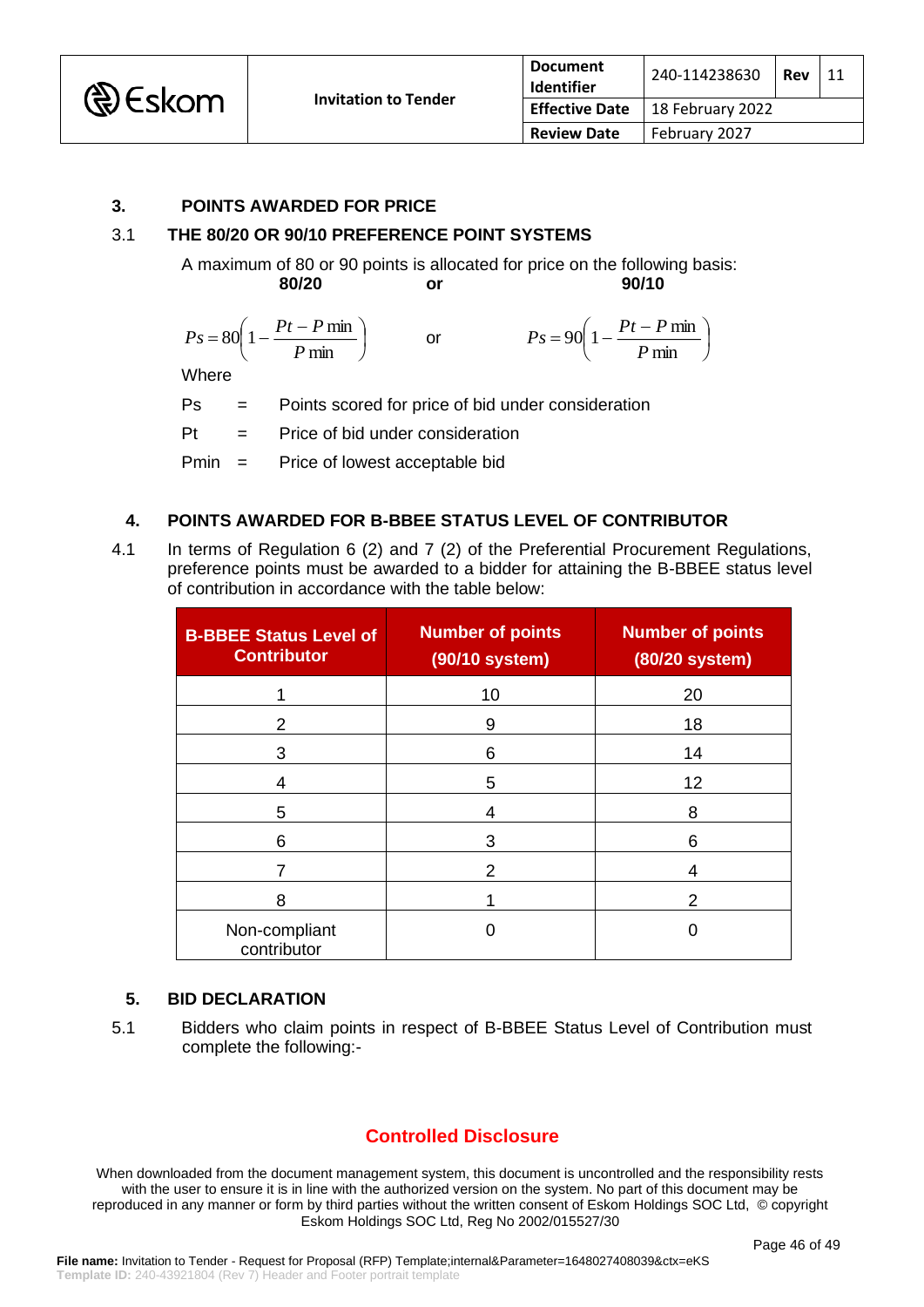

### **6. B-BBEE STATUS LEVEL OF CONTRIBUTOR CLAIMED IN TERMS OF PARAGRAPHS 1.4 AND 4.1**

6.1 B-BBEE Status Level of Contributor: = ………(maximum of 10 or 20 points)

(Points claimed in respect of paragraph 7.1 must be in accordance with the table reflected in paragraph 4.1 and must be substantiated by relevant proof of B-BBEE status level of contributor.

### **7. SUB-CONTRACTING**

7.1 Will any portion of the contract be sub-contracted?

(*Tick applicable box*)



7.1.1 If yes, indicate:

|            | i) What percentage | <b>of</b> | the   | contract | will | he.    |
|------------|--------------------|-----------|-------|----------|------|--------|
|            |                    |           |       |          |      |        |
| ii) The    | name               |           |       | the      |      | $sub-$ |
|            |                    |           |       |          |      |        |
|            | iii) The B-BBEE    | status    | level | ot of    | the. | sub-   |
| contractor |                    |           |       |          |      |        |

iv) Whether the sub-contractor is an EME or QSE

| (Tick applicable box) |  |  |
|-----------------------|--|--|
|                       |  |  |

v) Specify, by ticking the appropriate box, if subcontracting with an enterprise in terms of Preferential Procurement Regulations,2017:

| Designated Group: An EME or QSE which is at least 51% owned       |   | <b>QSE</b> |
|-------------------------------------------------------------------|---|------------|
| by:                                                               | V | V          |
| <b>Black people</b>                                               |   |            |
| Black people who are youth                                        |   |            |
| Black people who are women                                        |   |            |
| Black people with disabilities                                    |   |            |
| Black people living in rural or underdeveloped areas or townships |   |            |
| Cooperative owned by black people                                 |   |            |

## **Controlled Disclosure**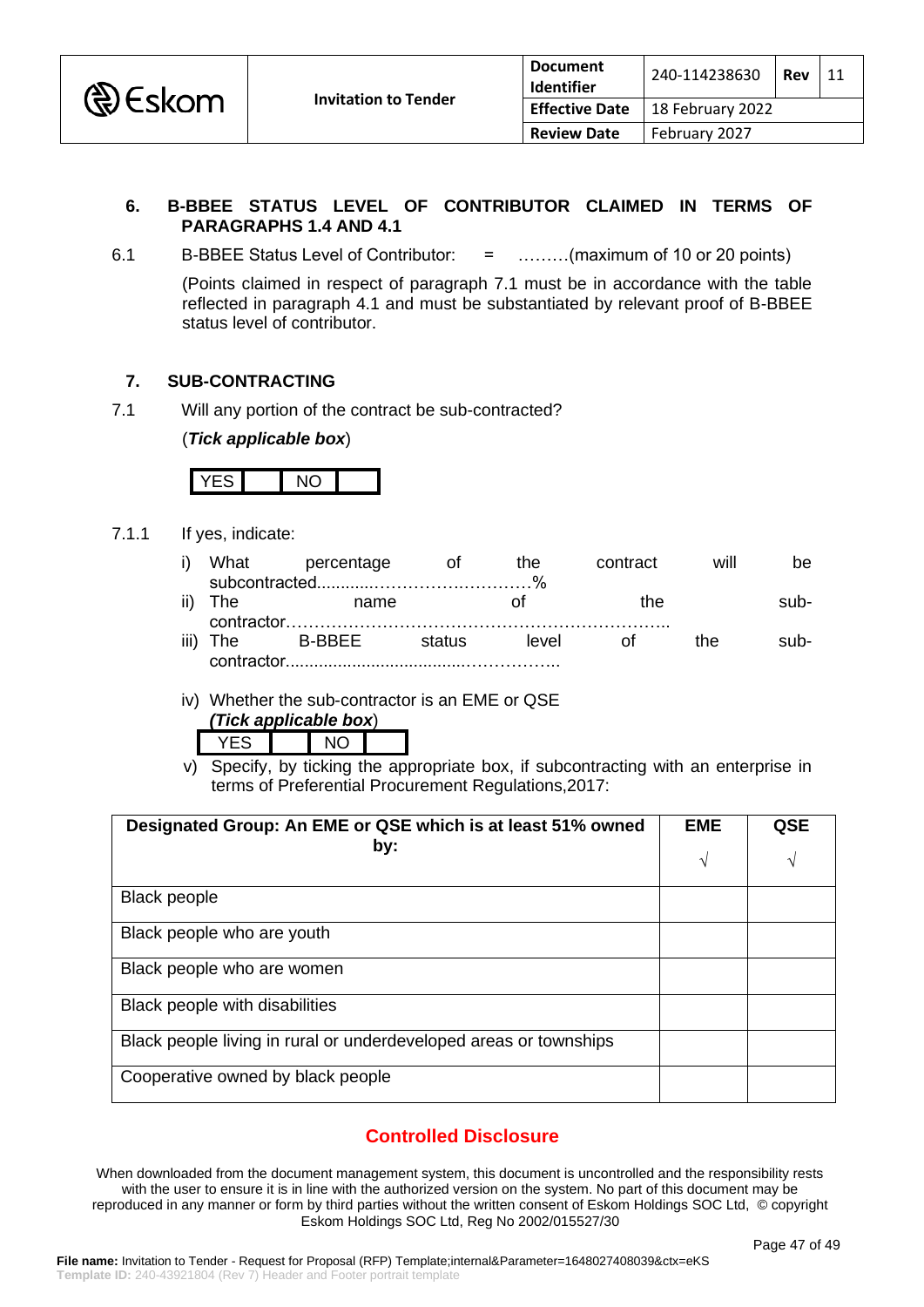| Black people who are military veterans |  |  |
|----------------------------------------|--|--|
| <b>OR</b>                              |  |  |
| Any EME                                |  |  |
| Any QSE                                |  |  |

| 8.  | <b>DECLARATION WITH REGARD TO COMPANY/FIRM</b>                                                                                                                                                                                                  |
|-----|-------------------------------------------------------------------------------------------------------------------------------------------------------------------------------------------------------------------------------------------------|
| 8.1 | Name<br><b>of</b>                                                                                                                                                                                                                               |
| 8.2 | <b>VAT</b><br>registration                                                                                                                                                                                                                      |
| 8.3 | registration<br>Company                                                                                                                                                                                                                         |
| 8.4 | <b>TYPE OF COMPANY/ FIRM</b>                                                                                                                                                                                                                    |
|     | Partnership/Joint Venture / Consortium<br>П<br>One person business/sole propriety<br>$\mathbf{L}$<br>Close corporation<br>П<br>Company<br>$\Box$<br>(Pty) Limited<br><b>[TICK APPLICABLE BOX]</b>                                               |
| 8.5 | DESCRIBE PRINCIPAL BUSINESS ACTIVITIES                                                                                                                                                                                                          |
|     |                                                                                                                                                                                                                                                 |
| 8.6 | <b>COMPANY CLASSIFICATION</b>                                                                                                                                                                                                                   |
| 8.7 | Manufacturer<br>П.<br>Supplier<br>П<br>Professional service provider<br>$\Box$<br>Other service providers, e.g. transporter, etc.<br>[TICK APPLICABLE BOX]<br>Total<br>number<br>of<br>the<br>company/firm<br>years<br>has<br>been<br><i>in</i> |
|     |                                                                                                                                                                                                                                                 |

8.8 I/we, the undersigned, who is / are duly authorised to do so on behalf of the company/firm, certify that the points claimed, based on the B-BBE status level of

# **Controlled Disclosure**